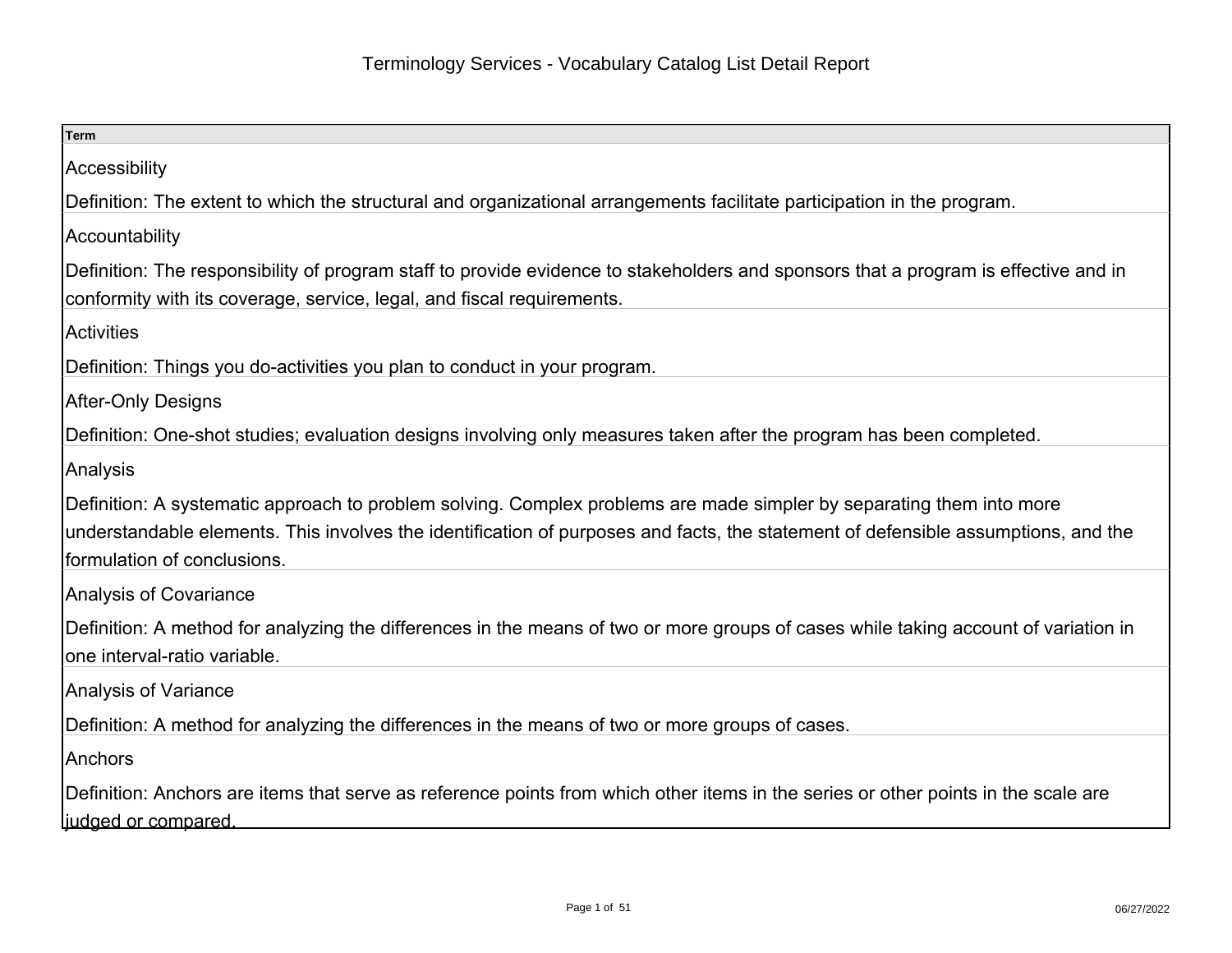| Term                                                                                                                                       |
|--------------------------------------------------------------------------------------------------------------------------------------------|
| judged or compared.                                                                                                                        |
| Anonymity (provision for)                                                                                                                  |
| Definition: Evaluator action to ensure that the identity of subjects cannot be ascertained during the course of a study, in study reports, |
| or in any other way.                                                                                                                       |
| Applied Research                                                                                                                           |
| Definition: Research designed for the purpose of producing results that may be applied to real world situations.                           |
| Association                                                                                                                                |
| Definition: General term for the relationship among variables.                                                                             |
| Asymmetric Measure of Association                                                                                                          |
| Definition: A measure of association that makes a distinction between independent and dependent variables.                                 |
| Attitude Surveys                                                                                                                           |
| Definition: Data collection techniques designed to collect standard information from a large number of subjects concerning their           |
| attitudes or feelings. These typically refer to questionnaires or interviews.                                                              |
| Attribute                                                                                                                                  |
| Definition: A characteristic that describes a person, thing, or event.                                                                     |
| Attribution                                                                                                                                |
| Definition 1: The assertion that certain events or conditions were, to some extent, caused or influenced by other events or conditions.    |
| This means a reasonable connection can be made between a specific outcome and the actions and outputs of a government policy,              |
| program, or initiative. Definition 2: See Anonymity.                                                                                       |
| <b>Attrition</b>                                                                                                                           |
|                                                                                                                                            |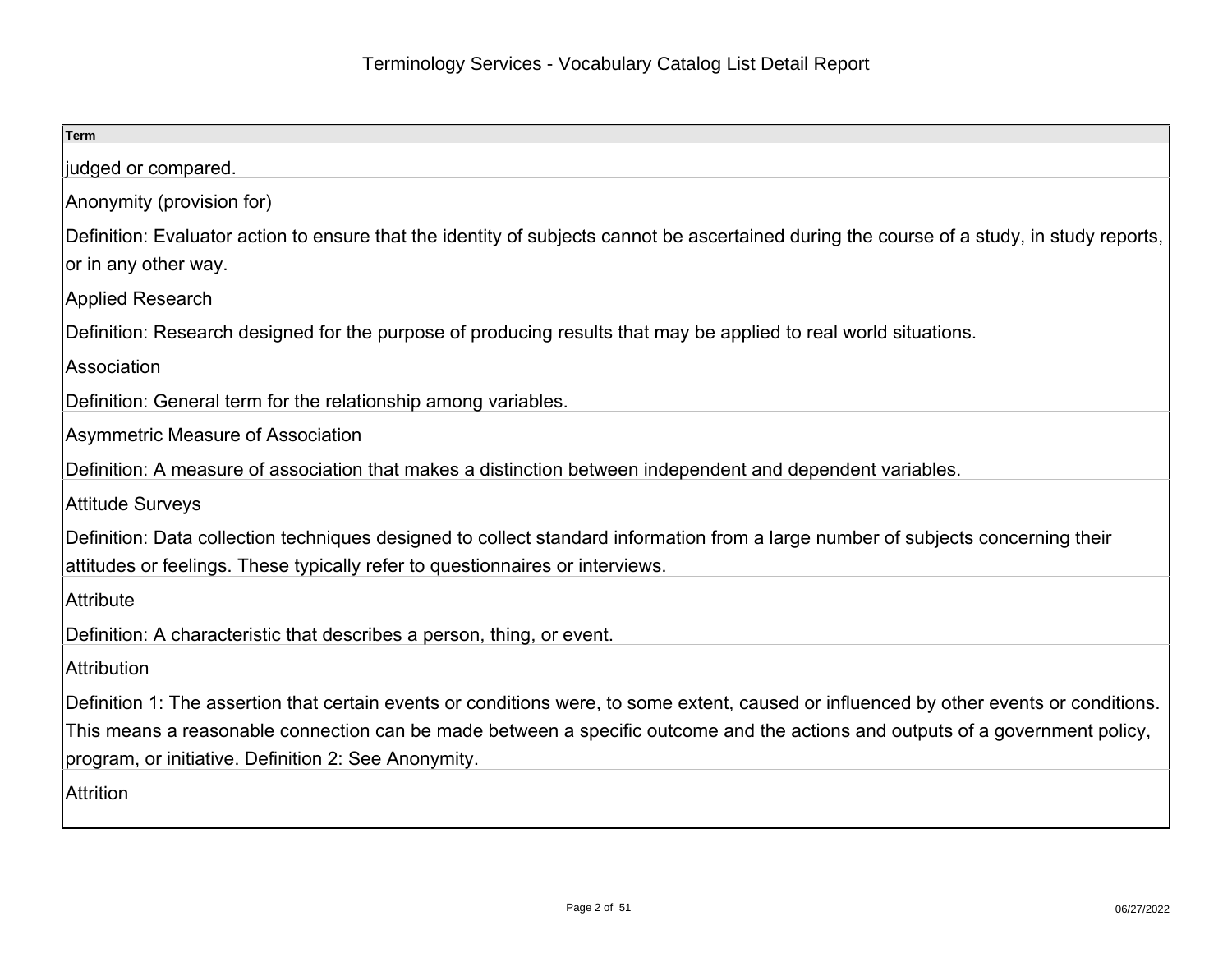| <b>Term</b>                                                                                                                                                                                                                                                                                                                                                                                                                                                                                                                           |
|---------------------------------------------------------------------------------------------------------------------------------------------------------------------------------------------------------------------------------------------------------------------------------------------------------------------------------------------------------------------------------------------------------------------------------------------------------------------------------------------------------------------------------------|
| Definition: The loss of subjects during the course of a study. This may be a threat to the validity of conclusions if participants of study<br>and comparison/control groups drop out at different rates or for different reasons.                                                                                                                                                                                                                                                                                                    |
| Audit                                                                                                                                                                                                                                                                                                                                                                                                                                                                                                                                 |
| Definition: The systematic examination of records and the investigation of other evidence to determine the propriety, compliance, and<br>adequacy of programs, systems, and operations. The auditing process may include tools and techniques available from such diverse<br>areas as engineering, economics, statistics, and accounting.                                                                                                                                                                                             |
| <b>Backfill Techniques</b>                                                                                                                                                                                                                                                                                                                                                                                                                                                                                                            |
| Definition: Techniques used in cumulative case studies to collect information needed if the study is to be usable for aggregation;<br>these techniques include, for example, obtaining missing information from the authors on how instances studied were identified and<br>selected.                                                                                                                                                                                                                                                 |
| Baseline Data                                                                                                                                                                                                                                                                                                                                                                                                                                                                                                                         |
| Definition: Initial information on a program or program components collected prior to receipt of services or participation activities.<br>Baseline data are often gathered through intake interviews and observations and are used later for comparing measures that<br>determine changes in a program.                                                                                                                                                                                                                               |
| Batch                                                                                                                                                                                                                                                                                                                                                                                                                                                                                                                                 |
| Definition: A group of cases for which no assumptions are made about how the cases are selected. A batch may be a population, a<br>probability sample, or a nonprobability sample, but the data are analyzed as if the origin of the data is not known.                                                                                                                                                                                                                                                                               |
| Before-After Designs                                                                                                                                                                                                                                                                                                                                                                                                                                                                                                                  |
| Definition: The elementary quasi-experimental design known as the before-after design involves the measurement of "outcome"<br>indicators (e.g., arrest rates, attitudes) prior to implementation of the treatment, and subsequent re-measurement after<br>implementation. Any change in the measure is attributed to the treatment. This design provides a significant improvement over the<br>one-shot study because it measures change in the factor(s) to be impacted. However, this design suffers from threats of history - the |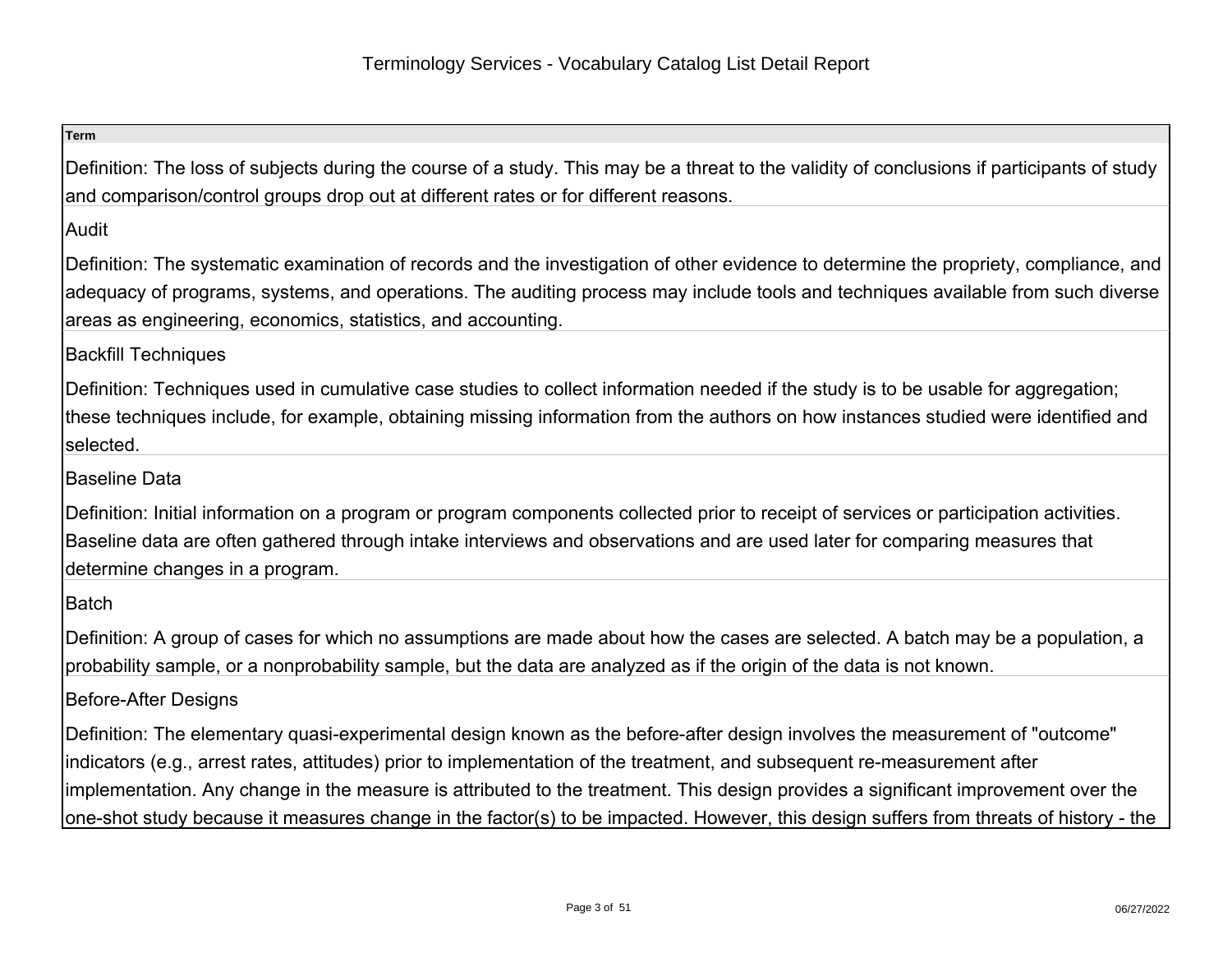| <b>Term</b>                                                                                                                                                                            |
|----------------------------------------------------------------------------------------------------------------------------------------------------------------------------------------|
| possibility that some alternate factor (besides the treatment) has actually caused the change.                                                                                         |
| <b>Bell-Shaped Curve</b>                                                                                                                                                               |
| Definition: A distribution with roughly the shape of a bell; often used in reference to the normal distribution but others, such as the t<br>distribution, are also bell-shaped.       |
| Benchmarking                                                                                                                                                                           |
| Definition: Measuring progress toward a goal at intervals prior to the anticipated attainment of the goal.                                                                             |
| <b>Benchmarks</b>                                                                                                                                                                      |
| Definition: Measures of progress toward a goal, taken at intervals prior to the program's completion or the anticipated attainment of                                                  |
| the final goal.                                                                                                                                                                        |
| <b>Benefits</b>                                                                                                                                                                        |
| Definition: Net program outcomes, usually translated into monetary terms. Benefits may include both direct and indirect costs.                                                         |
| <b>Best Practices</b>                                                                                                                                                                  |
| Definition: New ideas or lessons learned about effective program activities that have been developed and implemented in the field<br>and have been shown to produce positive outcomes. |
| <b>Between-Group Variances</b>                                                                                                                                                         |
| Definition: Indications of how the mean and variances of each group differ from the other groups.                                                                                      |
| <b>Bias</b>                                                                                                                                                                            |
| Definition: The extent to which a measurement, sampling, or analytic method systematically underestimates or overestimates the true                                                    |
| value of an attribute. For example, words, sentence structure, attitudes, and mannerisms may unfairly influence a respondent's                                                         |
| answer to a question. Bias in questionnaire data can stem from a variety of other factors, including choice of words, sentence                                                         |
| structure, and the sequence of questions.                                                                                                                                              |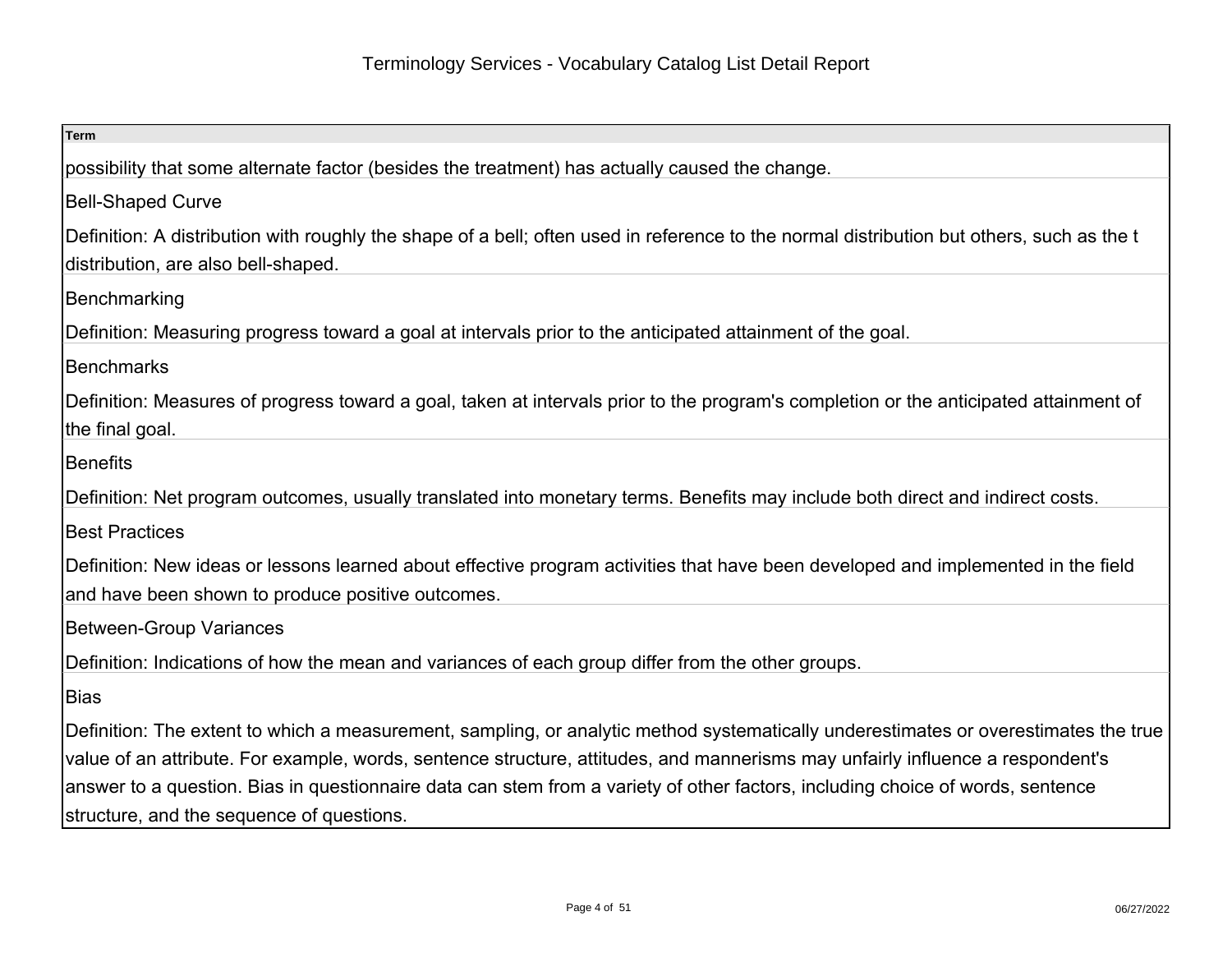| <b>Term</b>                                                                                                                      |
|----------------------------------------------------------------------------------------------------------------------------------|
| <b>Biased Sample</b>                                                                                                             |
| Definition: A sample that is not representative of the population to which generalizations are to be made.                       |
| <b>Binary Variables</b>                                                                                                          |
| Definition: A variable that identifies the presence or absence of a trait, characteristic, opinion, etc.; a "yes/no" variable.   |
| <b>Bivariate Analysis</b>                                                                                                        |
| Definition: An analysis of the relationship between two variables.                                                               |
| <b>Bivariate Data</b>                                                                                                            |
| Definition: Information about two variables.                                                                                     |
| <b>Black Box Evaluation</b>                                                                                                      |
| Definition: Evaluation of program outcomes without the benefit of an articulated program theory to provide insight into what is  |
| presumed to be causing those outcomes and why.                                                                                   |
| <b>Cascading Design</b>                                                                                                          |
| Preferred Term: Emergent Design                                                                                                  |
| Case Study                                                                                                                       |
| Definition: A method for learning about a complex instance, based on a comprehensive understanding of that instance, obtained by |
| extensive description and analysis of the instance, taken as a whole and in its context.                                         |
| <b>Categorical Measure</b>                                                                                                       |
| Definition: A measure that places data into a limited numbers of groups or categories.                                           |
| <b>Causal Analysis</b>                                                                                                           |
| Definition: A method for analyzing the possible causal associations among a set of variables.                                    |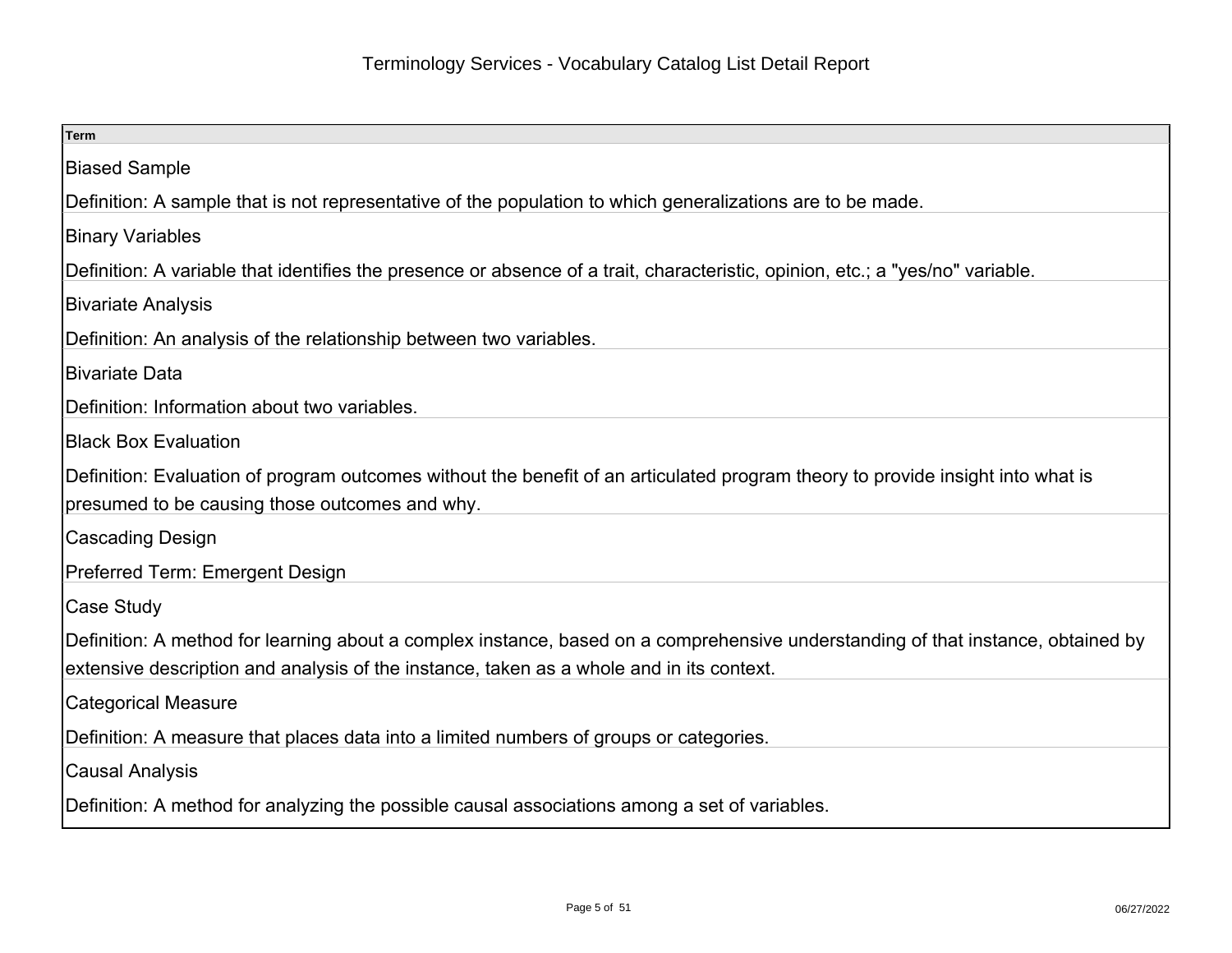| <b>Term</b>                                                                                                                                                                |
|----------------------------------------------------------------------------------------------------------------------------------------------------------------------------|
| <b>Causal Association</b>                                                                                                                                                  |
| Definition: A relationship between two variables in which a change in one brings about a change in the other.                                                              |
| <b>Causal Model</b>                                                                                                                                                        |
| Definition: A model or portrayal of the theorized causal relationships between concepts or variables.                                                                      |
| <b>Causal Relationship</b>                                                                                                                                                 |
| Definition: The relationship of cause and effect. The cause is the act or event that produces the effect. The cause is necessary to<br>produce the effect.                 |
| <b>Closed-Ended Questions</b>                                                                                                                                              |
| Definition: A question that limits responses to predetermined categories.                                                                                                  |
| <b>Closed Question</b>                                                                                                                                                     |
| Definition: A question with more than one possible answer from which one or more answers must be selected.                                                                 |
| <b>Cluster Sample</b>                                                                                                                                                      |
| Definition: A probability sample for which groups or geographic areas comprising groups were randomly selected.                                                            |
| Clustering                                                                                                                                                                 |
| Definition: Identifying similar characteristics and grouping samples with similar characteristics together.                                                                |
| Codebook                                                                                                                                                                   |
| Definition: A document which lists the variables in a dataset, possible values for each variable, and the definitions of codes that have<br>been assigned to these values. |
| Coding                                                                                                                                                                     |
| Definition: The process of converting information obtained on a subject or unit into coded values (typically numeric) for the purpose of                                   |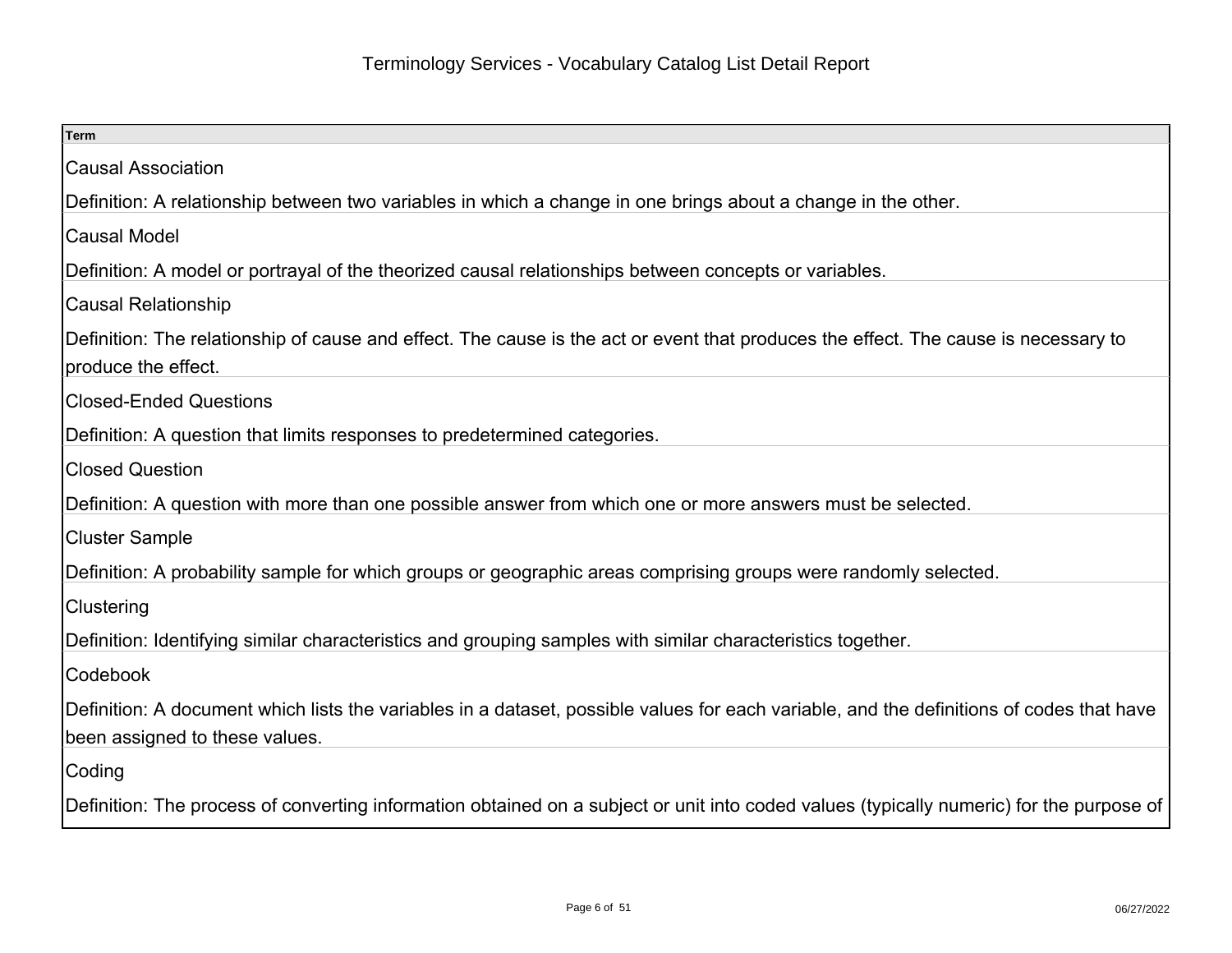| <b>Term</b>                                                                                                                                                                                                                                                                                                                                                                                                                                                                                                                                                |
|------------------------------------------------------------------------------------------------------------------------------------------------------------------------------------------------------------------------------------------------------------------------------------------------------------------------------------------------------------------------------------------------------------------------------------------------------------------------------------------------------------------------------------------------------------|
| data storage, management, and analysis.                                                                                                                                                                                                                                                                                                                                                                                                                                                                                                                    |
| Coefficient                                                                                                                                                                                                                                                                                                                                                                                                                                                                                                                                                |
| Definition: A value expressing the degree to which some characteristic or relation is to be found in specified instances.                                                                                                                                                                                                                                                                                                                                                                                                                                  |
| <b>Collaborative Evaluation</b>                                                                                                                                                                                                                                                                                                                                                                                                                                                                                                                            |
| <b>Preferred Term: Participatory Evaluation</b>                                                                                                                                                                                                                                                                                                                                                                                                                                                                                                            |
| Comparative Change Design                                                                                                                                                                                                                                                                                                                                                                                                                                                                                                                                  |
| Definition: The quasi-experimental design known as the comparative change design allows for the measurement of change in<br>relevant outcome factors (using a pre- and post-test) and provides for comparison of this change between a treatment group and a<br>non-random comparison group. Because comparison and treatment groups are not randomly selected, alternate explanations due to<br>prior differences between groups continue to be a threat.                                                                                                 |
| Comparative Post-test Design                                                                                                                                                                                                                                                                                                                                                                                                                                                                                                                               |
| Comparative Time-Series Design                                                                                                                                                                                                                                                                                                                                                                                                                                                                                                                             |
| Definition: The quasi-experimental design known as the comparative time series tracks some outcome of interest for periods before<br>and after program implementation for both the treatment group as well as a non-randomly selected comparison group. Because<br>comparison and treatment groups are not randomly selected, alternate explanations due to prior differences between groups continue<br>to be a threat.                                                                                                                                   |
| Comparison Group                                                                                                                                                                                                                                                                                                                                                                                                                                                                                                                                           |
| Definition: A group of individuals whose characteristics are similar to those of a program's participants. These individuals may not<br>receive any services, or they may receive a different set of services, activities, or products; in no instance do they receive the same<br>services as those being evaluated. As part of the evaluation process, the experimental group (those receiving program services) and<br>the comparison group are assessed to determine which types of services, activities, or products provided by the program produced |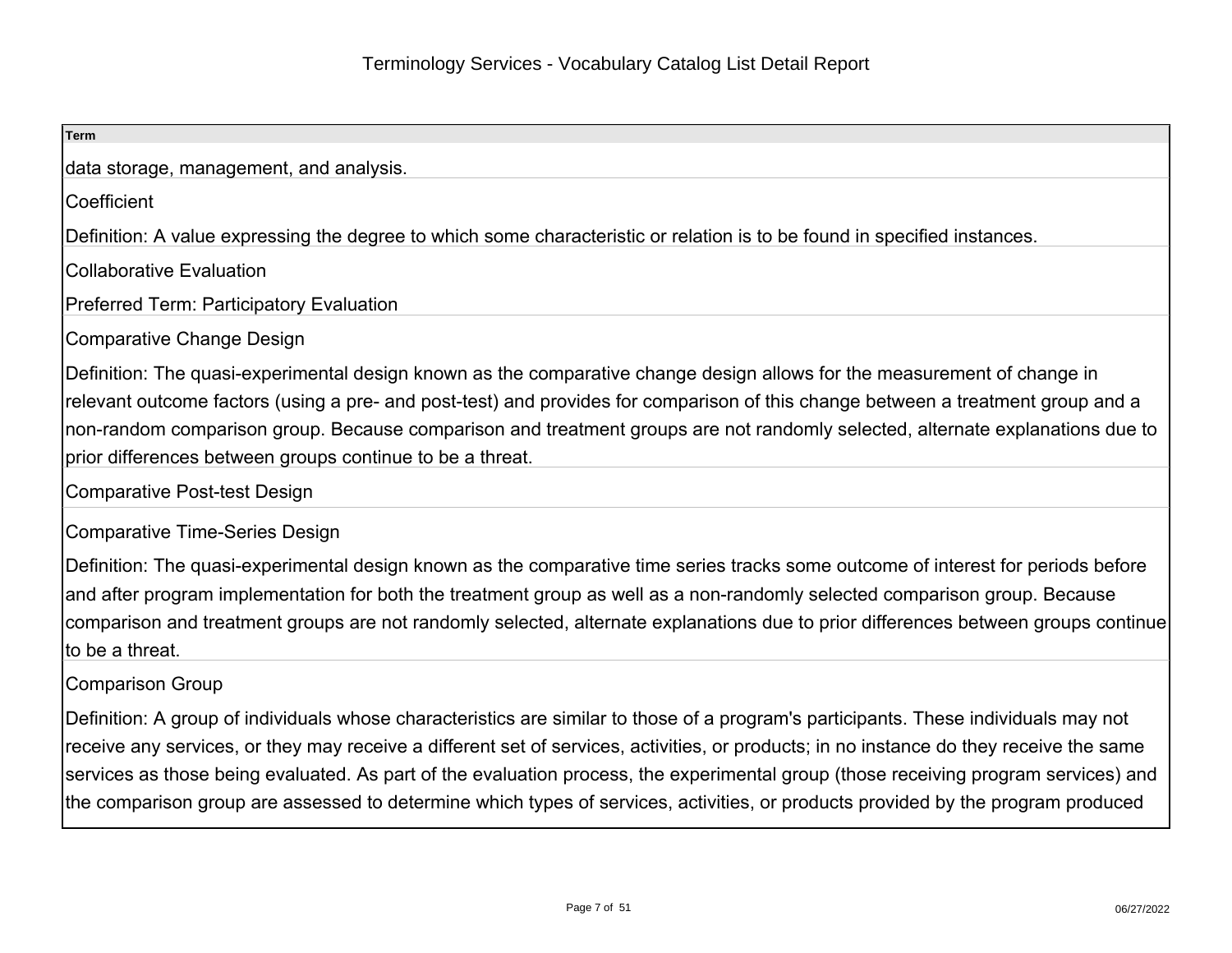| <b>Term</b>                                                                                                                                                                                                                                                                   |
|-------------------------------------------------------------------------------------------------------------------------------------------------------------------------------------------------------------------------------------------------------------------------------|
| the expected changes.                                                                                                                                                                                                                                                         |
| <b>Composite Measure</b>                                                                                                                                                                                                                                                      |
| Definition: A measure constructed using several alternate measures of the same phenomenon.                                                                                                                                                                                    |
| Concept                                                                                                                                                                                                                                                                       |
| Definition: An abstract or symbolic tag that attempts to capture the essence of reality. The "concept" is later converted into variables<br>to be measured.                                                                                                                   |
| <b>Conditional Distribution</b>                                                                                                                                                                                                                                               |
| Definition: The distribution of one or more variables given that one or more other variables have specified values. For example, a<br>distribution of height might be made conditional on gender and age, allowing you to find the distribution of height for men aged 18-22. |
| Confidence Interval                                                                                                                                                                                                                                                           |
| Definition: An estimate of a population parameter that consists of a range of values bounded by statistics called upper and lower<br>confidence limits, within which the value of the parameter is expected to be located.                                                    |
| <b>Confidence Level</b>                                                                                                                                                                                                                                                       |
| Definition: The level of certainty to which an estimate can be trusted. The degree of certainty is expressed as the chance that a true<br>value will be included within a specified range, called a confidence interval.                                                      |
| <b>Confidence Limits</b>                                                                                                                                                                                                                                                      |
| Definition: Two statistics that form the upper and lower bounds of a confidence interval.                                                                                                                                                                                     |
| Confidentiality                                                                                                                                                                                                                                                               |
| Definition: Secrecy. In research this involves not revealing the identity of research subjects, or factors which may lead to the<br>identification of individual research subjects.                                                                                           |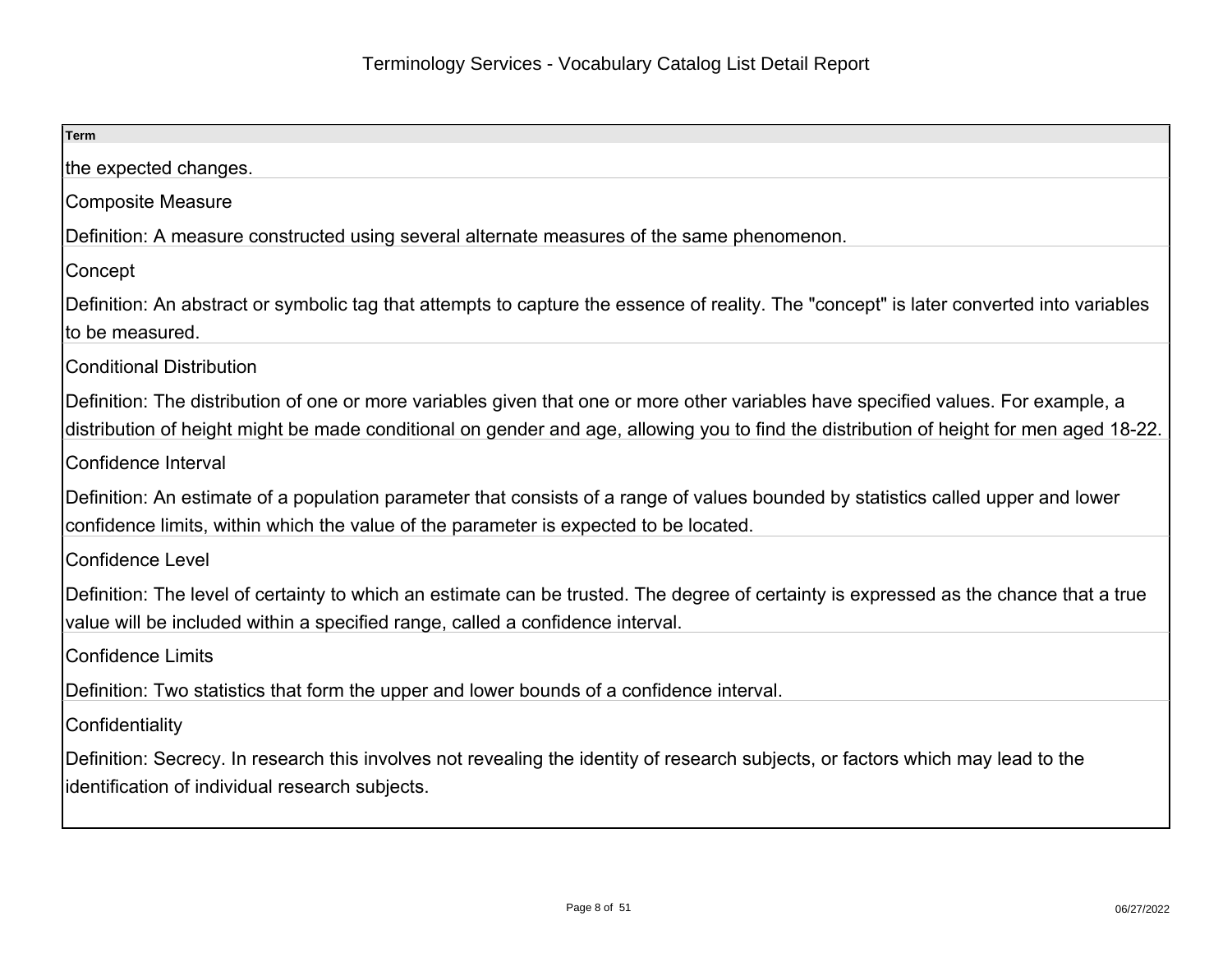| <b>Term</b>                                                                                                                               |
|-------------------------------------------------------------------------------------------------------------------------------------------|
| <b>Confidentiality Form</b>                                                                                                               |
| Definition: A written form that assures evaluation participants that information they provide will not be openly disclosed nor associated |
| with them by name. Since an evaluation may entail exchanging or gathering privileged or sensitive information about residents or          |
| other individuals, a confidentiality form ensures that the participants' privacy will be maintained.                                      |
| Confounding                                                                                                                               |
| Definition: An inability to distinguish the separate impacts of two or more individual variables on a single outcome.                     |
| <b>Consensus Building Outcome</b>                                                                                                         |
| Definition: The production of a common understanding among participants about issues and programs.                                        |
| Constraint                                                                                                                                |
| Definition: A limitation of any kind to be considered in planning, programming, scheduling, implementing, or evaluating programs.         |
| Construct                                                                                                                                 |
| Definition: A concept that describes and includes a number of characteristics or attributes. The concepts are often unobservable          |
| ideas or abstractions.                                                                                                                    |
| <b>Construct Validity</b>                                                                                                                 |
| Definition: The extent to which a measurement method accurately represents a construct and produces an observation distinct from          |
| that produced by a measure of another construct.                                                                                          |
| Consultant                                                                                                                                |
| Definition: An individual who provides expert or professional advice or services, often in a paid capacity.                               |
| Contamination                                                                                                                             |
| Definition: The tainting of members of the comparison or control group with elements from the program. Contamination threatens the        |
| validity of the study because the group is no longer untreated for purposes of comparison.                                                |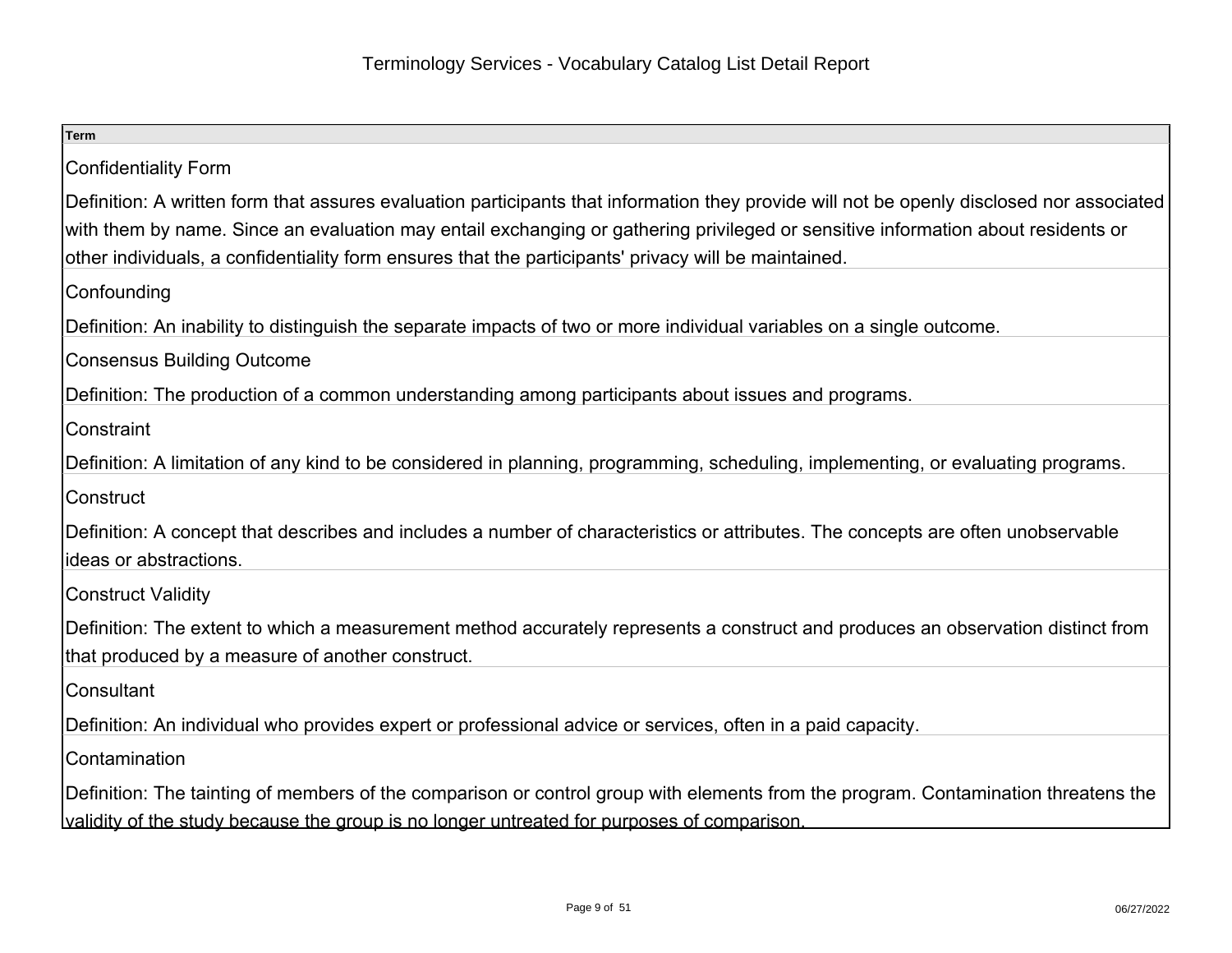| <b>Term</b>                                                                                                                                                                                                                                                                                                                                                                                                                                                                                                                                              |
|----------------------------------------------------------------------------------------------------------------------------------------------------------------------------------------------------------------------------------------------------------------------------------------------------------------------------------------------------------------------------------------------------------------------------------------------------------------------------------------------------------------------------------------------------------|
| validity of the study because the group is no longer untreated for purposes of comparison.                                                                                                                                                                                                                                                                                                                                                                                                                                                               |
| <b>Content Analysis</b>                                                                                                                                                                                                                                                                                                                                                                                                                                                                                                                                  |
| Definition: A set of procedures for collecting and organizing nonstructured information into a standardized format that allows one to<br>make inferences about the characteristics and meaning of written and otherwise recorded material.                                                                                                                                                                                                                                                                                                               |
| <b>Content Validity</b>                                                                                                                                                                                                                                                                                                                                                                                                                                                                                                                                  |
| Definition: The ability of the items in a measuring instrument or test to adequately measure or represent the content of the property<br>that the investigator wishes to measure.                                                                                                                                                                                                                                                                                                                                                                        |
| Context (of an evaluation)                                                                                                                                                                                                                                                                                                                                                                                                                                                                                                                               |
| Definition: The combination of the factors accompanying the study that may have influenced its results. These factors include the<br>geographic location of the study, its timing, the political and social climate in the region at that time, the other relevant professional<br>activities that were in progress, and any existing pertinent economic conditions.                                                                                                                                                                                     |
| Continuous Variable                                                                                                                                                                                                                                                                                                                                                                                                                                                                                                                                      |
| Definition: A quantitative variable with an infinite number of attributes.                                                                                                                                                                                                                                                                                                                                                                                                                                                                               |
| Contract                                                                                                                                                                                                                                                                                                                                                                                                                                                                                                                                                 |
| Definition: A written or oral agreement between the evaluator and client that is enforceable by law. It is a mutual understanding of<br>expectations and responsibilities for both parties.                                                                                                                                                                                                                                                                                                                                                              |
| <b>Control Group</b>                                                                                                                                                                                                                                                                                                                                                                                                                                                                                                                                     |
| Definition: A group whose characteristics are similar to those of the program but who do not receive the program services, products,<br>or activities being evaluated. Participants are randomly assigned to either the experimental group (those receiving program services)<br>or the control group. A control group is used to assess the effect of program activities on participants who are receiving the services,<br>products, or activities being evaluated. The same information is collected for people in the control group and those in the |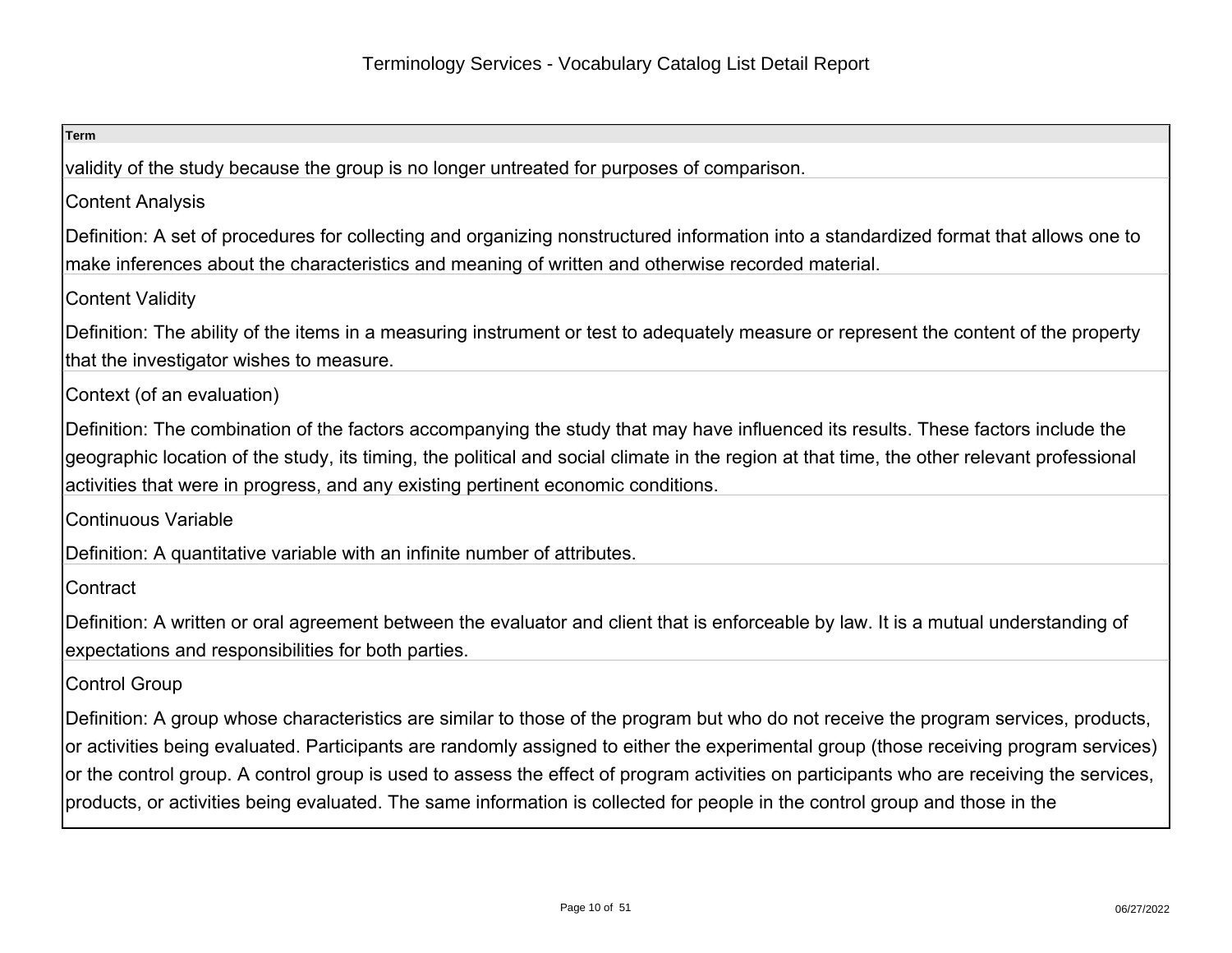| <b>Term</b>                                                                                                                                                                                                                                                                            |
|----------------------------------------------------------------------------------------------------------------------------------------------------------------------------------------------------------------------------------------------------------------------------------------|
| experimental group.                                                                                                                                                                                                                                                                    |
| <b>Control Variable</b>                                                                                                                                                                                                                                                                |
| Definition: A variable that is held constant or whose impact is removed in order to analyze the relationship between other variables<br>without interference, or within subgroups of the control variable.                                                                             |
| <b>Convenience Sample</b>                                                                                                                                                                                                                                                              |
| Definition: A sample for which cases are selected only on the basis of feasibility or ease of data collection. This type of sample is<br>rarely useful in evaluation and is usually hazardous.                                                                                         |
| Correlation                                                                                                                                                                                                                                                                            |
| <b>Preferred Term: Association</b>                                                                                                                                                                                                                                                     |
| <b>Correlation coefficient</b>                                                                                                                                                                                                                                                         |
| Definition: A numerical value that identifies the strength of relationship between variables.                                                                                                                                                                                          |
| Cost-Benefit                                                                                                                                                                                                                                                                           |
| Definition: A criterion for comparing programs and alternatives when benefits can be valued in dollars. Cost-benefit is the ratio of<br>dollar value of benefit divided by cost. It allows comparison between programs and alternative methods.                                        |
| <b>Cost-Benefit Analysis</b>                                                                                                                                                                                                                                                           |
| Definition: An analysis that compares present values of all benefits less those of related costs when benefits can be valued in dollars<br>the same way as costs. A cost-benefit analysis is performed in order to select the alternative that maximizes the benefits of a<br>program. |
| <b>Cost-Effectiveness</b>                                                                                                                                                                                                                                                              |
| Definition: A criterion for comparing alternatives when benefits or outputs cannot be valued in dollars. This relates costs of programs<br>to performance by measuring outcomes in nonmonetary form. It is useful in comparing methods of attaining an explicit objective on           |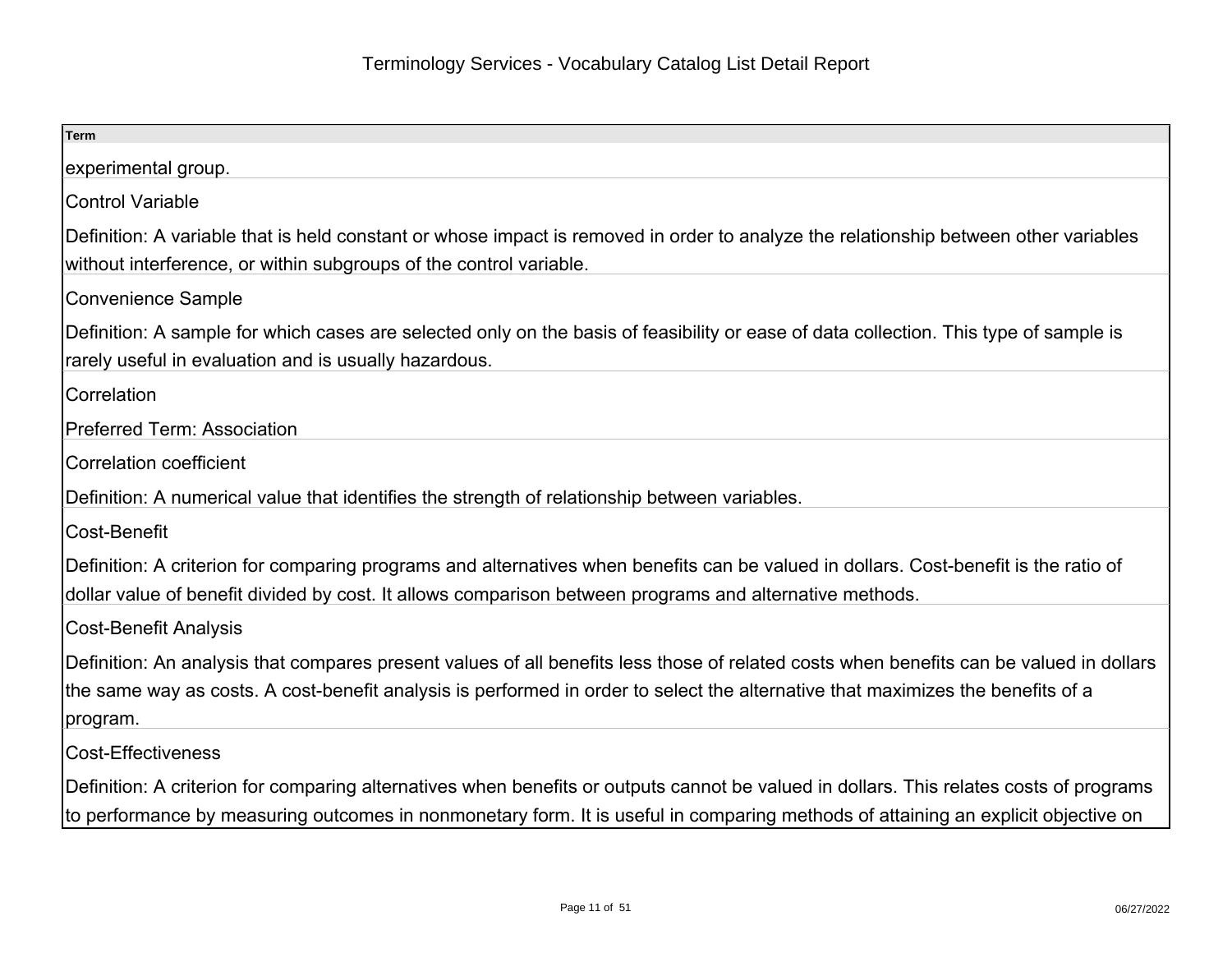| <b>Term</b>                                                                                                                                                                                                   |
|---------------------------------------------------------------------------------------------------------------------------------------------------------------------------------------------------------------|
| the basis of least cost or greatest effectiveness for a given level of cost.                                                                                                                                  |
| Costs                                                                                                                                                                                                         |
| Definition: Inputs, both direct and indirect, required to produce an intervention.                                                                                                                            |
| Covariation                                                                                                                                                                                                   |
| Definition: The degree to which two measures vary together.                                                                                                                                                   |
| Coverage                                                                                                                                                                                                      |
| Definition: The extent to which a program reaches its intended target population.                                                                                                                             |
| <b>Cross-Sectional Data</b>                                                                                                                                                                                   |
| Definition: Observations collected on subjects or events at a single point in time.                                                                                                                           |
| <b>Cues</b>                                                                                                                                                                                                   |
| Definition: The alternative responses to questions that increase or decrease in intensity in an ordered fashion. The interviewee is<br>asked to select one answer to the question.                            |
| <b>Cultural Competency</b>                                                                                                                                                                                    |
| Definition: A set of academic and interpersonal skills that allow individuals to increase their understanding and appreciation of cultural<br>differences and similarities within, among, and between groups. |
| Data                                                                                                                                                                                                          |
| Definition: Documented information or evidence of any kind.                                                                                                                                                   |
| Data Analysis                                                                                                                                                                                                 |
| Definition: The process of systematically applying statistical and logical techniques to describe, summarize, and compare data.                                                                               |
| Data Collection Instrument                                                                                                                                                                                    |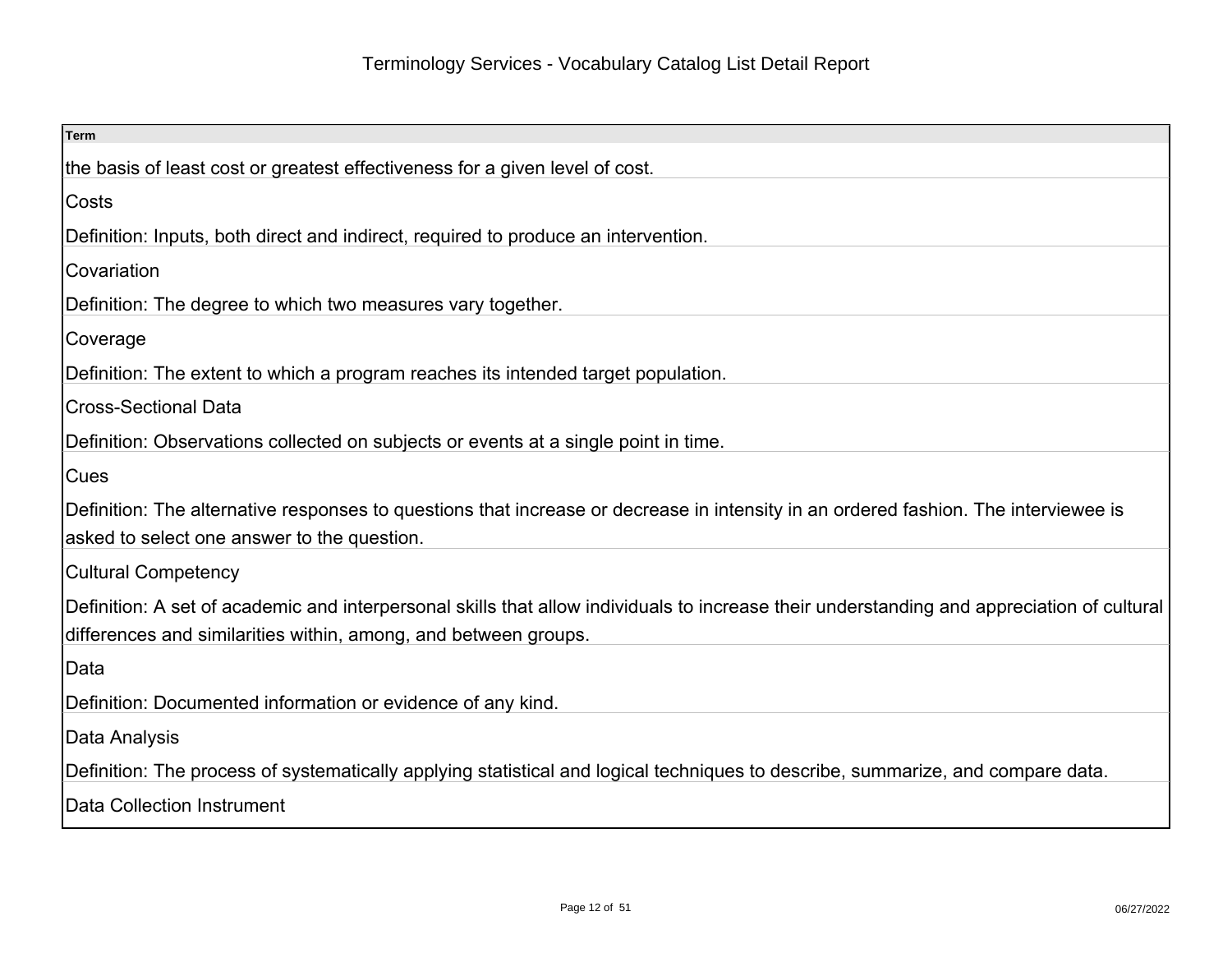| <b>Term</b>                                                                                                                                                                                                                                                                |
|----------------------------------------------------------------------------------------------------------------------------------------------------------------------------------------------------------------------------------------------------------------------------|
| Definition: A form or set of forms used to collect information for an evaluation. Forms may include interview instruments, intake forms,<br>case logs, and attendance records. They may be developed specifically for an evaluation or modified from existing instruments. |
| Data Collection Plan                                                                                                                                                                                                                                                       |
| Definition: A written document describing the specific procedures to be used to gather the evaluation information or data. The<br>document describes who collects the information, when and where it is collected, and how it is obtained.                                 |
| Database                                                                                                                                                                                                                                                                   |
| Definition: A collection of information that has been systematically organized for easy access and analysis. Databases typically are<br>computerized.                                                                                                                      |
| Demographic Question                                                                                                                                                                                                                                                       |
| Definition: A question used in compiling vital background and social statistics.                                                                                                                                                                                           |
| <b>Dependent Variable</b>                                                                                                                                                                                                                                                  |
| Definition: A variable that may, it is believed, be predicted by or caused by one or more other variables called independent variables.                                                                                                                                    |
| <b>Descriptive Statistic</b>                                                                                                                                                                                                                                               |
| Definition: A statistic used to describe a set of samples upon which observations were made.                                                                                                                                                                               |
| Design                                                                                                                                                                                                                                                                     |
| Definition: The overall plan for a particular evaluation. The design describes how program performance will be measured and                                                                                                                                                |
| includes performance indicators.                                                                                                                                                                                                                                           |
| Dichotomous Variable                                                                                                                                                                                                                                                       |
| Definition: A variable with only two possible values.                                                                                                                                                                                                                      |
| <b>Direct Benefit</b>                                                                                                                                                                                                                                                      |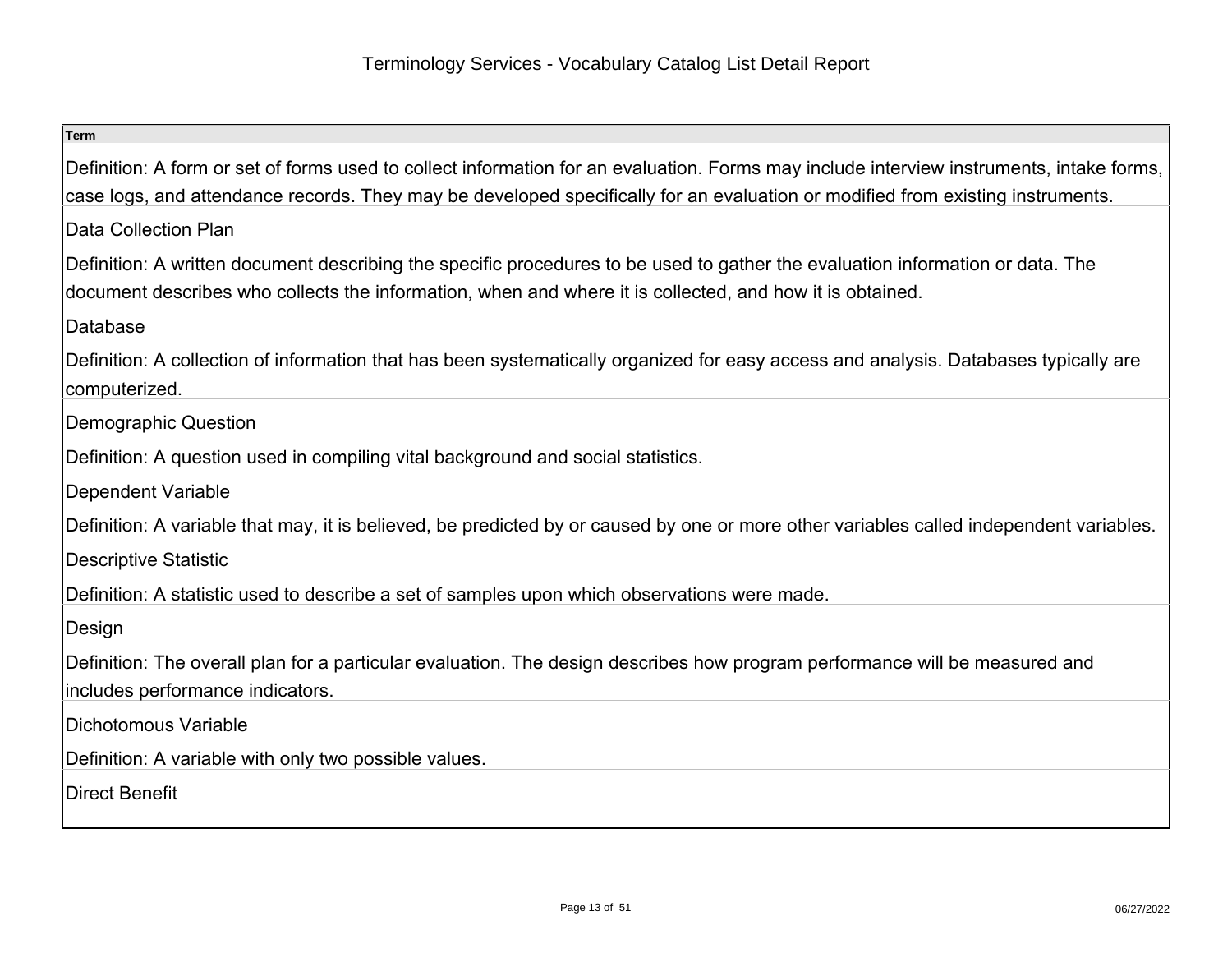| Term                                                                                                                                                                                     |
|------------------------------------------------------------------------------------------------------------------------------------------------------------------------------------------|
| Definition: Result that is closely related with the program by cause and effect.                                                                                                         |
| Direct Costs                                                                                                                                                                             |
| Definition: Resources that must be committed to implement a program.                                                                                                                     |
| Direct Impact                                                                                                                                                                            |
| Definition: An effect of a program that addresses a stated goal or objective of that program.                                                                                            |
| Discounting                                                                                                                                                                              |
| Definition: The treatment of time in valuing costs and benefits, that is, the adjustment of costs and benefits to their present values,<br>requiring a choice of discount rate and time. |
| Discrete Variable                                                                                                                                                                        |
| Definition: A quantitative variable with a finite number of attributes.                                                                                                                  |
| Dispersion                                                                                                                                                                               |
| Definition: The extent of variation among cases.                                                                                                                                         |
| Distribution of a Variable                                                                                                                                                               |
| Definition: Variation of characteristics across cases.                                                                                                                                   |
| Distributional Effects                                                                                                                                                                   |
| Definition: Effects of programs that result in a redistribution of resources in the general population.                                                                                  |
| Document Review                                                                                                                                                                          |
| Definition: A technique of data collection involving the examination of existing records or documents.                                                                                   |
| Dummy Variables                                                                                                                                                                          |
| Definition: A dichotomous variable, typically used in regression analysis, which indicates the existence (and lack of existence) of a                                                    |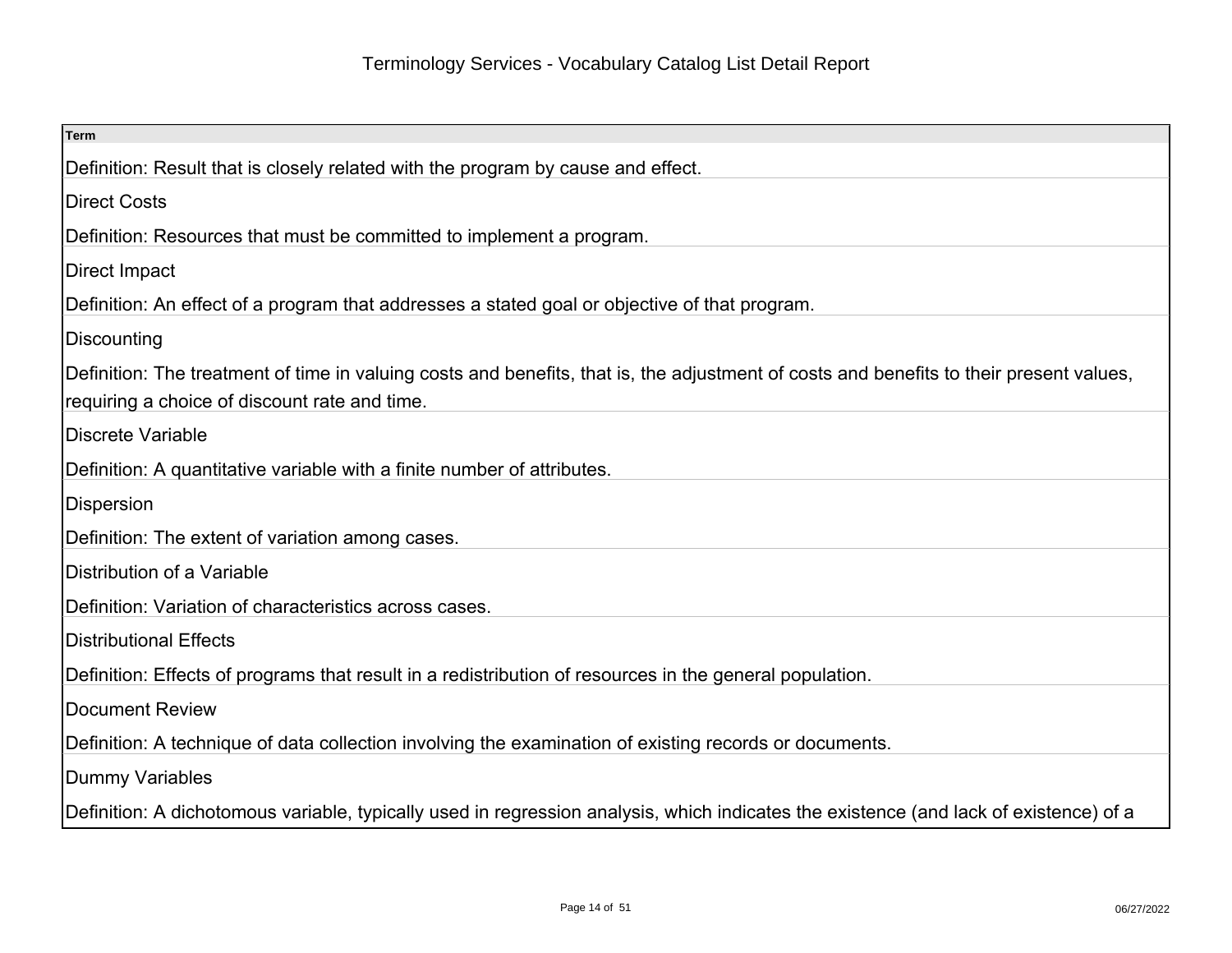| Term                                                                                                                                   |
|----------------------------------------------------------------------------------------------------------------------------------------|
| characteristic or group of characteristics in a case.                                                                                  |
| <b>Effect Size</b>                                                                                                                     |
| Definition: The size of the relationship between two variables (particularly between program variables and outcomes).                  |
| <b>Effectiveness</b>                                                                                                                   |
| Definition: Ability to achieve stated goals or objectives, judged in terms of both output and impact.                                  |
| <b>Efficiency</b>                                                                                                                      |
| Definition: The degree to which outputs are achieved in terms of productivity and input (resources allocated). Efficiency is a measure |
| of performance in terms of which management may set objectives and plan schedules and for which staff members may be held              |
| accountable.                                                                                                                           |
| <b>Efficiency Assessment</b>                                                                                                           |
| Definition: An evaluative study that answers questions about program costs in comparison to either the monetary value of their         |
| benefits or their effectiveness in terms of the changes they bring about in the social conditions they address.                        |
| Emergent Design                                                                                                                        |
| Definition: An implementation plan in which the specification of every step depends upon the results of previous steps.                |
| <b>Empirical</b>                                                                                                                       |
| Definition: Relying upon or derived from observation or experiment.                                                                    |
| <b>Empirical Research</b>                                                                                                              |
| Definition: Research that uses data drawn from observation or experience.                                                              |
| <b>Empirical Validity</b>                                                                                                              |
| Definition: Empirical evidence that an instrument measures what it has been designed to measure.                                       |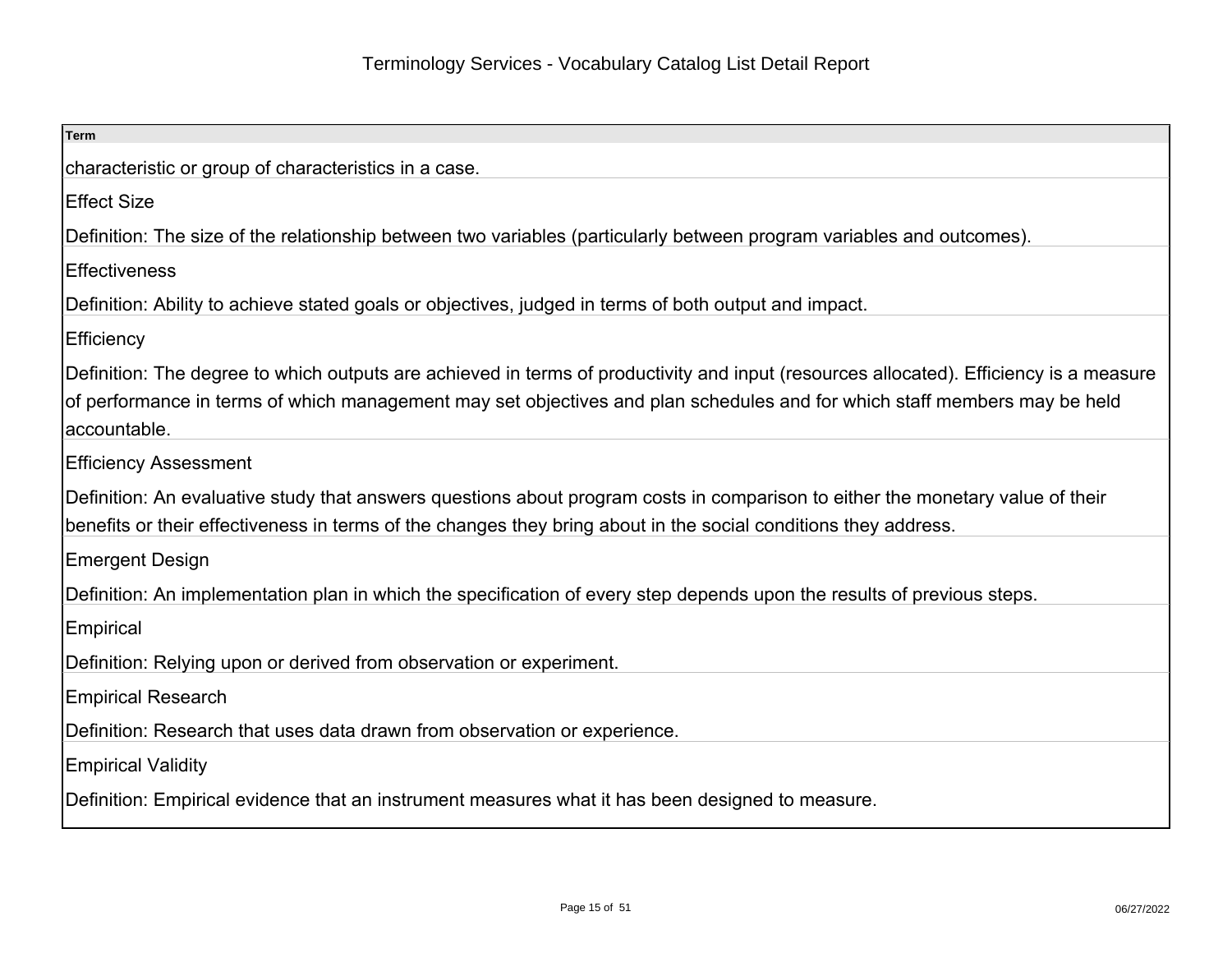| <b>Term</b>                                                                                                                                                                                                                                                                                                                                                                                                       |
|-------------------------------------------------------------------------------------------------------------------------------------------------------------------------------------------------------------------------------------------------------------------------------------------------------------------------------------------------------------------------------------------------------------------|
| <b>Empowerment Evaluation</b>                                                                                                                                                                                                                                                                                                                                                                                     |
| Definition: An approach to gathering, analyzing, and using data about a program and its outcome that actively involves key<br>stakeholders in the community in all aspects of the evaluation process, and that promotes evaluation as a strategy for empowering<br>communities to engage in system changes.                                                                                                       |
| <b>Estimation Error</b>                                                                                                                                                                                                                                                                                                                                                                                           |
| Definition: The amount by which an estimate differs from a true value. This error includes the error from all sources (for example,<br>sampling error and measurement error).                                                                                                                                                                                                                                     |
| <b>Evaluability Assessment</b>                                                                                                                                                                                                                                                                                                                                                                                    |
| Definition: Negotiation and investigation undertaken jointly by the evaluator, the evaluation sponsor, and possibly other stakeholders<br>to determine if a program meets the preconditions for evaluation and, if so, how the evaluation should be designed to ensure<br>maximum utility.                                                                                                                        |
| Evaluation                                                                                                                                                                                                                                                                                                                                                                                                        |
| Definition: Evaluation has several distinguishing characteristics relating to focus, methodology, and function. Evaluation (1) assesses<br>the effectiveness of an ongoing program in achieving its objectives, (2) relies on the standards of project design to distinguish a<br>program's effects from those of other forces, and (3) aims at program improvement through a modification of current operations. |
| <b>Evaluation Plan</b>                                                                                                                                                                                                                                                                                                                                                                                            |
| Definition: A written document describing the overall approach or design that will be used to guide an evaluation. It includes what will<br>be done, how it will be done, who will do it, when it will done, and why the evaluation is being conducted.                                                                                                                                                           |
| <b>Evaluation Practice</b>                                                                                                                                                                                                                                                                                                                                                                                        |
| Definition: A practice or set of practices that consist mainly of management information and data incorporated into regular program<br>management information systems to allow managers to monitor and assess the progress being made in each program toward its                                                                                                                                                  |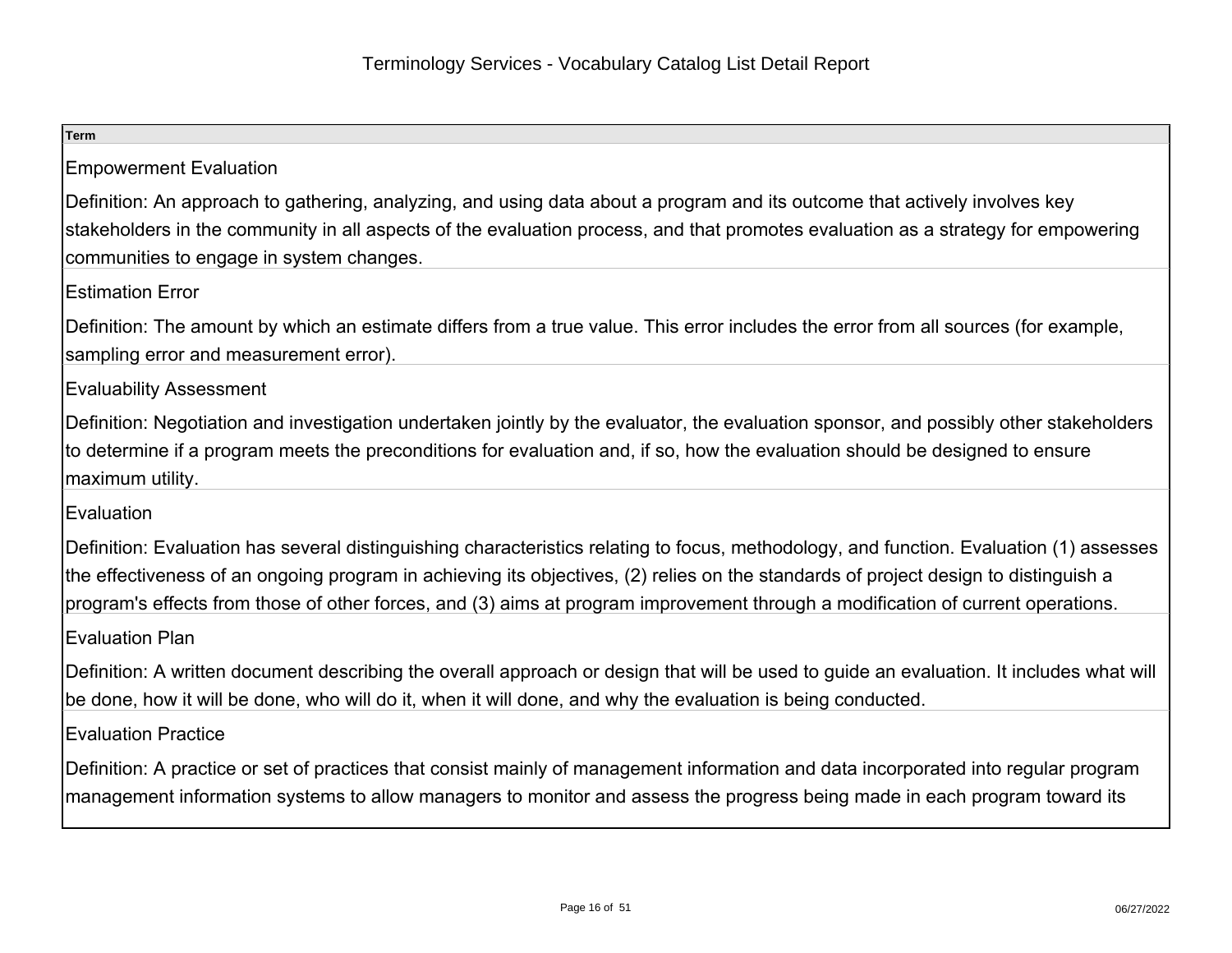| <b>Term</b>                                                                                                                                                                                                                                                                                                              |
|--------------------------------------------------------------------------------------------------------------------------------------------------------------------------------------------------------------------------------------------------------------------------------------------------------------------------|
| goals and objectives.                                                                                                                                                                                                                                                                                                    |
| <b>Evaluation Team</b>                                                                                                                                                                                                                                                                                                   |
| Definition: The individuals, such as the evaluation consultant and staff, who participate in planning and conducting the evaluation.<br>Team members assist in developing the evaluation design, developing data collection instruments, collecting data, analyzing data,<br>and writing the report.                     |
| Ex-post Facto Design                                                                                                                                                                                                                                                                                                     |
| Definition: A research design in which all group selection, pretest data, and posttest data are collected after completion of the<br>treatment. The evaluator is thus not involved in the selection or placement of individuals into comparison or control groups. All<br>evaluation decisions are made retrospectively. |
| <b>Executive Report</b>                                                                                                                                                                                                                                                                                                  |
| Definition: An abbreviated report that has been tailored specifically to addresses the concerns and questions of a person whose<br>function is to administer a program or project.                                                                                                                                       |
| <b>Executive Summary</b>                                                                                                                                                                                                                                                                                                 |
| Definition: A non-technical summary statement designed to provide a quick overview of the full-length report on which it is based.                                                                                                                                                                                       |
| <b>Experimental Data</b>                                                                                                                                                                                                                                                                                                 |
| Definition: Data produced by an experimental or quasi-experimental design.                                                                                                                                                                                                                                               |
| <b>Experimental Design</b>                                                                                                                                                                                                                                                                                               |
| Definition: A research design in which the researcher has control over the selection of participants in the study, and these participants<br>are randomly assigned to treatment and control groups.                                                                                                                      |
| <b>Experimental Group</b>                                                                                                                                                                                                                                                                                                |
| Definition: A group of individuals participating in the program activities or receiving the program services being evaluated or studied.                                                                                                                                                                                 |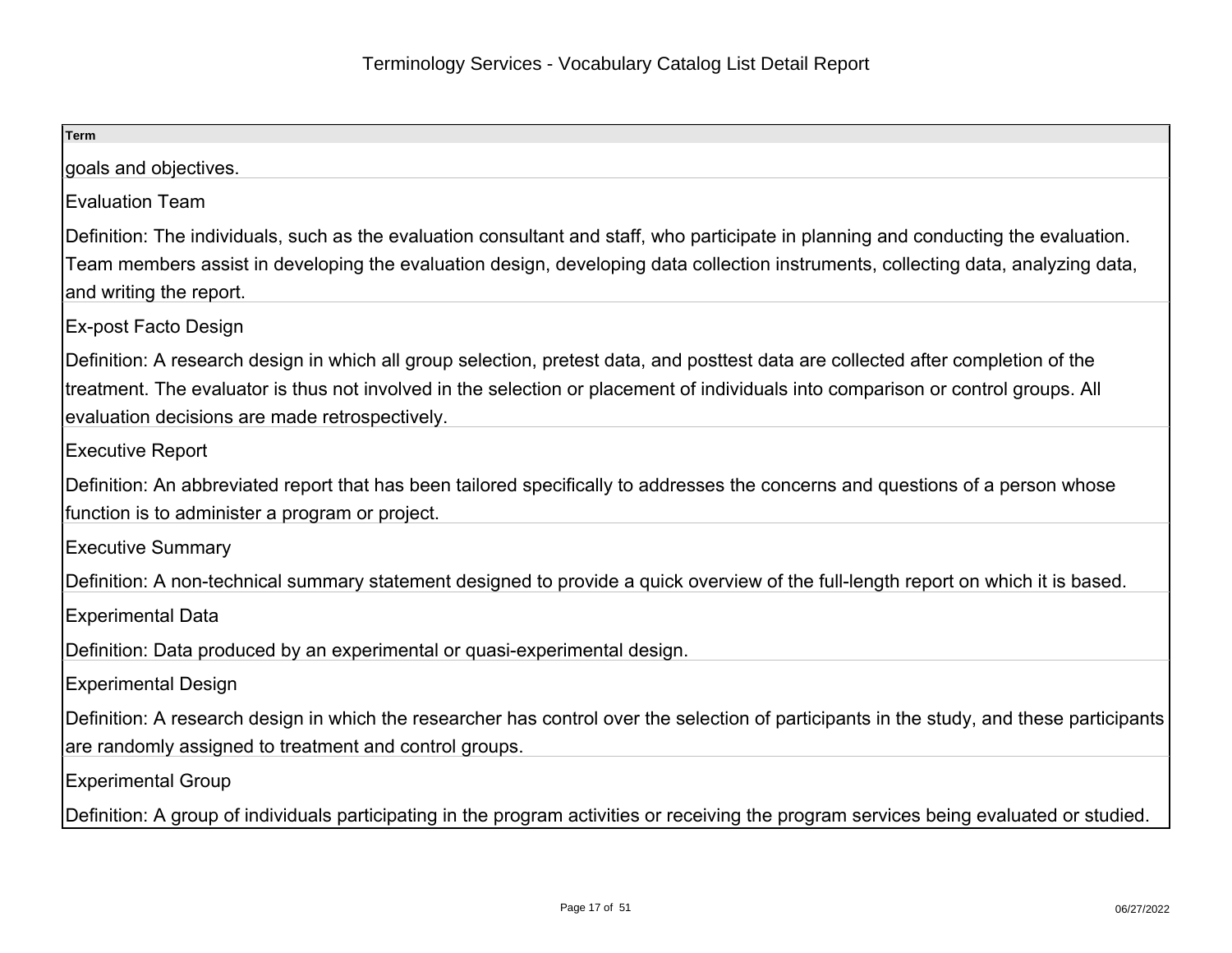| <b>Term</b>                                                                                                                                |
|--------------------------------------------------------------------------------------------------------------------------------------------|
|                                                                                                                                            |
| Experimental groups are usually compared to a control or comparison group.                                                                 |
| <b>Experimental Mortality</b>                                                                                                              |
| Definition: The loss of subjects from an experiment due to such factors as illness, lack of interest, or refusal to participate. This loss |
| may effect the comparability of results between the experimental and control groups.                                                       |
| <b>External Evaluation</b>                                                                                                                 |
| Definition: Collection, analysis, and interpretation of data conducted by an individual or organization outside of the organization being  |
| evaluated.                                                                                                                                 |
| <b>External Evaluator</b>                                                                                                                  |
| Preferred Term: Outside Evaluator                                                                                                          |
| <b>External Validity</b>                                                                                                                   |
| Definition: The extent to which a finding applies (or can be generalized) to persons, objects, settings, or times other than those that    |
| were the subject of study.                                                                                                                 |
| <b>External Validity Threats</b>                                                                                                           |
| Definition: Factors that may reduce the transferability of a program's findings to other groups or jurisdictions.                          |
| <b>Externalities</b>                                                                                                                       |
| Definition: Effects of a program that impose costs on persons or groups who are not targets.                                               |
| <b>Feasibility Study</b>                                                                                                                   |
| Definition: A study of the applicability or practicability of a proposed action or plan.                                                   |
| <b>Field Notes</b>                                                                                                                         |
| Definition: A written record of observations, interactions, conversations, situational details, and thoughts during the study period.      |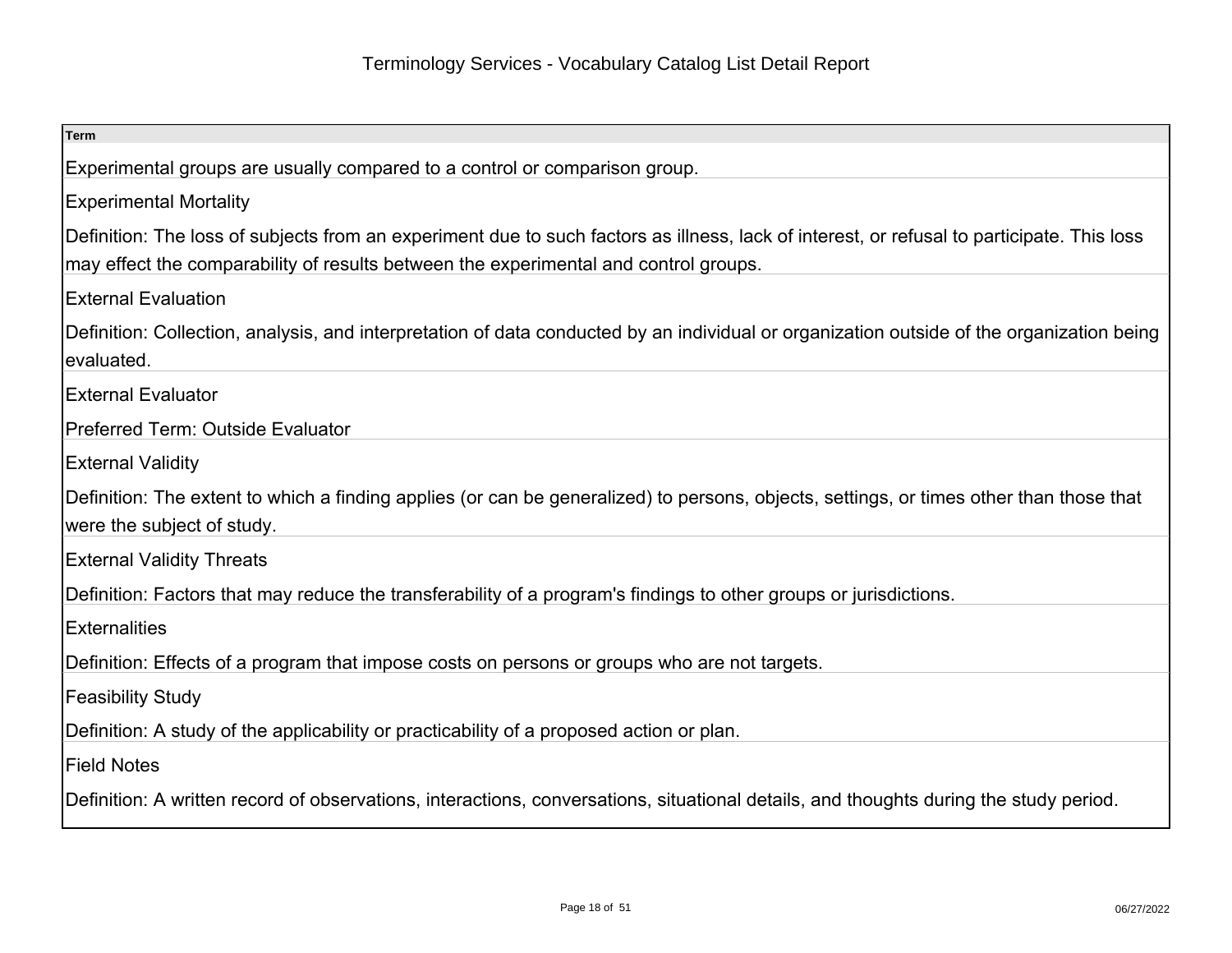| Term                                                                                                                                        |
|---------------------------------------------------------------------------------------------------------------------------------------------|
| <b>Field Test</b>                                                                                                                           |
| Definition: The study of a program, project, or instructional material in settings like those where it is to be used. Field tests may range |
| from preliminary investigations to full-scale summative studies.                                                                            |
| <b>Flow Chart</b>                                                                                                                           |
| Definition: A graphic presentation using symbols to show the step-by-step sequence of operations, activities, or procedures. Used in        |
| computer system analysis, activity analysis, and in general program sequence representations.                                               |
| Focus Group                                                                                                                                 |
| Definition: A group of people convened for the purpose of obtaining perceptions or opinions, suggesting ideas, or recommending              |
| actions. A focus group is a method of collecting information for the evaluation process.                                                    |
| Focused Interview                                                                                                                           |
| Definition: An interview organized around several predetermined questions or topics but providing some flexibility in the sequencing        |
| of the questions and without a predetermined set of response categories or specific data elements to be obtained.                           |
| Forced-Choice Question                                                                                                                      |
| Definition: A question that requires respondents to choose between available options. Options such as "other" or "none of the above"        |
| are not available alternatives.                                                                                                             |
| Forecasting                                                                                                                                 |
| Definition: Estimating the likelihood of an event taking place in the future, based on available data from the past.                        |
| Formative Evaluation                                                                                                                        |
| Definition: Evaluative activities undertaken to furnish information that will guide program improvement.                                    |
| <b>Frequency Distribution</b>                                                                                                               |
|                                                                                                                                             |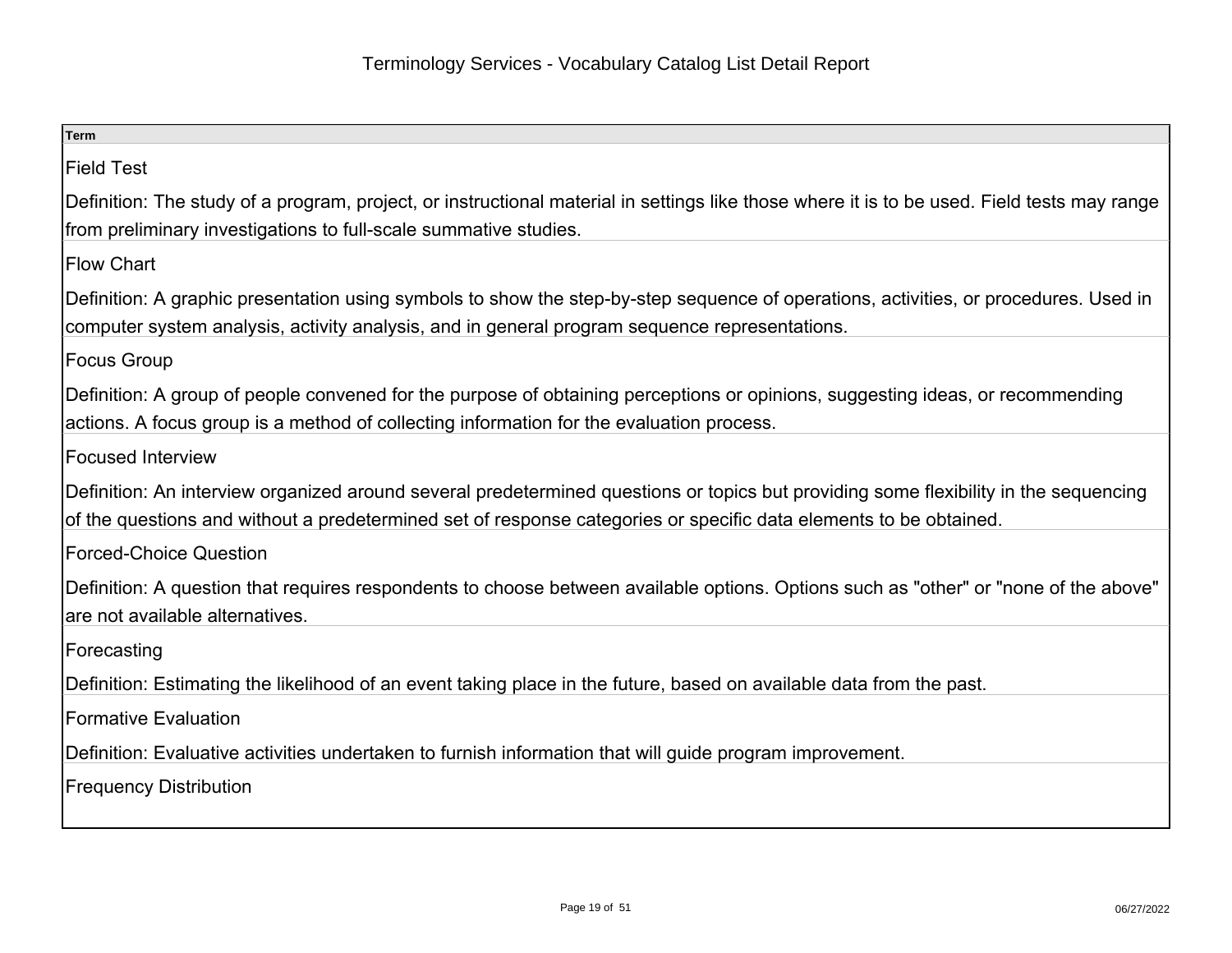| Term                                                                                                                                                                                                                                                                                                                                                   |
|--------------------------------------------------------------------------------------------------------------------------------------------------------------------------------------------------------------------------------------------------------------------------------------------------------------------------------------------------------|
| Definition: A distribution of the count of cases corresponding to the attributes of an observed variable.                                                                                                                                                                                                                                              |
| Function                                                                                                                                                                                                                                                                                                                                               |
| Definition: A group of related activities and/or projects for which an organizational unit is responsible. This is also the principal<br>purpose a program is intended to serve.                                                                                                                                                                       |
| Generalizability                                                                                                                                                                                                                                                                                                                                       |
| Definition: The extent to which the findings of a study can be applied to other populations, settings, or times.                                                                                                                                                                                                                                       |
| Goal                                                                                                                                                                                                                                                                                                                                                   |
| Definition: A desired state of affairs that outlines the ultimate purpose of a program. This is the end toward which project or program<br>efforts are directed.                                                                                                                                                                                       |
| Halo Effect                                                                                                                                                                                                                                                                                                                                            |
| Definition: The halo effect refers to the tendency to rate a person's skills and talents in many areas based upon an evaluation of a<br>single factor. It creates bias by an observer's tendency to rate, perhaps unintentionally, certain objects or persons in a manner that<br>reflects what was anticipated.                                       |
| Hawthorne Effect                                                                                                                                                                                                                                                                                                                                       |
| Definition: When people know that they are being observed and someone is interested in them, their production increases.<br>Researchers must be aware that the mere fact that they are making changes may cause changes in the behaviour of people. It is<br>wise to ensure that your measuring does not affect the process you are trying to measure. |
| History Effect                                                                                                                                                                                                                                                                                                                                         |
| Definition: This threat to internal validity refers to specific events, other than the program, which may have taken place during the<br>course of study which may have produced the results.                                                                                                                                                          |
| <b>Hypothesis</b>                                                                                                                                                                                                                                                                                                                                      |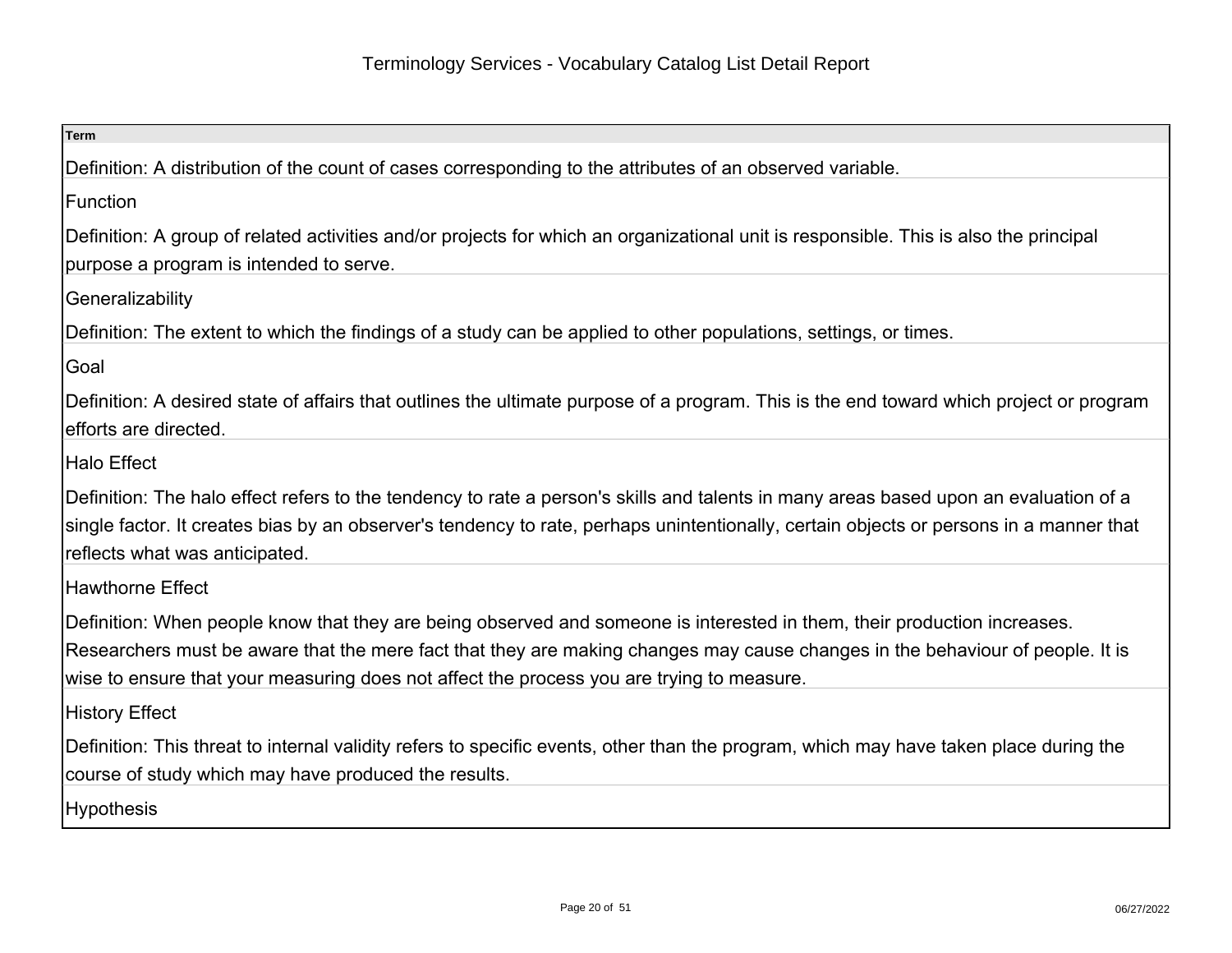| <b>Term</b>                                                                                                                                                                                                                                                                                                                                                                                                                                   |
|-----------------------------------------------------------------------------------------------------------------------------------------------------------------------------------------------------------------------------------------------------------------------------------------------------------------------------------------------------------------------------------------------------------------------------------------------|
| Definition: A specific statement regarding the relationship between two variables. In evaluation research, this typically involves a<br>prediction that the program or treatment will cause a specified outcome. Hypotheses are confirmed or denied based on empirical<br>analysis.                                                                                                                                                           |
| Immediate Outcome                                                                                                                                                                                                                                                                                                                                                                                                                             |
| Definition: The changes in program participants' knowledge, attitudes, and behavior that occur at certain times during program<br>activities.                                                                                                                                                                                                                                                                                                 |
| Impact                                                                                                                                                                                                                                                                                                                                                                                                                                        |
| Definition: The ultimate effect of the program on the problem or condition that the program or activity was supposed to do something<br>about.                                                                                                                                                                                                                                                                                                |
| <b>Impact Evaluation</b>                                                                                                                                                                                                                                                                                                                                                                                                                      |
| Definition: A form of outcome evaluation that assesses the net effect of a program by comparing program outcomes with an estimate<br>of what would have happened in the absence of a program. This form of evaluation is employed when external factors are known to<br>influence the program's outcomes, in order to isolate the program's contribution to achievements or its objectives.                                                   |
| Impact Theory                                                                                                                                                                                                                                                                                                                                                                                                                                 |
| Definition: The beliefs, assumptions, and expectations inherent in a program about the nature of the change brought about by<br>program action and how it results in the intended improvement in social conditions. Program impact theory is causal theory: It<br>describes a cause-and-effect sequence in which certain program activities are the instigating causes and certain social beliefs are the<br>effects they eventually produce. |
| Implementation                                                                                                                                                                                                                                                                                                                                                                                                                                |
| Definition: Development of a program. The process of putting all program functions and activities into place.<br>Implementation Evaluation                                                                                                                                                                                                                                                                                                    |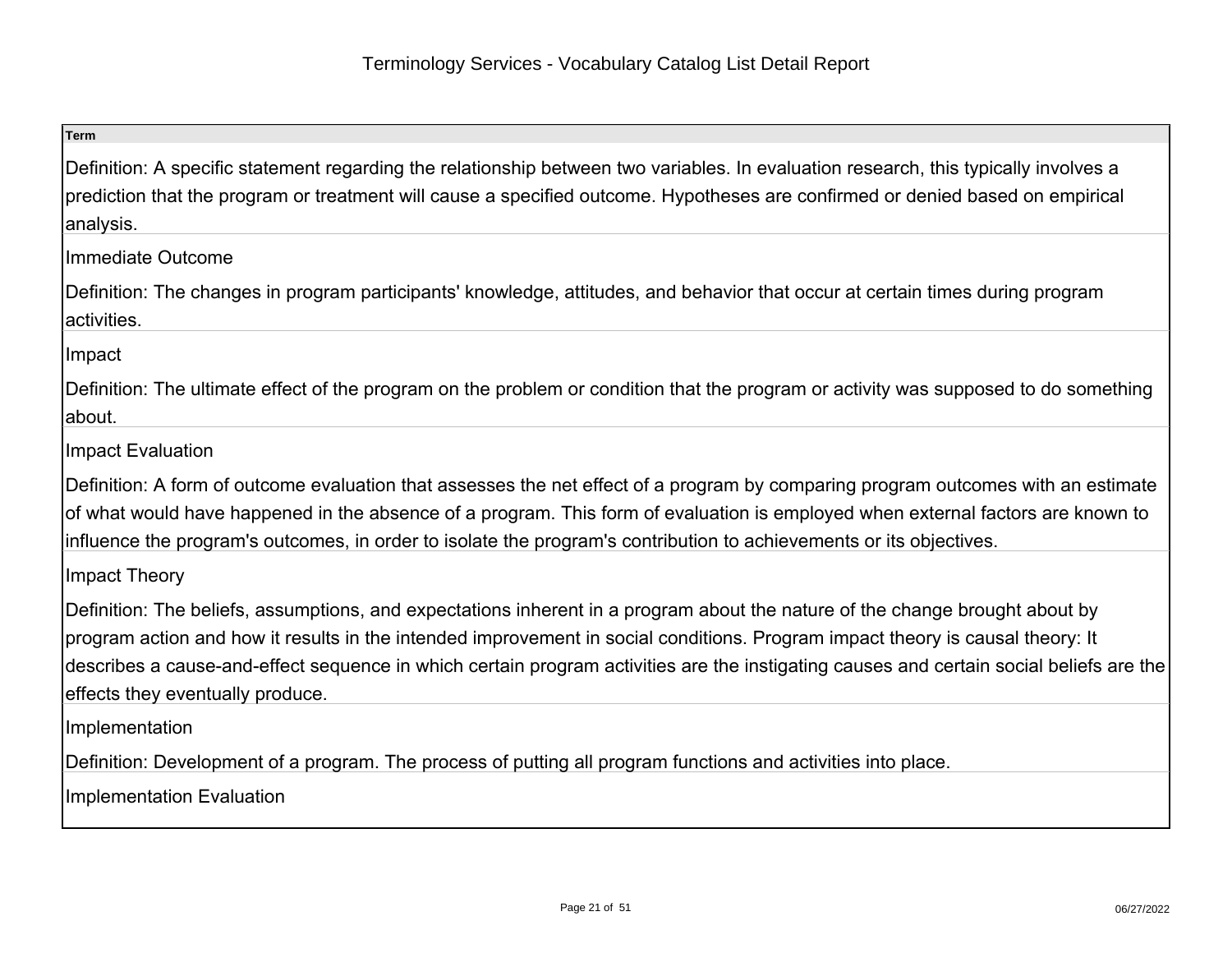| <b>Term</b>                                                                                                                                                                                                                                                                                                                                                       |
|-------------------------------------------------------------------------------------------------------------------------------------------------------------------------------------------------------------------------------------------------------------------------------------------------------------------------------------------------------------------|
| Preferred Term: Process Evaluation                                                                                                                                                                                                                                                                                                                                |
| Implementation Failure                                                                                                                                                                                                                                                                                                                                            |
| Definition: The program does not adequately perform the activities specified in the program design that are assumed to be necessary<br>for bringing about the intended social improvements. It includes situations in which no service, not enough service, or the wrong<br>service is delivered, or the service varies excessively across the target population. |
| Implementation Strategy                                                                                                                                                                                                                                                                                                                                           |
| Definition: The plan for development of a program and procedure for ensuring the fulfillment of intended functions or services.                                                                                                                                                                                                                                   |
| Implemented                                                                                                                                                                                                                                                                                                                                                       |
| Definition: Developed or put into place.                                                                                                                                                                                                                                                                                                                          |
| In-Person Interviewing                                                                                                                                                                                                                                                                                                                                            |
| Definition: Face-to-face interviewing. The interviewer meets personally with the respondent to conduct the interview.                                                                                                                                                                                                                                             |
| Independent Evaluation                                                                                                                                                                                                                                                                                                                                            |
| Definition: An evaluation in which the evaluator has the primary responsibility for developing the evaluation plan, conducting the<br>evaluation, and disseminating the results.                                                                                                                                                                                  |
| Independent Variable                                                                                                                                                                                                                                                                                                                                              |
| Definition: A variable that may, it is believed, predict or cause fluctuation in a dependent variable.                                                                                                                                                                                                                                                            |
| Index                                                                                                                                                                                                                                                                                                                                                             |
| Definition: A set of related measures combined to characterize a more abstract concept.                                                                                                                                                                                                                                                                           |
| Index of Dispersion                                                                                                                                                                                                                                                                                                                                               |
| Definition: A measure of spread; a statistic used especially with nominal variables.                                                                                                                                                                                                                                                                              |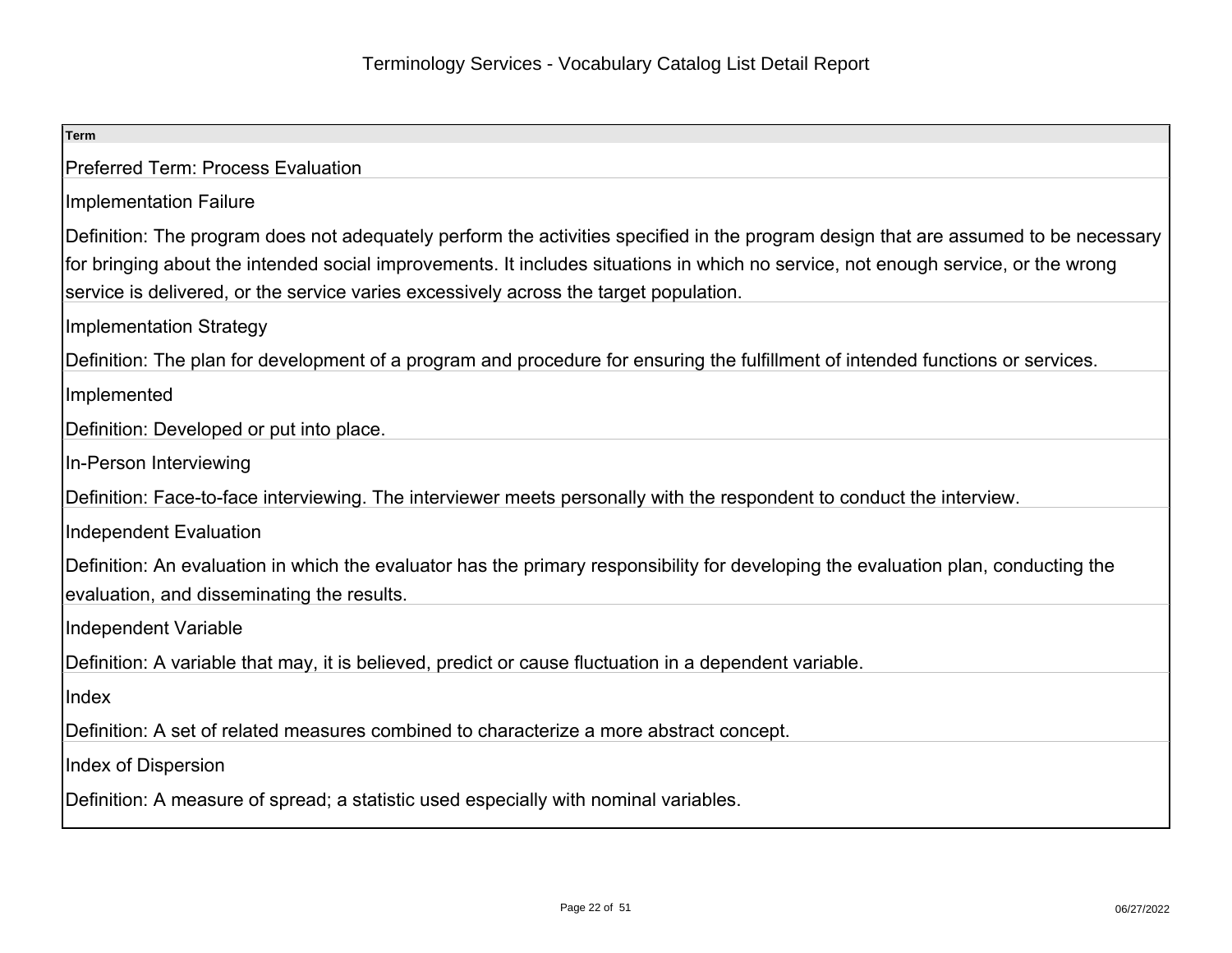| <b>Term</b>                                                                                                                                                                                                                                                   |
|---------------------------------------------------------------------------------------------------------------------------------------------------------------------------------------------------------------------------------------------------------------|
| Indicator                                                                                                                                                                                                                                                     |
| Definition: A measure that consists of ordered categories arranged in ascending or descending order of desirability.                                                                                                                                          |
| <b>Indirect Benefit</b>                                                                                                                                                                                                                                       |
| Definition: Results that are related to a program, but not its intended objectives or goals.                                                                                                                                                                  |
| <b>Indirect Costs</b>                                                                                                                                                                                                                                         |
| Definition: The costs associated with impacts or consequences of a program.                                                                                                                                                                                   |
| Indirect Impact                                                                                                                                                                                                                                               |
| Definition: An effect of a program that is not associated with one of its stated objectives.                                                                                                                                                                  |
| <b>Inferential Statistic</b>                                                                                                                                                                                                                                  |
| Definition: A statistic used to describe a population using information from observations on only a probability sample of cases from<br>the population.                                                                                                       |
| <b>Information System</b>                                                                                                                                                                                                                                     |
| Definition: An organized collection, storage, and presentation system of data and other knowledge for decision making, progress<br>reporting, and for planning and evaluation of programs. It can be either manual or computerized, or a combination of both. |
| <b>Informed Consent</b>                                                                                                                                                                                                                                       |
| Definition: A written agreement by the program participants to voluntarily participate in an evaluation or study after having been<br>advised of the purpose of the study, the type of the information being collected, and how information will be used.     |
| <b>Innovation Analysis</b>                                                                                                                                                                                                                                    |
| Definition: Framework for answering a series of questions throughout the life cycle of an innovation-from pilot testing to broad-scale<br>application in order to assess program successes, obstacles, and lessons learned.                                   |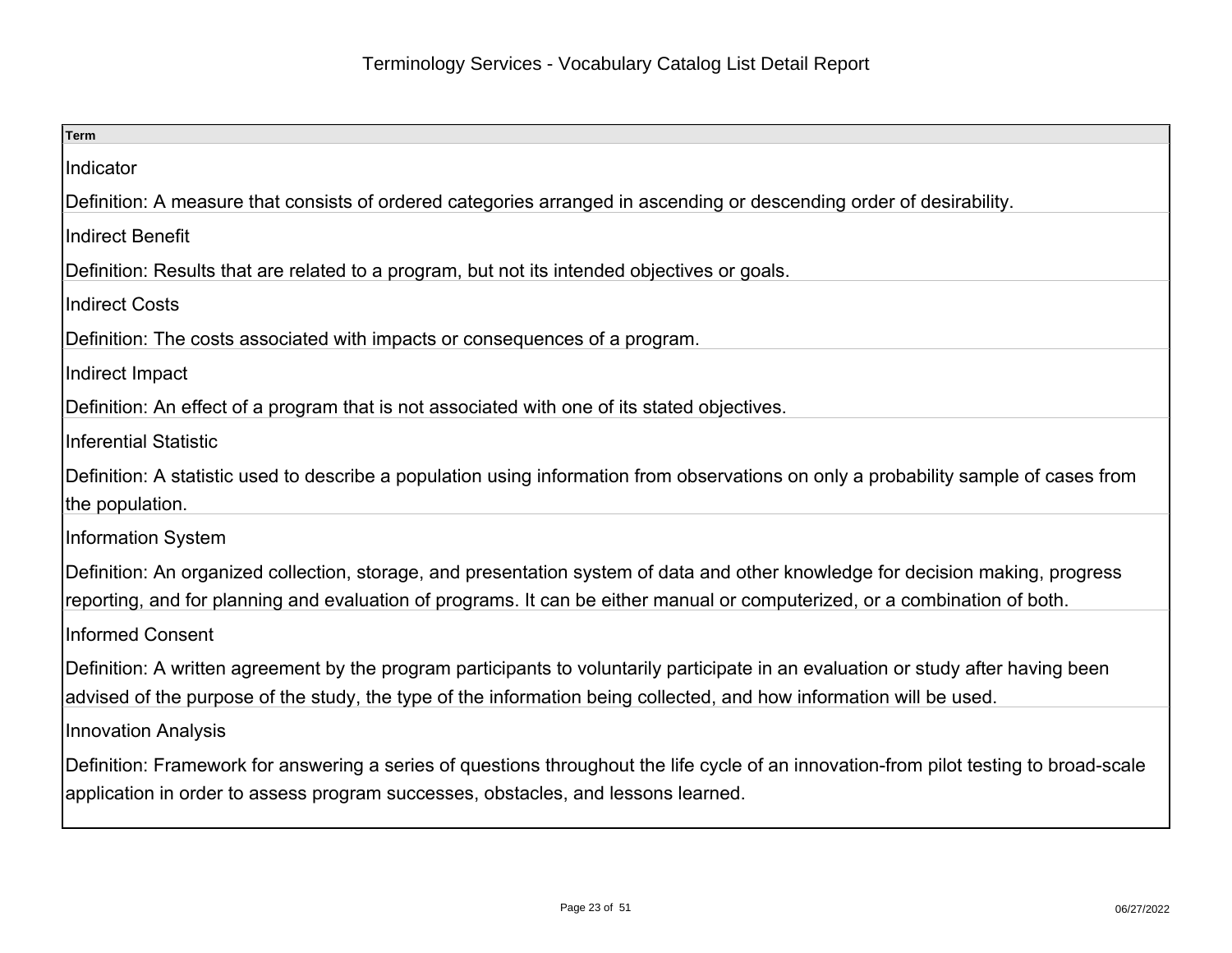| <b>Term</b>                                                                                                                             |
|-----------------------------------------------------------------------------------------------------------------------------------------|
| Input                                                                                                                                   |
| Definition: Organizational units, people, dollars, and other resources actually devoted to the particular program or activity.          |
| Instrument                                                                                                                              |
| Definition: A tool used to collect and organize information.                                                                            |
| <b>Instrumental Outcome</b>                                                                                                             |
| Definition: A measure or measures of phenomena directly related to program goals and objectives.                                        |
| Instrumentation Bias                                                                                                                    |
| Definition: Bias introduced in a study by a change in the measurement instrument during the course of the study.                        |
| Intermediate Outcome                                                                                                                    |
| Definition: Results or outcomes of program activities that must occur prior to the final outcome in order to produce the final outcome. |
| <b>Internal Consistency</b>                                                                                                             |
| Definition: The extent to which all items in a scale or test measure the same concept.                                                  |
| Internal Evaluation                                                                                                                     |
| Definition: Evaluation conducted by a staff member or unit from within the organization being studied.                                  |
| Internal Resource                                                                                                                       |
| Definition: An agency's or organization's resources, including staff skills and experience and any information already available        |
| through current program activities.                                                                                                     |
| Internal Validity                                                                                                                       |
| Definition: The extent to which the causes of an effect are established by an inquiry.                                                  |
| Internal Validity Threat                                                                                                                |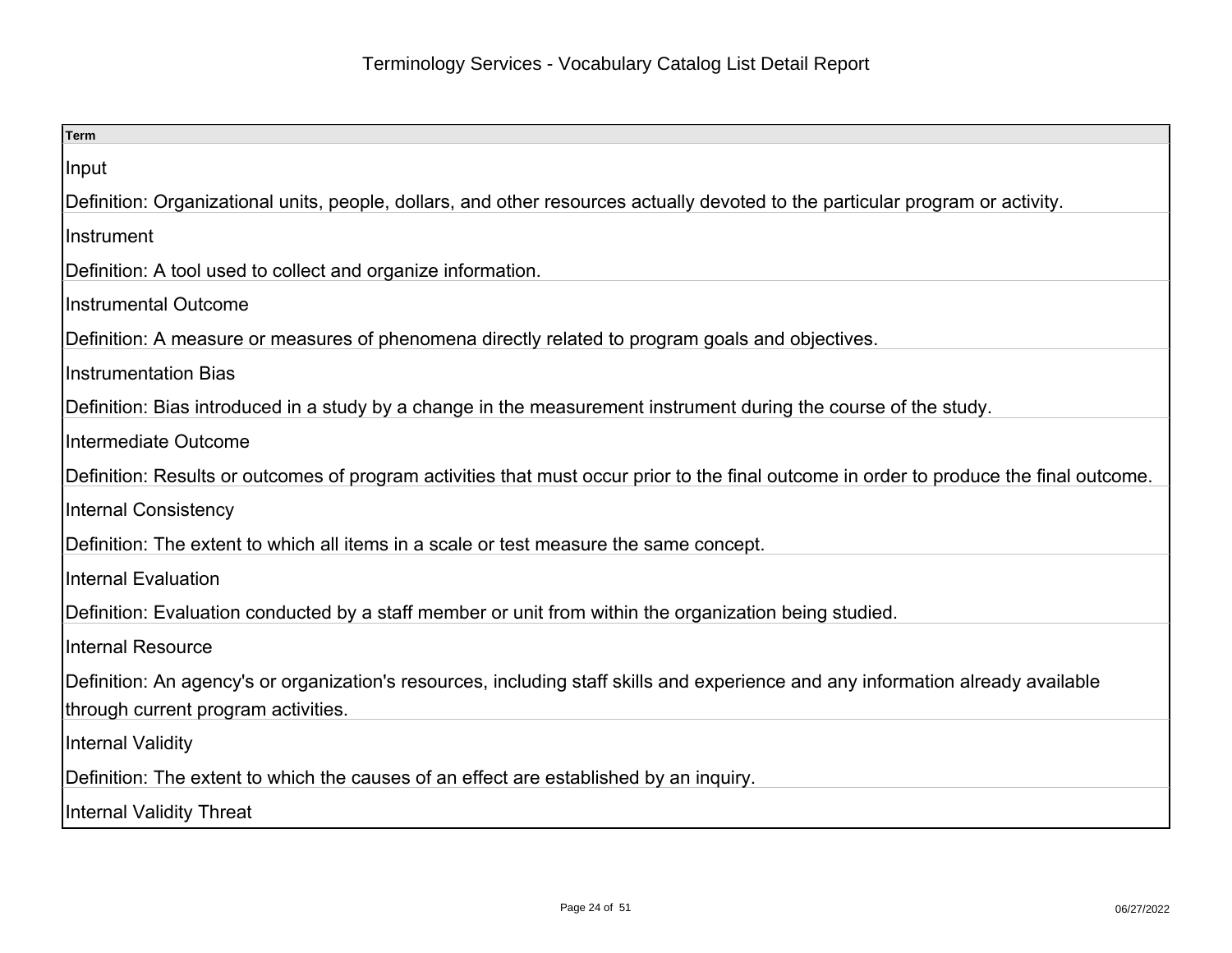| Term                                                                                                                                                                                                                                                                                                                                                                                                                                                                                         |
|----------------------------------------------------------------------------------------------------------------------------------------------------------------------------------------------------------------------------------------------------------------------------------------------------------------------------------------------------------------------------------------------------------------------------------------------------------------------------------------------|
| Definition: Factors other than program participation that may affect the results or findings.                                                                                                                                                                                                                                                                                                                                                                                                |
| Interquartile Range                                                                                                                                                                                                                                                                                                                                                                                                                                                                          |
| Definition: A measure of spread; a statistic used with ordinal, interval, and ratio variables.                                                                                                                                                                                                                                                                                                                                                                                               |
| <b>Interrater Reliability</b>                                                                                                                                                                                                                                                                                                                                                                                                                                                                |
| Definition: The extent to which two different researchers obtain the same result when using the same instrument to measure a<br> concept.                                                                                                                                                                                                                                                                                                                                                    |
| Interrupted Times Series Design                                                                                                                                                                                                                                                                                                                                                                                                                                                              |
| Definition: The interrupted time series design involves repeated measurement of an indicator (e.g., reported crime) over time,<br>encompassing periods both prior to and after implementation of a program. The goal of such an analysis is to assess whether the<br>treatment (or program) has "interrupted" or changed a pattern established prior to the program's implementation. However, the impact<br>of alternate historical events may threaten the interpretation of the findings. |
| <b>Interval Estimate</b>                                                                                                                                                                                                                                                                                                                                                                                                                                                                     |
| Definition: General term for an estimate of a population parameter that is a range of numerical values.                                                                                                                                                                                                                                                                                                                                                                                      |
| Interval Measure                                                                                                                                                                                                                                                                                                                                                                                                                                                                             |
| Definition: A quantitative measure with equal intervals between categories, but with no absolute zero.                                                                                                                                                                                                                                                                                                                                                                                       |
| Interval Scale                                                                                                                                                                                                                                                                                                                                                                                                                                                                               |
| Definition: A measurement scale that measures quantitative differences between values of a variable, with equal distances between<br>the values.                                                                                                                                                                                                                                                                                                                                             |
| <b>Interval Variable</b>                                                                                                                                                                                                                                                                                                                                                                                                                                                                     |
| Definition: A quantitative variable that attributes of which are ordered and for which the numerical differences between adjacent<br>attributes are interpreted as equal.                                                                                                                                                                                                                                                                                                                    |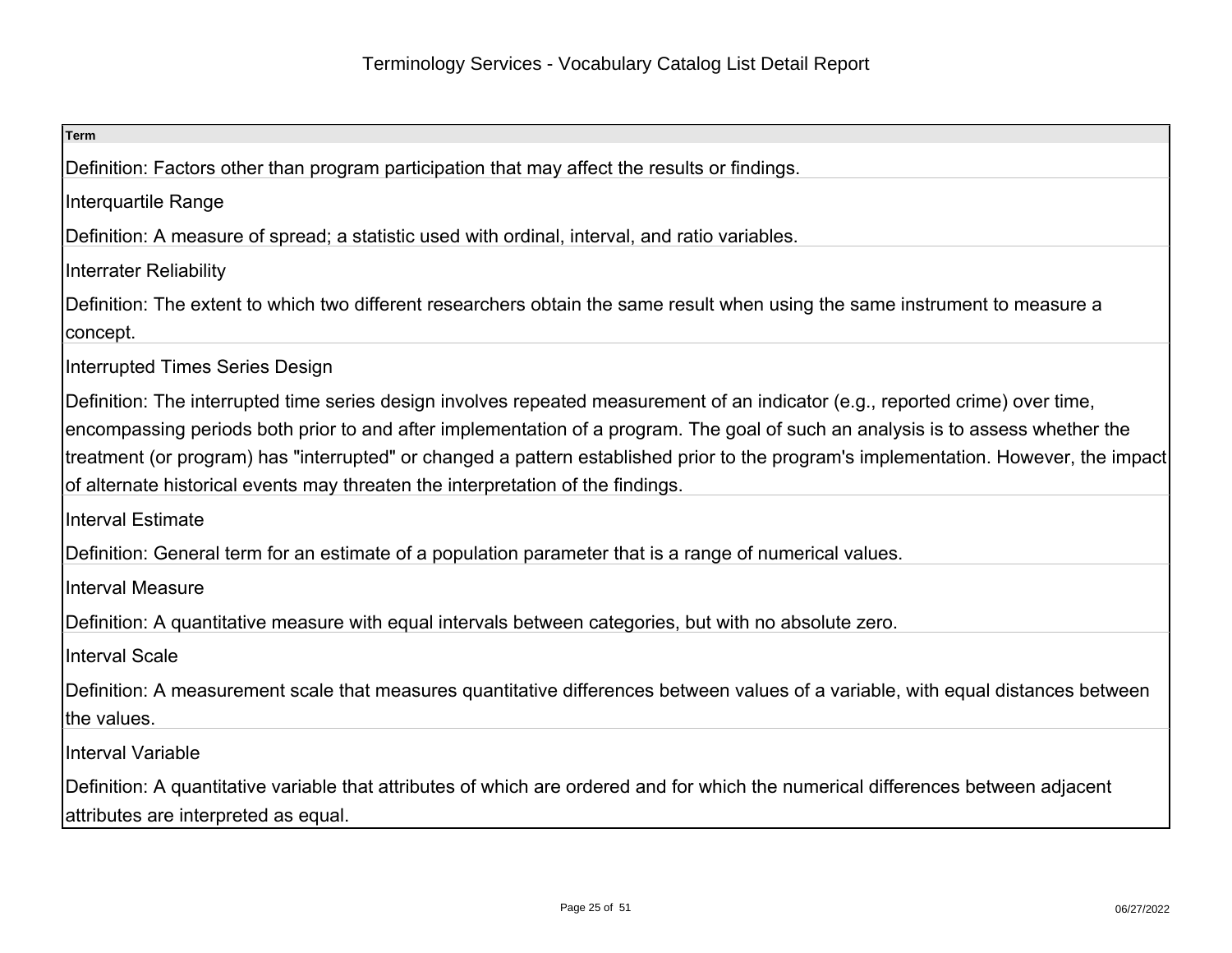| Term                                                                                                                                          |
|-----------------------------------------------------------------------------------------------------------------------------------------------|
| <b>Intervening Variable</b>                                                                                                                   |
| Definition: A variable that causally links other variables to each other. In a causal model, this intermediate variable must be influenced    |
| by one variable in order for a subsequent variable to be influenced.                                                                          |
| Interviews                                                                                                                                    |
| Definition: Interviews involve face-to-face situations or telephone contacts in which the researcher orally solicits responses.               |
| Judgment Sample                                                                                                                               |
| Definition: A sample selected by using discretionary criteria rather than criteria based on the laws of probability.                          |
| <b>Judgmental Forecasting</b>                                                                                                                 |
| Definition: Judgmental Forecasting attempts to elicit and synthesize informed judgments and are often based on arguments from                 |
| linsight.                                                                                                                                     |
| Kaldor-Hicks Criterion                                                                                                                        |
| Definition: A criterion of equity which states that one social state is better than another if there is a net gain in efficiency and if those |
| that gain can compensate the losers.                                                                                                          |
| Kendall's Tau                                                                                                                                 |
| Definition: A measure of association used to correlate two ordinal scales.                                                                    |
| Kenneth Arrow's Impossibility Theorem                                                                                                         |
| Definition: A theorem to demonstrate that it is impossible to aggregate individual preferences through majority voting without violating      |
| one or more of five reasonable conditions of democratic decision-making.                                                                      |
| Known-group Validation                                                                                                                        |
| Definition: A procedure for validating an instrument which involves testing on a group for which the results are already known.               |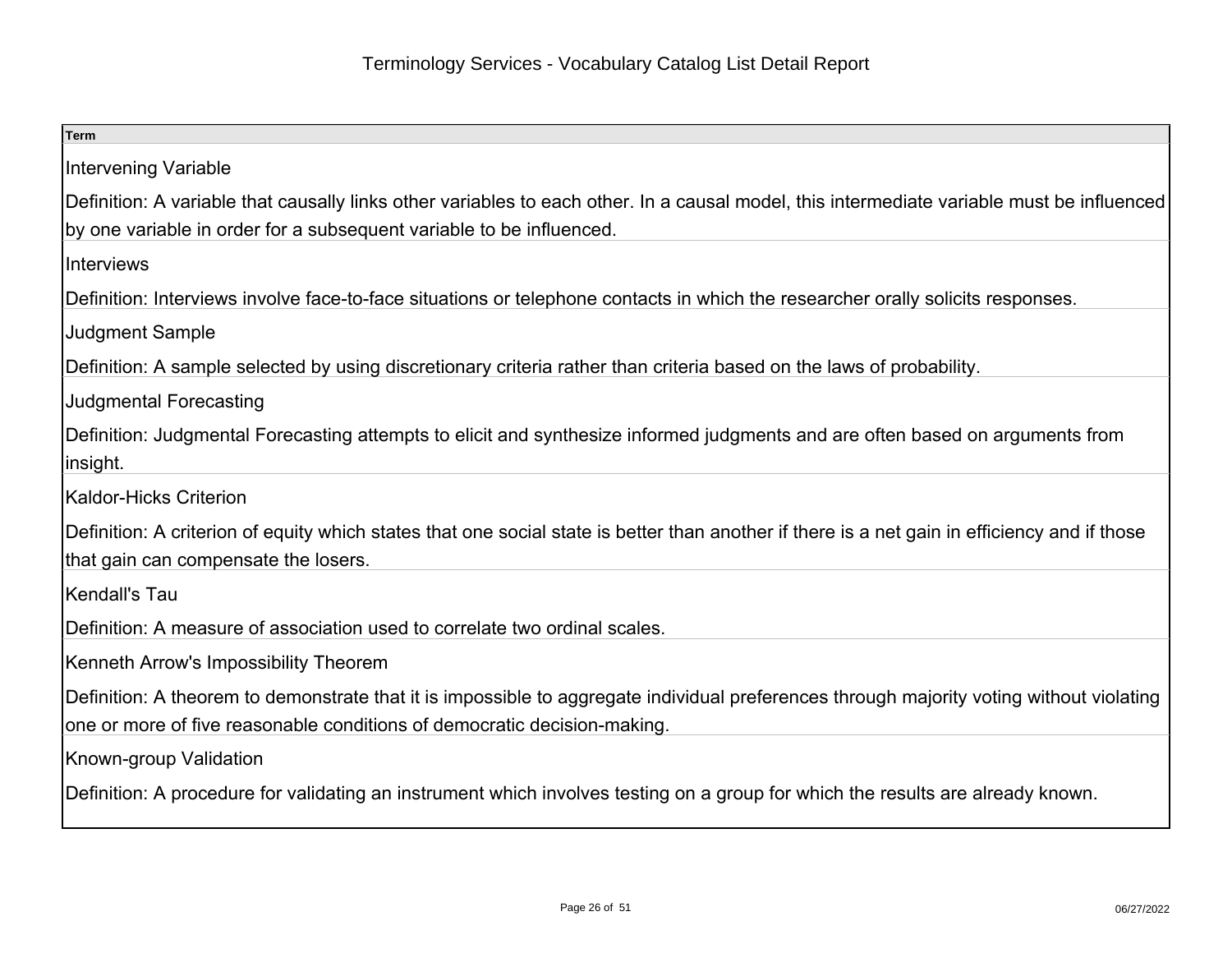| <b>Term</b>                                                                                                                                                                                     |
|-------------------------------------------------------------------------------------------------------------------------------------------------------------------------------------------------|
| Kurtosis                                                                                                                                                                                        |
| Definition: A term used to describe a curve indicating that it is more peaked than the normal curve.                                                                                            |
| Lambda                                                                                                                                                                                          |
| Definition: A measure of association; a statistic used with nominal variables.                                                                                                                  |
| <b>Lessons Learned</b>                                                                                                                                                                          |
| Definition: Knowledge derived from the implementation and evaluation of a program that can be used to identify strengths and                                                                    |
| weaknesses of program design and implementation. This information is likely to be helpful in modifying and improving program<br>functions in the future.                                        |
| Level of Measurement                                                                                                                                                                            |
| Definition: Refers to the four levels of variables and their empirical attributes - nominal, ordinal, interval, and ratio.                                                                      |
| Level of Significance                                                                                                                                                                           |
| Definition: The probability that observed or greater differences occur by chance.                                                                                                               |
| Logic Model                                                                                                                                                                                     |
| Definition: A diagram and text that describes and illustrates the logical (causal) relationships among program elements and the<br>problem to be solved, thus defining measurements of success. |
| Longitudinal Data                                                                                                                                                                               |
| Definition: Observations collected over a period of time; the sample (instances or cases) may or may not be the same each time but<br>the population remains constant.                          |
| Longitudinal Study                                                                                                                                                                              |
| Definition: The study of the same group over a period of time. These generally are used in studies of change.                                                                                   |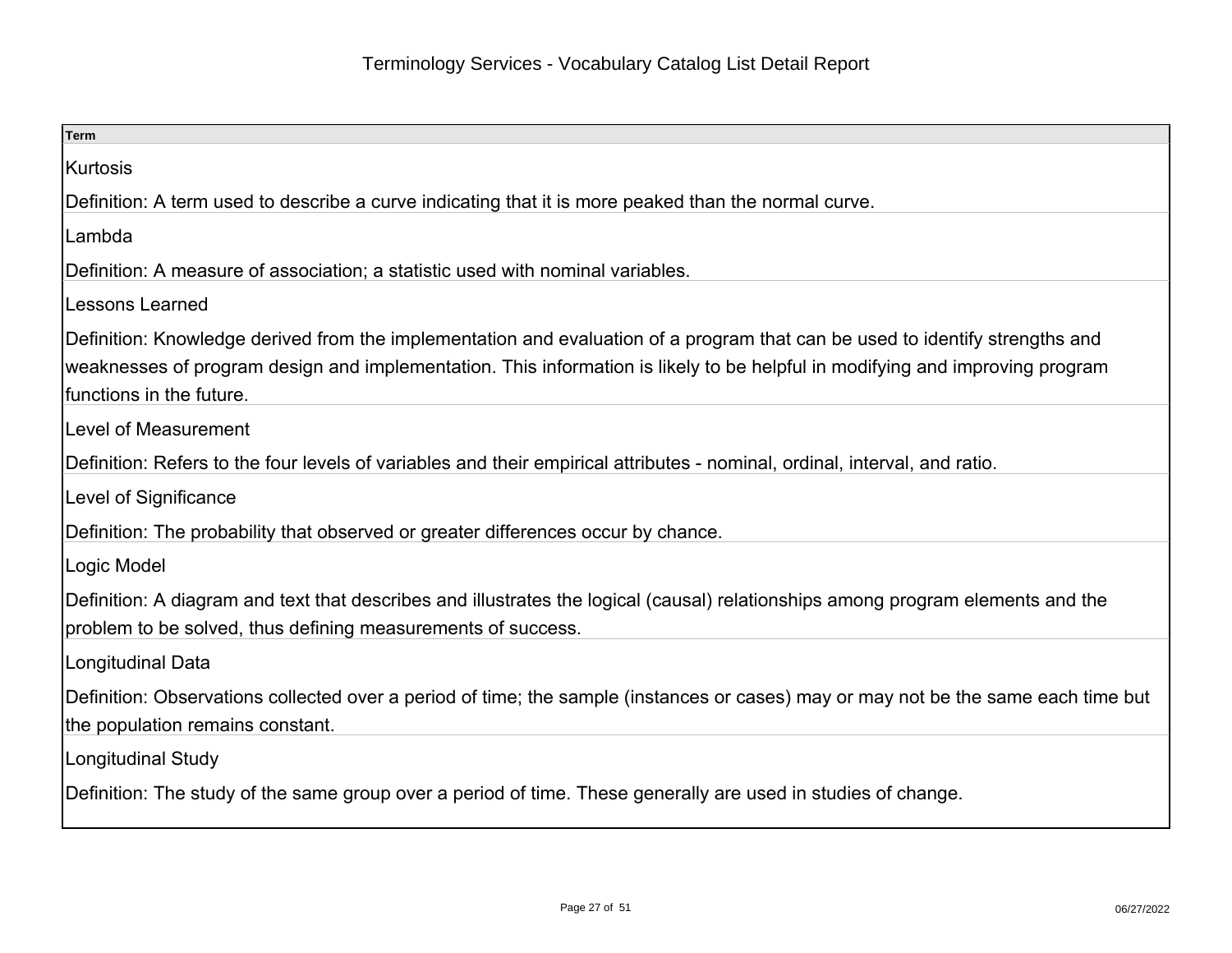| <b>Term</b>                                                                                                                              |
|------------------------------------------------------------------------------------------------------------------------------------------|
| Management                                                                                                                               |
| Definition: The guidance and control of action required to execute a program. Also, the individuals charged with the responsibility of   |
| conducting a program.                                                                                                                    |
| <b>Management Information System</b>                                                                                                     |
| Definition: An information collection and analysis system, usually computerized, that facilitates access to program and participant      |
| information. It is usually designed and used for administrative purposes.                                                                |
| <b>Marginal Distribution</b>                                                                                                             |
| Definition: The distribution of a single variable based upon an underlying distribution of two or more variables.                        |
| Matching                                                                                                                                 |
| Definition: A method utilized to create comparison groups, in which groups or individuals are matched to those in the treatment group    |
| based on characteristics felt to be relevant to program outcomes.                                                                        |
| <b>Matrix of Categories</b>                                                                                                              |
| Definition: A method of displaying relationships among themes in analyzing case study data that shows whether changes in                 |
| categories or degrees along one dimension are associated with changes in the categories of another dimension.                            |
| <b>IMaturation Effect</b>                                                                                                                |
| Definition: A threat to the internal validity of an evaluation in which observed outcomes are a result of natural changes of the program |
| participants over time rather than because of program impact.                                                                            |
| Mean                                                                                                                                     |
| Definition: A measure of central tendency, the arithmetic average; a statistic used primarily with interval-ratio variables following    |
| symmetrical distributions.                                                                                                               |
| Measurement                                                                                                                              |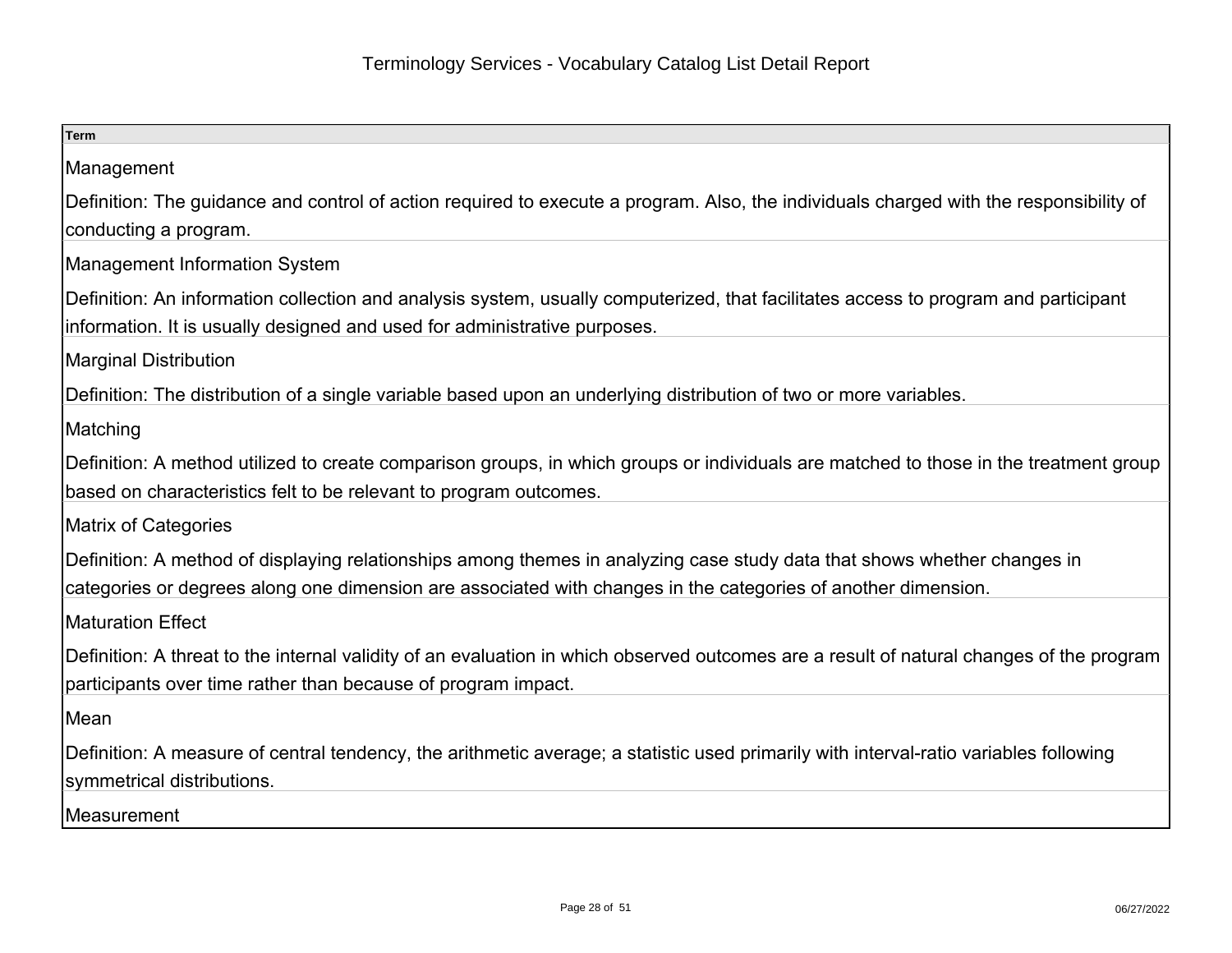| Term                                                                                                                                                                                                                                      |
|-------------------------------------------------------------------------------------------------------------------------------------------------------------------------------------------------------------------------------------------|
| Definition: A procedure for assigning a number to an object or an event.                                                                                                                                                                  |
| Measurement Error                                                                                                                                                                                                                         |
| Definition: The difference between a measured value and a true value.                                                                                                                                                                     |
| Measures of Association                                                                                                                                                                                                                   |
| Definition: Statistics that indicate the strength and nature of a relationship between variables.                                                                                                                                         |
| Median                                                                                                                                                                                                                                    |
| Definition: A measure of central tendency, the value of the case marking the midpoint of an ordered list of values of all cases; a                                                                                                        |
| statistic used primarily with ordinal variables and asymmetrically distributed interval-ratio variables.                                                                                                                                  |
| Meta-analysis                                                                                                                                                                                                                             |
| Definition: The systematic analysis of a set of existing evaluations of similar programs in order to draw general conclusions, develop<br>support for hypotheses, and/or produce an estimate of overall program effects.                  |
| Methodology                                                                                                                                                                                                                               |
| Definition: The way in which information is found or something is done. The methodology includes the methods, procedures, and<br>techniques used to collect and analyze information.                                                      |
| Mission                                                                                                                                                                                                                                   |
| Definition: The part of a goal or endeavor assigned as a specific responsibility of a particular organizational unit. It includes the task,<br>together with the purpose, which clearly indicates the action to be taken and the reasons. |
| Mode                                                                                                                                                                                                                                      |
| Definition: A measure of central tendency, the value of a variable that occurs most frequently; a statistic used primarily with nominal<br>variables.                                                                                     |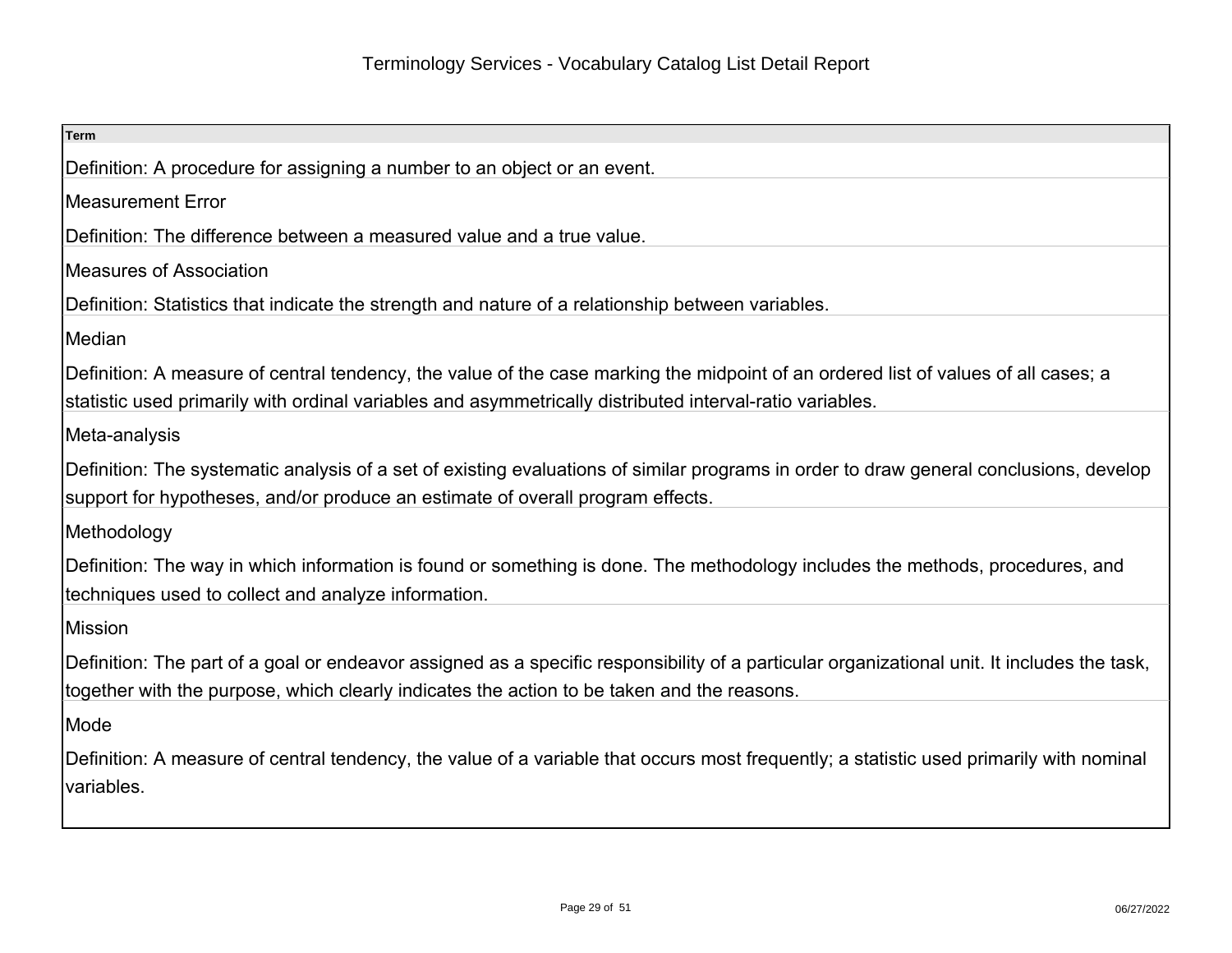| <b>Term</b>                                                                                                                       |
|-----------------------------------------------------------------------------------------------------------------------------------|
| Monitoring                                                                                                                        |
| Definition: An on-going process of reviewing a program's activities to determine whether set standards or requirements are being  |
| met.                                                                                                                              |
| <b>Monitoring System</b>                                                                                                          |
| Definition: An on-going system to collect data on a program's activities and outputs, designed to provide feedback on whether the |
| program is fulfilling its functions, addressing the targeted population, and/or producing intended services.                      |
| Multivariate Analysis                                                                                                             |
| Definition: An analysis of the relationships between more than two variables.                                                     |
| Needs Assessment                                                                                                                  |
| Definition: A systematic process for gathering information about current conditions within a group that underlie the need for an  |
| intervention.                                                                                                                     |
| Nominal Variable                                                                                                                  |
| Definition: A quantitative variable whose attributes have no inherent order.                                                      |
| Non-experimental Data                                                                                                             |
| Definition: Data not produced by an experiment or quasi-experiment.                                                               |
| Non-probability Sample                                                                                                            |
| Definition: A sample not produced by a random process.                                                                            |
| Non-respondent                                                                                                                    |
| Definition: A person who fails to answer either a questionnaire or a question.                                                    |
| Non-response Bias                                                                                                                 |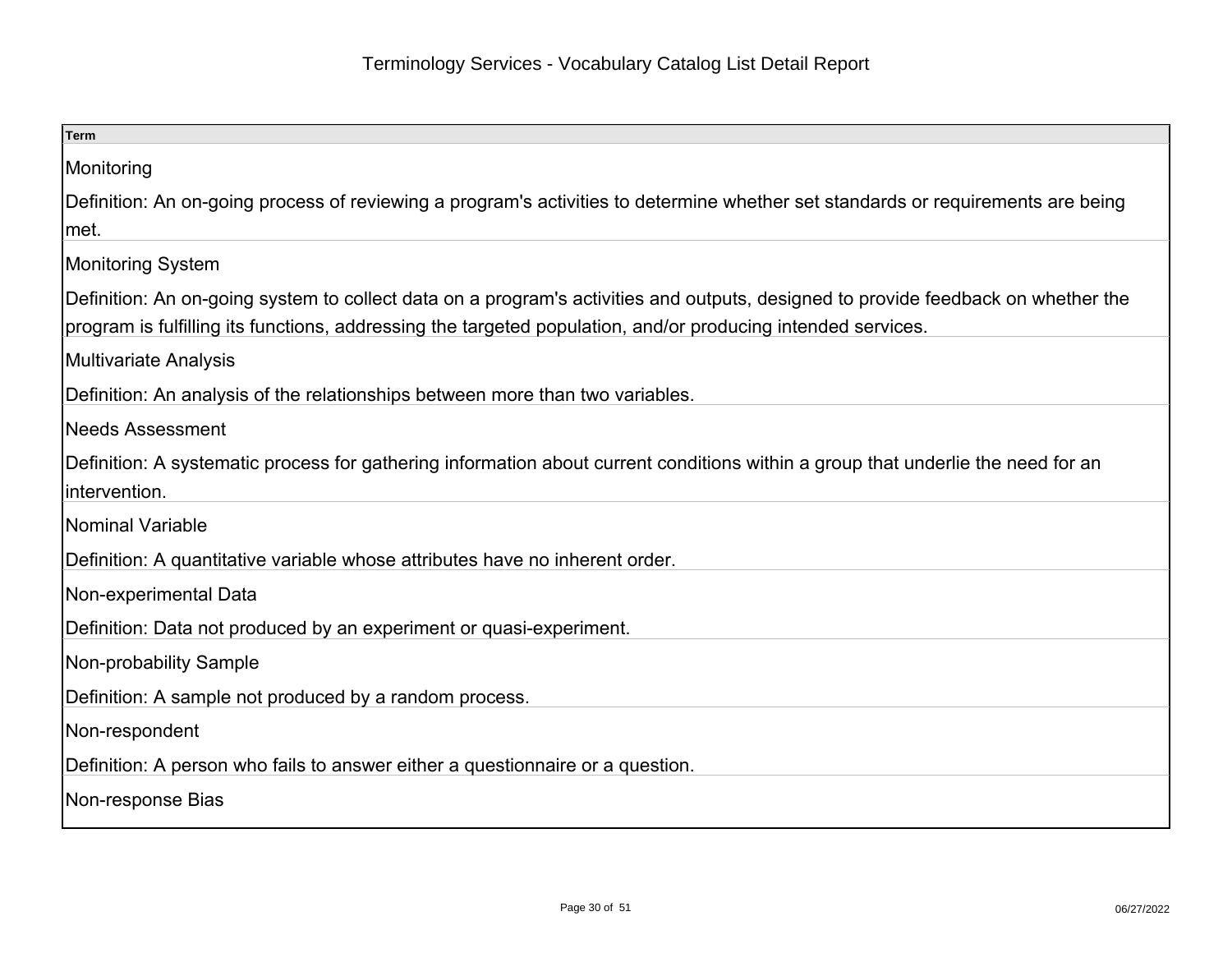| <b>Term</b>                                                                                                                                                                                                                                                                                    |
|------------------------------------------------------------------------------------------------------------------------------------------------------------------------------------------------------------------------------------------------------------------------------------------------|
| Definition: The bias created by the failure of part of a sample to respond to a survey or answer a question. If those responding and<br>those not responding have different characteristics, the responding cases may not be representative of the population from which<br>they were sampled. |
| Nonequivalent Comparison Group Design                                                                                                                                                                                                                                                          |
| Definition: Evaluation designs that use nonrandomized comparison groups to evaluate program effects.                                                                                                                                                                                           |
| Normal Distribution (Curve)                                                                                                                                                                                                                                                                    |
| Definition: A theoretical distribution that is closely approximated by many actual distribution of variables.                                                                                                                                                                                  |
| Normative Question                                                                                                                                                                                                                                                                             |
| Definition: A type of evaluation question requiring comparison between what is happening (the condition) to norms and expectations<br>or standards for what should be happening (the criterion).                                                                                               |
| <b>Null Hypothesis</b>                                                                                                                                                                                                                                                                         |
| Definition: A hypothesis stating that two variables are not related. Research attempts to disprove the null hypothesis by finding<br>evidence of a relationship.                                                                                                                               |
| Objective                                                                                                                                                                                                                                                                                      |
| Definition: Specific results or effects of a program's activities that must be achieved in pursuing the program's ultimate goals.                                                                                                                                                              |
| Observation                                                                                                                                                                                                                                                                                    |
| Definition: A data collection strategy in which the activities of subjects are visually examined. The observer attempts to keep his/her<br>presence from interfering in or influencing any behaviors.                                                                                          |
| <b>Observational Techniques</b>                                                                                                                                                                                                                                                                |
| Definition: Data collection strategies which use observation of subjects as a means to collect data. These techniques generally<br>involve attempts by the observer to not alter or change the behavior being observed.                                                                        |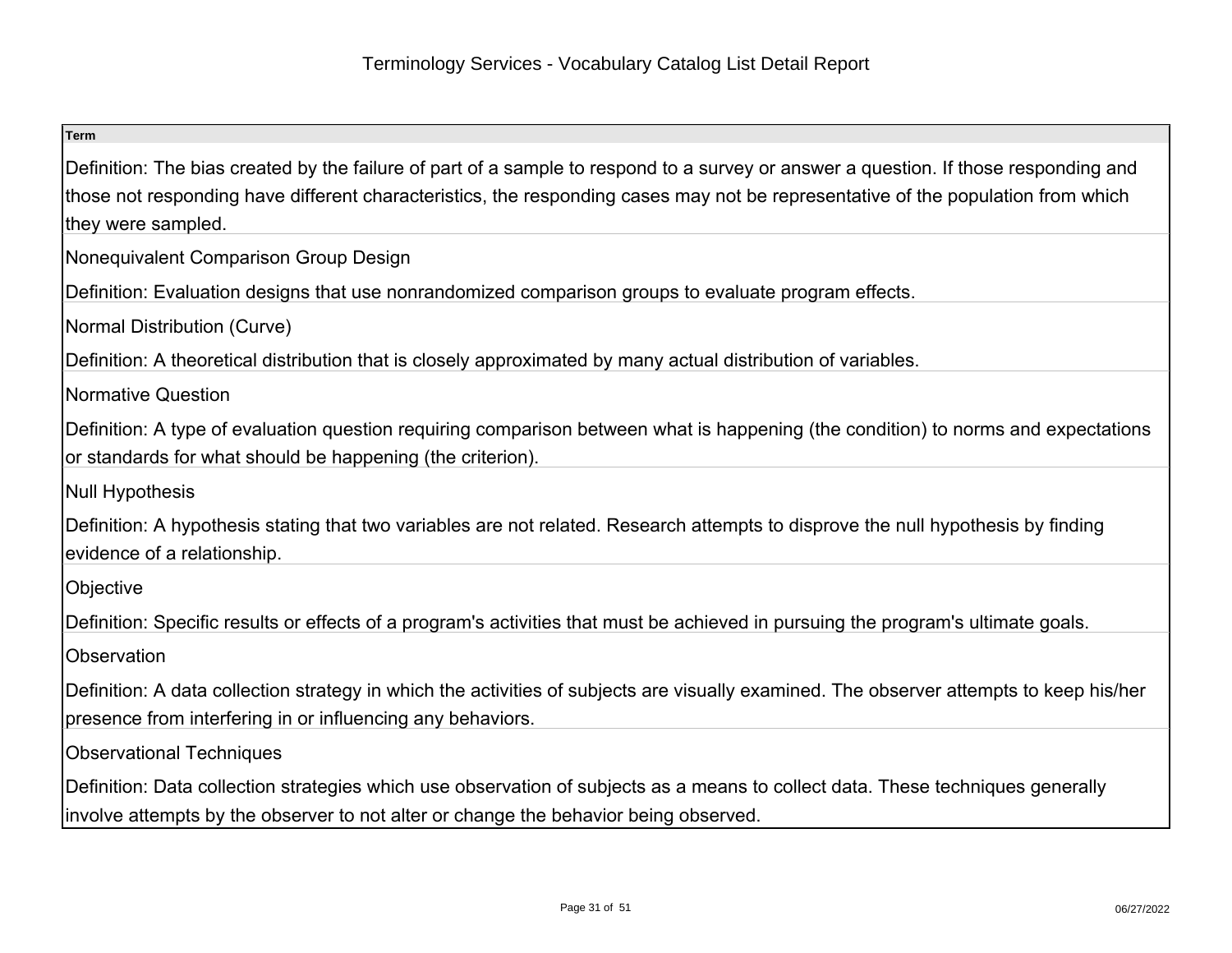| <b>Term</b>                                                                                                                                                                                                                                                                                                                                                                                                                                |
|--------------------------------------------------------------------------------------------------------------------------------------------------------------------------------------------------------------------------------------------------------------------------------------------------------------------------------------------------------------------------------------------------------------------------------------------|
| <b>One-group Designs</b>                                                                                                                                                                                                                                                                                                                                                                                                                   |
| Definition: Research designs which study a single program with no comparison or control group.                                                                                                                                                                                                                                                                                                                                             |
| <b>One-shot Case Study</b>                                                                                                                                                                                                                                                                                                                                                                                                                 |
| Definition: The one-shot case study involves the measurement of an identified "outcome" after a treatment or program has been<br>implemented. However, there are no measures taken or available for comparison (i.e., status before the program, or outcome of a<br>comparison or control group). Without a comparison measure, there is no means for inferring that the "outcome" was actually<br>influenced by the treatment or program. |
| Open-ended Interview                                                                                                                                                                                                                                                                                                                                                                                                                       |
| Definition: An interview in which, after an initial or lead question, subsequent questions are determined by topics brought up by the<br>person being interviewed; the concerns discussed, their sequence, and specific information obtained are not predetermined and the<br>discussion is unconstrained, able to move in unexpected directions.                                                                                          |
| <b>Open-ended Question</b>                                                                                                                                                                                                                                                                                                                                                                                                                 |
| <b>Operational Definition</b>                                                                                                                                                                                                                                                                                                                                                                                                              |
| Definition: Detailed description of how a concept or variable will be measured and how values will be assigned.                                                                                                                                                                                                                                                                                                                            |
| <b>Operational Plan</b>                                                                                                                                                                                                                                                                                                                                                                                                                    |
| Definition: A tactical statement of when and what critical milestones must be passed to attain objectives programmed for a specific<br>period.                                                                                                                                                                                                                                                                                             |
| Operationalize                                                                                                                                                                                                                                                                                                                                                                                                                             |
| Definition: To define a concept in a way that can be measured. In evaluation research, to translate program inputs, outputs,<br>objectives, and goals into specific measurable variables.                                                                                                                                                                                                                                                  |
| Opportunity Costs                                                                                                                                                                                                                                                                                                                                                                                                                          |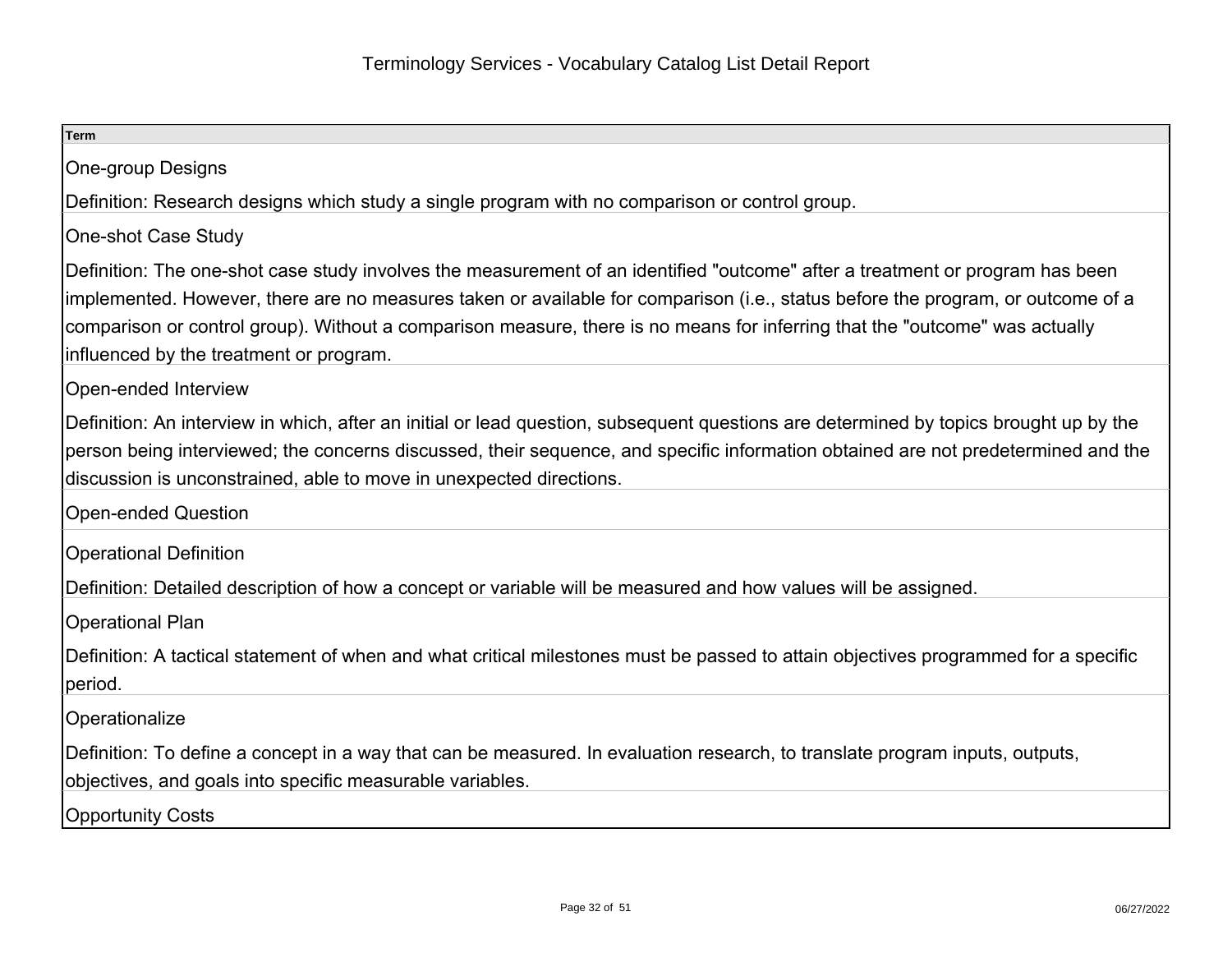| Term                                                                                                                                                                                                                                                                                                     |
|----------------------------------------------------------------------------------------------------------------------------------------------------------------------------------------------------------------------------------------------------------------------------------------------------------|
| Definition: The value of opportunities forgone because of an intervention program.                                                                                                                                                                                                                       |
| <b>Ordinal Scale Data</b>                                                                                                                                                                                                                                                                                |
| Definition: Data classified into exhaustive, mutually exclusive, and ordered or ranked categories.                                                                                                                                                                                                       |
| <b>Ordinal Variable</b>                                                                                                                                                                                                                                                                                  |
| Definition: A quantitative variable whose attributes are ordered but for which the numerical differences between adjacent attributes<br>are not necessarily interpreted as equal.                                                                                                                        |
| <b>Outcome</b>                                                                                                                                                                                                                                                                                           |
| Definition: Changes or benefits resulting from activities and outputs. Short-term outcomes produce changes in learning, knowledge,<br>attitude, skills or understanding. Intermediate outcomes generate changes in behavior, practice or decisions. Long-term outcomes<br>produce changes in condition.  |
| <b>Outcome Evaluation</b>                                                                                                                                                                                                                                                                                |
| Definition: This form of evaluation assesses the extent to which a program achieves its outcome-oriented objectives. It focuses on<br>outputs and outcomes (including unintended effects) to judge program effectiveness but may also assess program process to<br>understand how outcomes are produced. |
| Outlier                                                                                                                                                                                                                                                                                                  |
| Definition: Instances that are aberrant or do not fit with other instances: instances that, compared to other members of a population,<br>are at the extremes on relevant dimensions.                                                                                                                    |
| Output                                                                                                                                                                                                                                                                                                   |
| Definition: Product or service delivery/implementation targets you aim to produce.                                                                                                                                                                                                                       |
| <b>Outside Evaluator</b>                                                                                                                                                                                                                                                                                 |
| Definition: An evaluator not affiliated with the agency prior to the program evaluation.                                                                                                                                                                                                                 |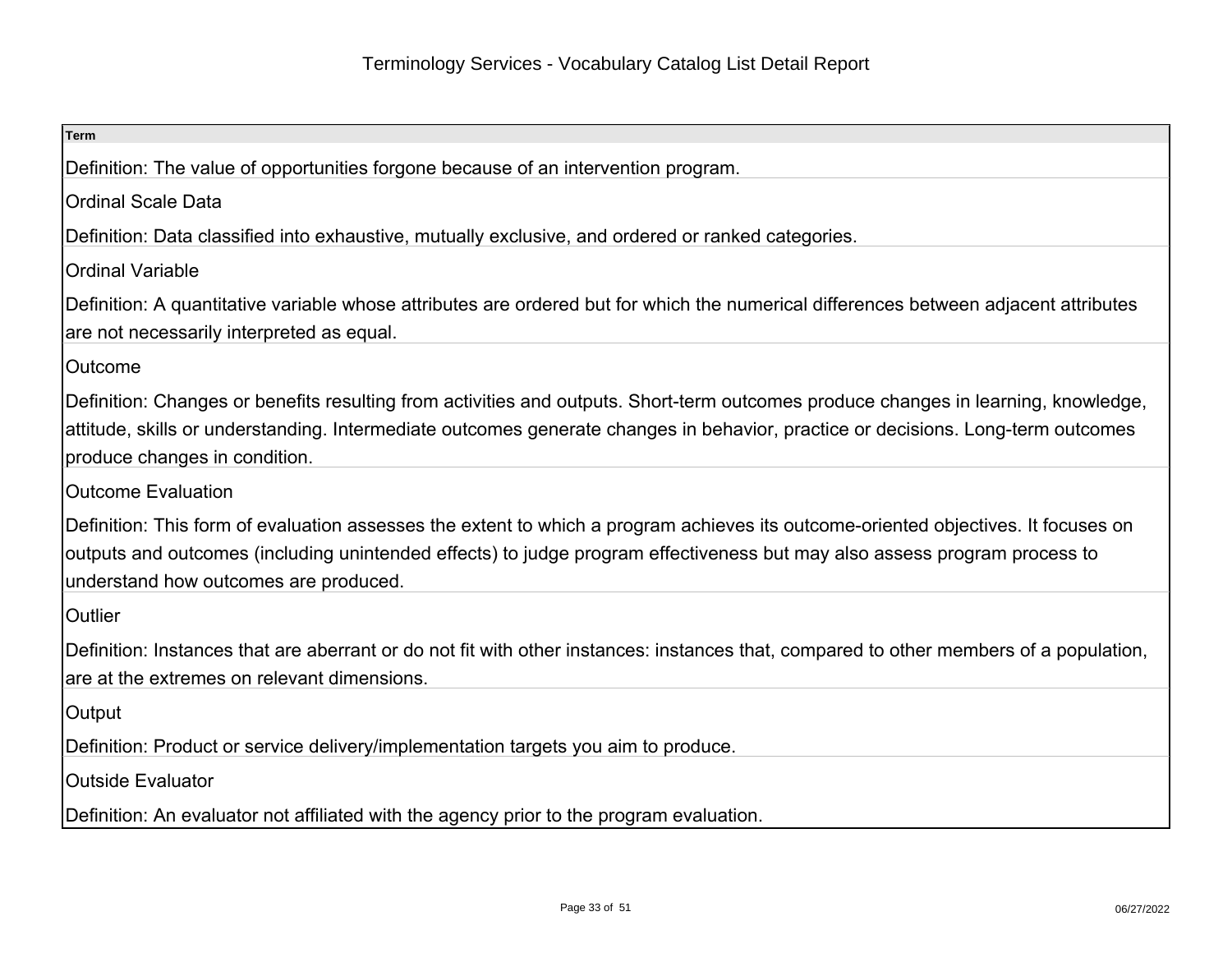| <b>Term</b>                                                                                                                                                                                                                                                      |
|------------------------------------------------------------------------------------------------------------------------------------------------------------------------------------------------------------------------------------------------------------------|
| Panel Data                                                                                                                                                                                                                                                       |
| Definition: A special form of longitudinal data in which observations are collected on the same sample of respondents over a period of<br>∣time.                                                                                                                 |
| <b>Panel Interviewing</b>                                                                                                                                                                                                                                        |
| Definition: Conducting repeated interviews with the same group of respondents over time.                                                                                                                                                                         |
| Parameter                                                                                                                                                                                                                                                        |
| Definition: A number that describes a population.                                                                                                                                                                                                                |
| <b>Participant Observation</b>                                                                                                                                                                                                                                   |
| Definition: A research method involving direct participation of the researcher in the events being studied. The researcher may either<br>reveal or hide the true reason for involvement.                                                                         |
| <b>Participatory Evaluation</b>                                                                                                                                                                                                                                  |
| Definition: An evaluation organized as a team project in which the evaluator and representatives of one or more stakeholder groups<br>work collaboratively in developing the evaluation plan, conducting the evaluation, or disseminating and using the results. |
| Pearson Product-Moment Correlation Coefficient                                                                                                                                                                                                                   |
| Definition: A measure of association; a statistic used with interval-ratio variables.                                                                                                                                                                            |
| Peer Review                                                                                                                                                                                                                                                      |
| Definition: An assessment of a product conducted by a person or persons of similar expertise to the author.                                                                                                                                                      |
| Performance Evaluation                                                                                                                                                                                                                                           |
| Definition: An evaluation that compares actual performance with that planned in terms of both resource utilization and production. It is<br>used by management to redirect program efforts and resources and to redesign the program structure.                  |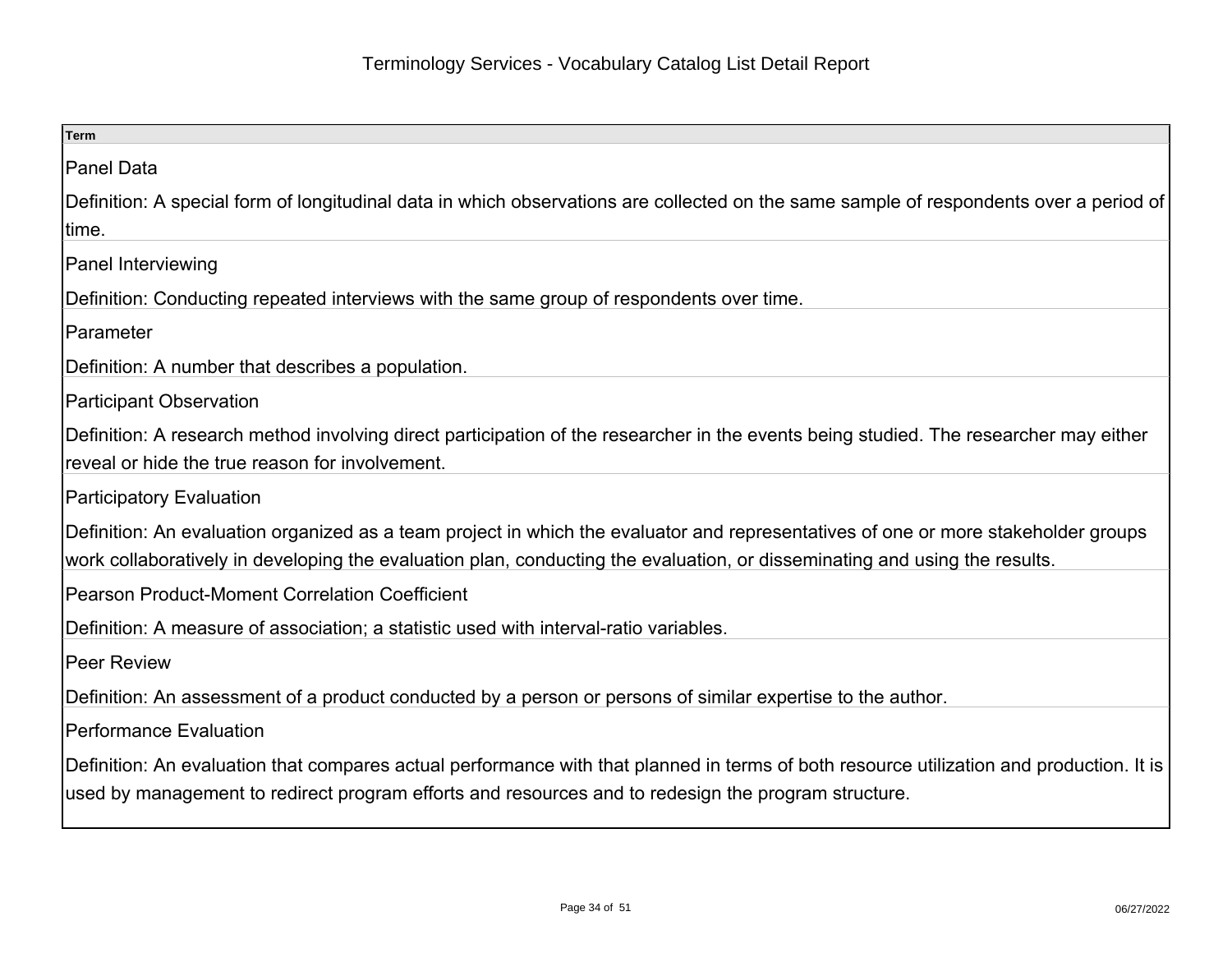| <b>Term</b>                                                                                                                                                                                                                                                                                                                                                                                                                     |
|---------------------------------------------------------------------------------------------------------------------------------------------------------------------------------------------------------------------------------------------------------------------------------------------------------------------------------------------------------------------------------------------------------------------------------|
| <b>Performance Measure</b>                                                                                                                                                                                                                                                                                                                                                                                                      |
| Definition: Ways to objectively measure the degree of success a program has had in achieving its stated objectives, goals, and<br>planned program activities.                                                                                                                                                                                                                                                                   |
| Performance Measurement                                                                                                                                                                                                                                                                                                                                                                                                         |
| Definition: The ongoing monitoring and reporting of program accomplishments, particularly progress toward pre-established goals. It<br>is typically conducted by program or agency management. Performance measures may address the type or level of program<br>activities conducted (process), the direct products and services delivered by a program (outputs), or the results of those products and<br>services (outcomes). |
| Pilot                                                                                                                                                                                                                                                                                                                                                                                                                           |
| Definition: A pretest or trial run of a program, evaluation instrument, or sampling procedure for the purpose of correcting any<br>problems before it is implemented or used on a larger scale.                                                                                                                                                                                                                                 |
| Pilot Test                                                                                                                                                                                                                                                                                                                                                                                                                      |
| Definition: Preliminary test or study of the program or evaluation activities to try out procedures and make any needed changes or<br>adjustments.                                                                                                                                                                                                                                                                              |
| Planning                                                                                                                                                                                                                                                                                                                                                                                                                        |
| Definition: The process of anticipating future occurrences and problems, exploring their probable impact, and detailing policies, goals,<br>objectives, and strategies to solve the problems. This often includes preparing options documents, considering alternatives, and<br>issuing final plans.                                                                                                                            |
| Point Biserial Coefficient                                                                                                                                                                                                                                                                                                                                                                                                      |
| Definition: A measure of association between an interval-ratio variable and a nominal variable with two attributes.                                                                                                                                                                                                                                                                                                             |
| <b>Point Estimate</b>                                                                                                                                                                                                                                                                                                                                                                                                           |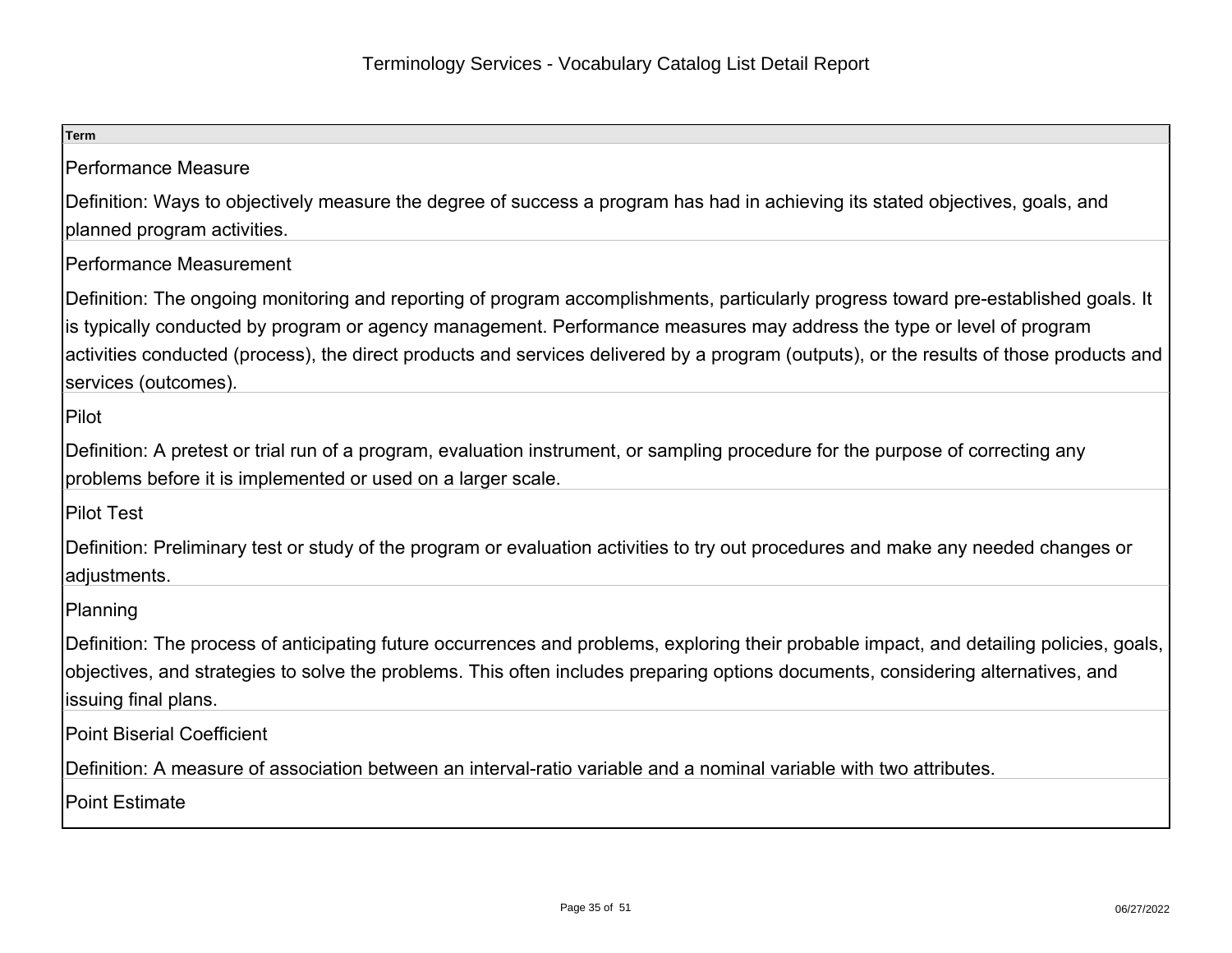| <b>Term</b>                                                                                                                                                                                                                                                                                                                          |
|--------------------------------------------------------------------------------------------------------------------------------------------------------------------------------------------------------------------------------------------------------------------------------------------------------------------------------------|
| Definition: An estimate of a population parameter that is a single numerical value.                                                                                                                                                                                                                                                  |
| <b>Policy Analysis</b>                                                                                                                                                                                                                                                                                                               |
| Definition: An analysis used to help managers understand the extent of the problem or need that exists and to set realistic goals and<br>objectives in response to such problem or need. It may be used to compare actual program activities with the program's legally<br>established purposes in order to ensure legal compliance. |
| Population                                                                                                                                                                                                                                                                                                                           |
| Definition: The total number of individuals or objects being analyzed or evaluated.                                                                                                                                                                                                                                                  |
| Posttest                                                                                                                                                                                                                                                                                                                             |
| Definition: A test or measurement taken after services or activities have ended. It is compared with the results of a pretest to show<br>evidence of the effects or changes resulting from the services or activities being evaluated.                                                                                               |
| Precision                                                                                                                                                                                                                                                                                                                            |
| Definition: The exactness of a question's wording or the amount of random error in an estimate.                                                                                                                                                                                                                                      |
| Pretest                                                                                                                                                                                                                                                                                                                              |
| Definition: A test or measurement taken before services or activities begin. It is compared with the results of a posttest to show                                                                                                                                                                                                   |
| evidence of the effects of the services or activities being evaluated. A pretest can be used to obtain baseline data.                                                                                                                                                                                                                |
| Primary Data                                                                                                                                                                                                                                                                                                                         |
| Definition: Data collected by the researcher specifically for the research project.                                                                                                                                                                                                                                                  |
| <b>Probability Distribution</b>                                                                                                                                                                                                                                                                                                      |
| Definition: A distribution of a variable that expresses the probability that particular attributes or ranges of attributes will be, or have<br>been observed.                                                                                                                                                                        |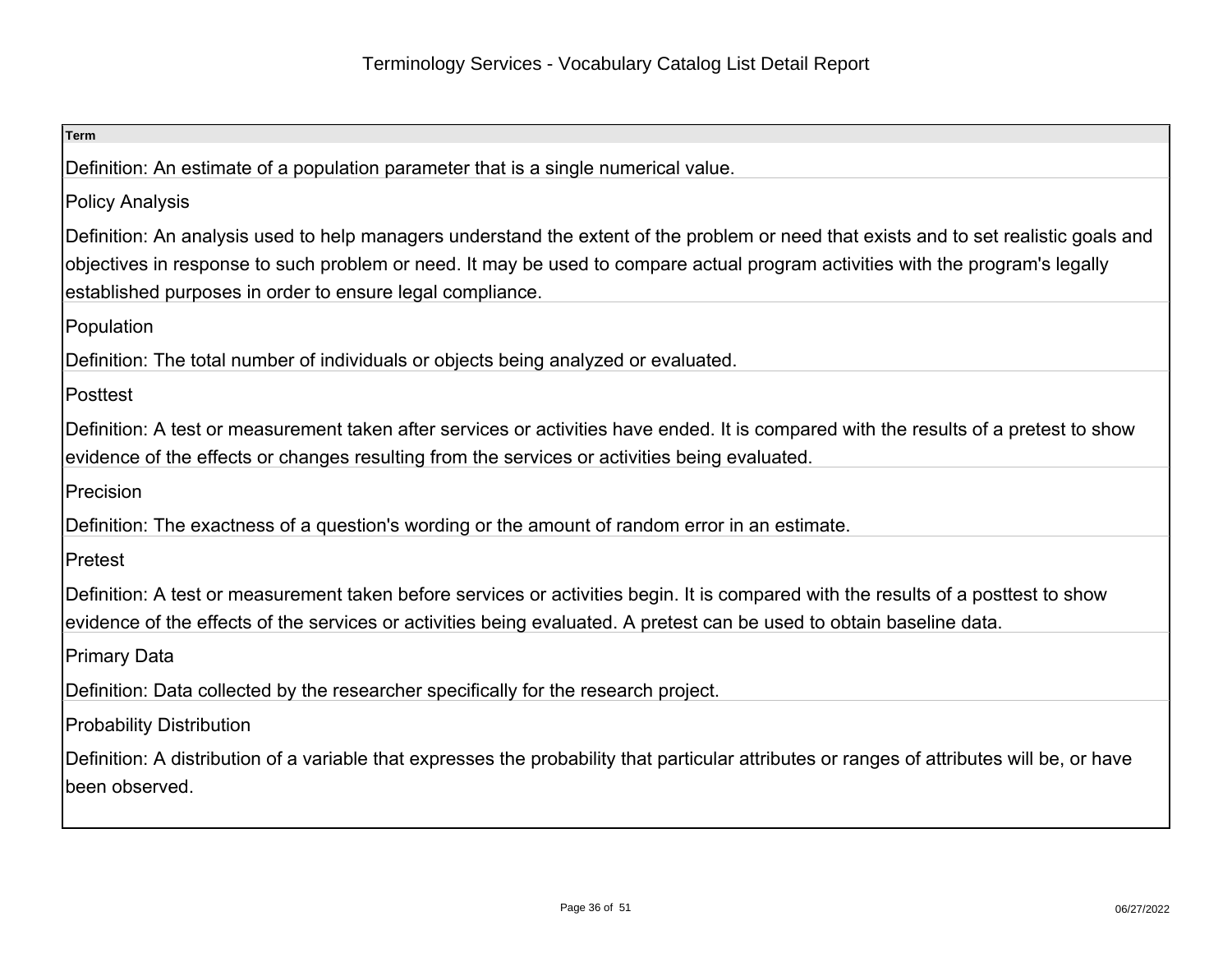| <b>Term</b>                                                                                                                                                                                                                                                                                                  |
|--------------------------------------------------------------------------------------------------------------------------------------------------------------------------------------------------------------------------------------------------------------------------------------------------------------|
| <b>Probability Sample</b>                                                                                                                                                                                                                                                                                    |
| Definition: A group of cases selected from a population by a random process. Every member of the population has a known, nonzero<br>probability of being selected.                                                                                                                                           |
| <b>Probability Sampling</b>                                                                                                                                                                                                                                                                                  |
| Definition: A method for drawing a sample from a population such that all possible samples have a known and specified probability of<br>being drawn.                                                                                                                                                         |
| Probe                                                                                                                                                                                                                                                                                                        |
| Definition: To examine a subject in an interview in depth, using several questions.                                                                                                                                                                                                                          |
| <b>Process</b>                                                                                                                                                                                                                                                                                               |
| Definition: The programmed, sequenced set of things actually done to carry out a program mission.                                                                                                                                                                                                            |
| <b>Process Evaluation</b>                                                                                                                                                                                                                                                                                    |
| Definition: This form of evaluation assesses the extent to which a program is operating as it was intended. It typically assesses<br>program activities' conformance to statutory and regulatory requirements, program design, and professional standards or customer<br>expectations.                       |
| Productivity                                                                                                                                                                                                                                                                                                 |
| Definition: The relationship between production of an output and one, some, or all of the resource inputs used in accomplishing the<br>assigned task. It is measured as a ratio of output per unit of input over time. It is a measure of efficiency and is usually considered as<br>output per person-hour. |
| Program                                                                                                                                                                                                                                                                                                      |
| Definition: Any activity, project, function, or policy that has an identifiable purpose or set of objectives.                                                                                                                                                                                                |
| <b>Program Activities</b>                                                                                                                                                                                                                                                                                    |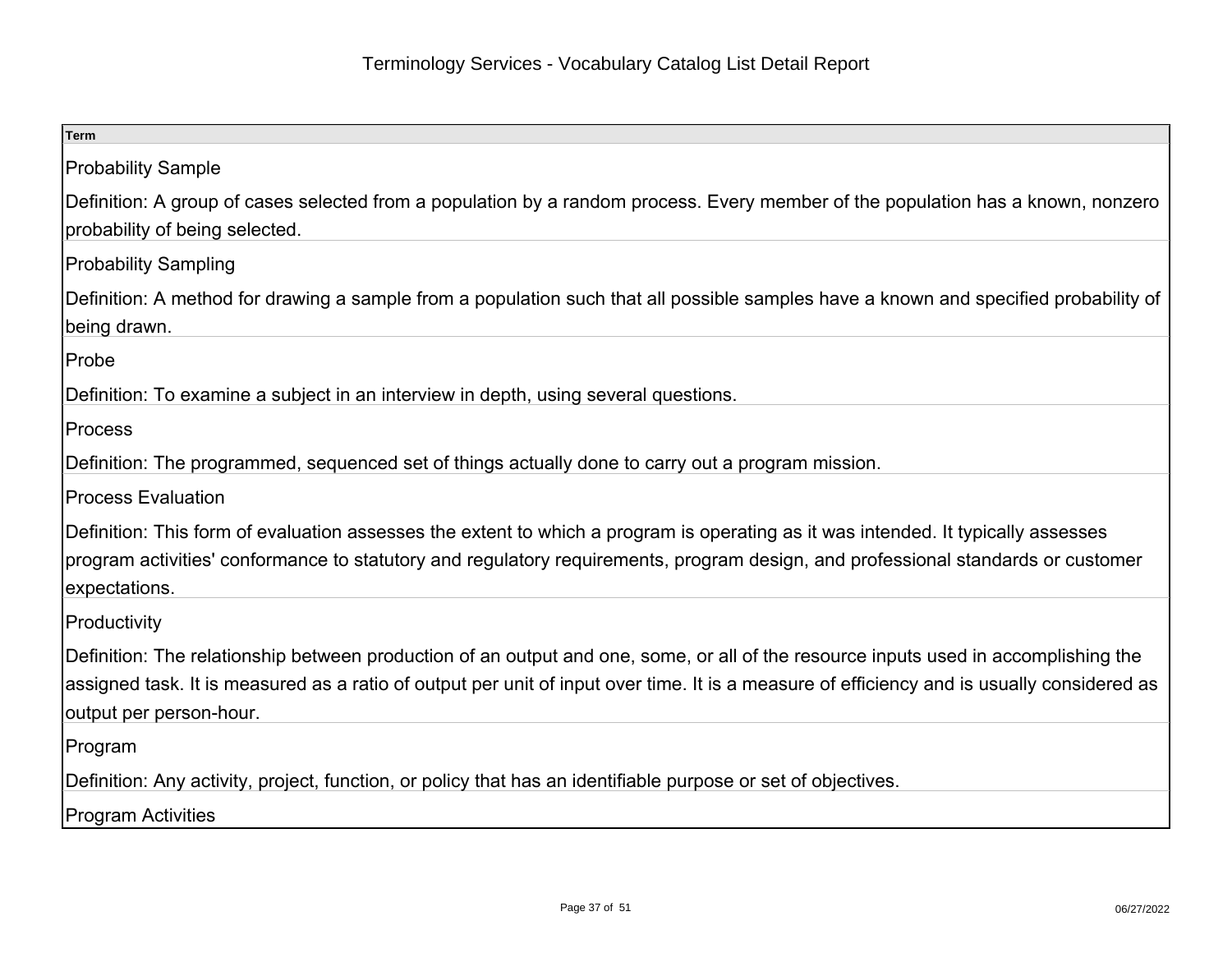| <b>Term</b>                                                                                                                                                                                                                                                                                                                                                                                                                                                                                                                 |
|-----------------------------------------------------------------------------------------------------------------------------------------------------------------------------------------------------------------------------------------------------------------------------------------------------------------------------------------------------------------------------------------------------------------------------------------------------------------------------------------------------------------------------|
| Definition: Activities, services, or functions carried out by the program (i.e., what the program does).                                                                                                                                                                                                                                                                                                                                                                                                                    |
| <b>Program Analysis</b>                                                                                                                                                                                                                                                                                                                                                                                                                                                                                                     |
| Definition: The analysis of options in relation to goals and objectives, strategies, procedures, and resources by comparing alternatives<br>for proposed and ongoing programs. It embraces the processes involved in program planning and program evaluation.                                                                                                                                                                                                                                                               |
| <b>Program Effectiveness Evaluation</b>                                                                                                                                                                                                                                                                                                                                                                                                                                                                                     |
| Definition: The application of scientific research methods to estimate how much observed results, intended or not, are caused by<br>program activities. Effect is linked to cause by design and analyses that compare observed results with estimates of what might have<br>been observed in the absence of the program.                                                                                                                                                                                                    |
| <b>Program Evaluation</b>                                                                                                                                                                                                                                                                                                                                                                                                                                                                                                   |
| Definition: Individual systematic studies conducted periodically or on an ad hoc basis to assess how well a program is working. They<br>are often conducted by experts external to the program, either inside or outside the agency, as well as by program managers.                                                                                                                                                                                                                                                        |
| Program Failure                                                                                                                                                                                                                                                                                                                                                                                                                                                                                                             |
| Definition: A program shortcoming in which the outcome criteria are not affected by participation of the subjects in the program (i.e.,<br>the program does not accomplish its objective).                                                                                                                                                                                                                                                                                                                                  |
| <b>Program Implementation Objective</b>                                                                                                                                                                                                                                                                                                                                                                                                                                                                                     |
| Definition: What is planned to be done in the program, components, or services.                                                                                                                                                                                                                                                                                                                                                                                                                                             |
| <b>Program Justification</b>                                                                                                                                                                                                                                                                                                                                                                                                                                                                                                |
| Definition: The narrative and related analyses and statistical presentations supporting a program budget request. It includes: (1)<br>definitions of program objectives, including a rationale for how the proposed program is expected to help solve the problem and the<br>magnitude of the need, (2) plans for achieving the objectives, and (3) the derivation of the requested appropriation in terms of<br>outputs or workloads showing productivity trends and the distribution of funds among organizational units. |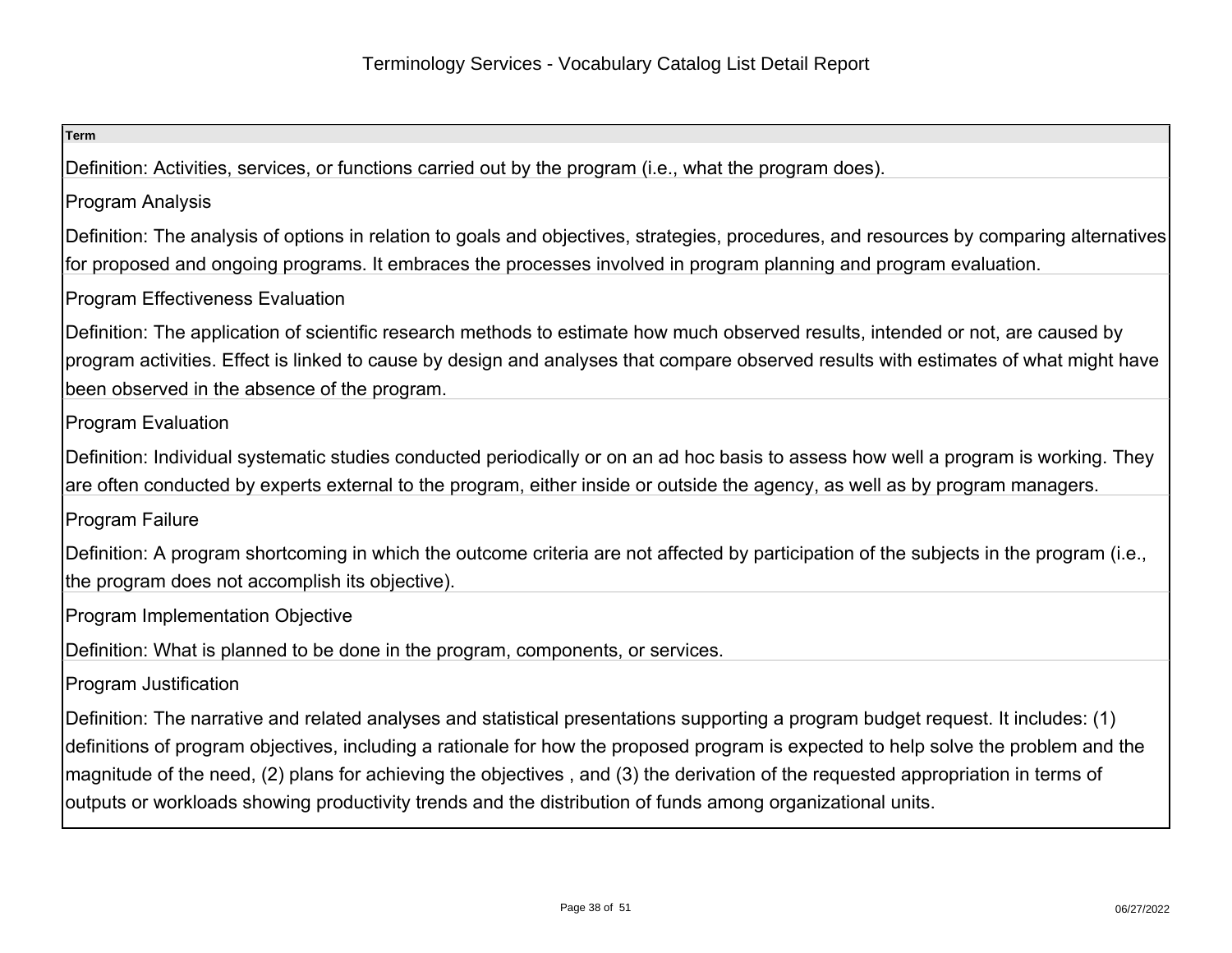| <b>Term</b>                                                                                                                                                                                                                                                                                                                                                                                                                                                                               |
|-------------------------------------------------------------------------------------------------------------------------------------------------------------------------------------------------------------------------------------------------------------------------------------------------------------------------------------------------------------------------------------------------------------------------------------------------------------------------------------------|
| Program Model                                                                                                                                                                                                                                                                                                                                                                                                                                                                             |
| Definition: A flowchart or model which identifies the objectives and goals of a program, as well as their relationship to program<br>activities intended to achieve these outcomes.                                                                                                                                                                                                                                                                                                       |
| <b>Program Theory</b>                                                                                                                                                                                                                                                                                                                                                                                                                                                                     |
| Definition: The set of assumptions about the manner in which the program relates to the social benefits it is expected to produce and<br>the strategy and tactics the program has adopted to achieve its goals and objectives. Within program theory we can distinguish<br>impact theory, relating to the nature of the change in social conditions brought about by program action, and process theory, which<br>depicts the program's organizational plan and service utilization plan. |
| Purposive Sample                                                                                                                                                                                                                                                                                                                                                                                                                                                                          |
| Definition: Instances appropriately selected to answer different evaluation questions, on various systematic bases, such as best or<br>worst practices; a judgmental sample. If conducted systematically, can be widely useful in evaluation.                                                                                                                                                                                                                                             |
| <b>Qualitative Analysis</b>                                                                                                                                                                                                                                                                                                                                                                                                                                                               |
| Definition: An analysis that ascertains the nature of the attributes, behavior, or opinions of the entity being measured.                                                                                                                                                                                                                                                                                                                                                                 |
| <b>Qualitative Data</b>                                                                                                                                                                                                                                                                                                                                                                                                                                                                   |
| Definition: Information that is difficult to measure, count, or express in numerical terms.                                                                                                                                                                                                                                                                                                                                                                                               |
| <b>Qualitative Research</b>                                                                                                                                                                                                                                                                                                                                                                                                                                                               |
| Definition: Research involving detailed, verbal descriptions of characteristics, cases, and settings. Qualitative research typically uses<br>observation, interviewing, and document review to collect data.                                                                                                                                                                                                                                                                              |
| <b>Quality Control</b>                                                                                                                                                                                                                                                                                                                                                                                                                                                                    |
| Definition: A procedure for keeping quality of inputs or outputs to specifications.                                                                                                                                                                                                                                                                                                                                                                                                       |
| <b>Quantify</b>                                                                                                                                                                                                                                                                                                                                                                                                                                                                           |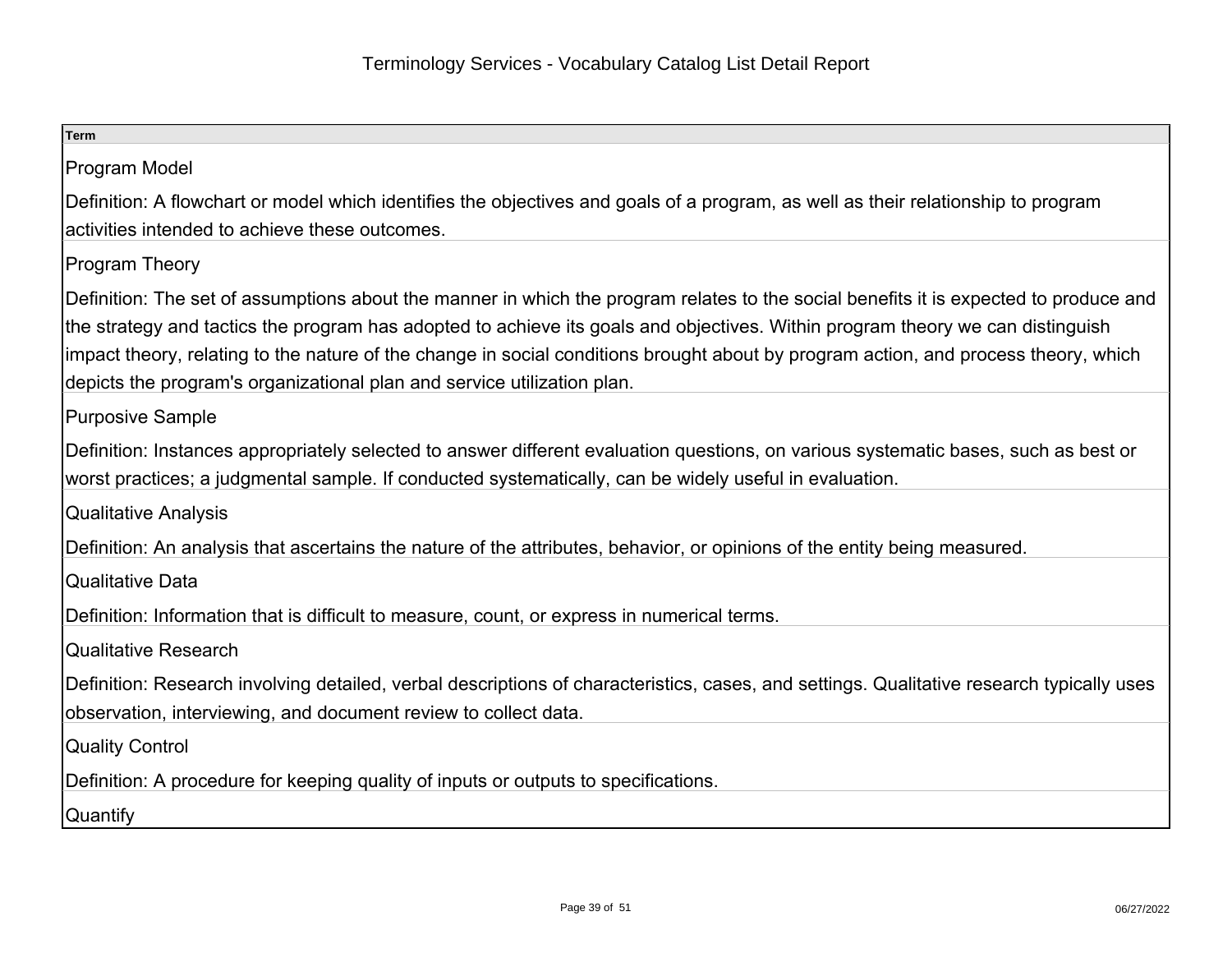| <b>Term</b>                                                                                                                                                                                                                                                              |
|--------------------------------------------------------------------------------------------------------------------------------------------------------------------------------------------------------------------------------------------------------------------------|
| Definition: To attach numbers to an observation.                                                                                                                                                                                                                         |
| <b>Quantitative Analysis</b>                                                                                                                                                                                                                                             |
| Definition: An analysis that ascertains the magnitude, amount, or size, for example, of the attributes, behavior, or opinions of the<br>entity being measured.                                                                                                           |
| <b>Quantitative Data</b>                                                                                                                                                                                                                                                 |
| Definition: Information that can be expressed in numerical terms, counted, or compared on a scale.                                                                                                                                                                       |
| <b>Quantitative Research</b>                                                                                                                                                                                                                                             |
| Definition: Research that examines phenomenon through the numerical representation of observations and statistical analysis.                                                                                                                                             |
| Quasi-experimental Design                                                                                                                                                                                                                                                |
| Definition: A research design with some, but not all, of the characteristics of an experimental design. While comparison groups are<br>available and maximum controls are used to minimize threats to validity, random selection is typically not possible or practical. |
| Questionnaire                                                                                                                                                                                                                                                            |
| Definition: Research instrument that consists of statistically useful questions.                                                                                                                                                                                         |
| Quota Sampling                                                                                                                                                                                                                                                           |
| Definition: A nonprobability stratified sampling procedure in which units are selected for the sample to adhere to certain proportions of<br>characteristics desired.                                                                                                    |
| Random Assignment                                                                                                                                                                                                                                                        |
| Definition: The assignment of individuals in the pool of all potential participants to either the experimental (treatment) group or the<br>control group in such a manner that their assignment to a group is determined entirely by chance.                             |
| Random Comparison Group Design                                                                                                                                                                                                                                           |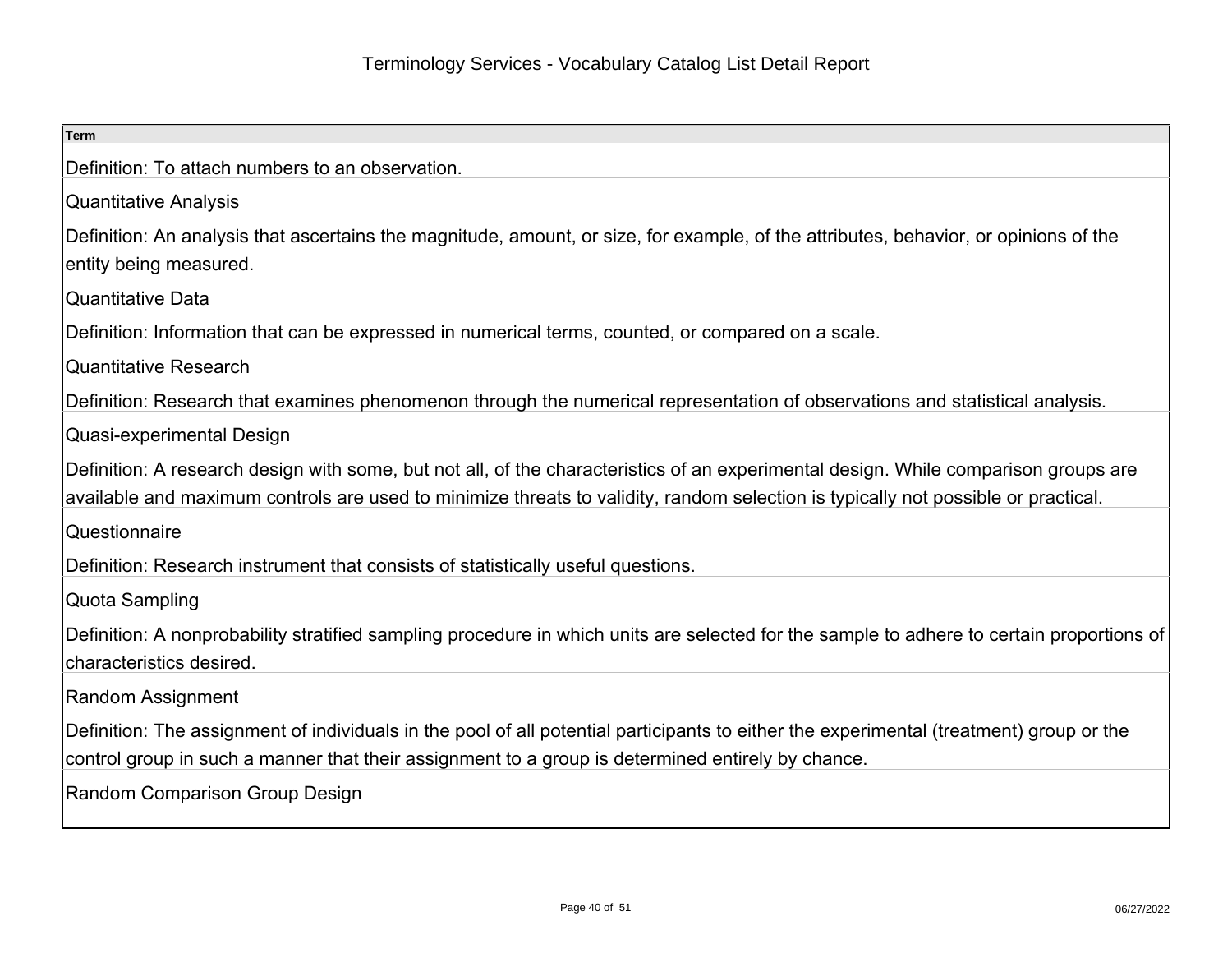## **Term**

Definition: In this research design, the comparison group is randomly selected from the population of interest, even though thetreatment group is not selected randomly.

Random Sampling

Definition: A procedure for sampling from a population that gives each unit in the population a known probability of being selected intothe sample.

Randomized Comparative Change Design

Definition: In the experimental design known as the randomized comparative change design a treatment and control group arerandomly selected for study. Both groups are administered a pre-test. The treatment group is given the treatment, while the controlgroup is not. Both groups are tested or measured after the treatment. The test results of the two groups are compared. The pretestallows a check on the randomization process, and allows for control of any differences found.

Randomized Comparative Post-test Design

Definition: In the experimental design known as the randomized comparative post-test design a treatment and control group are randomly selected for study. The treatment group is given the treatment, while the control group is not. Both groups are tested ormeasured after the treatment. The test results of the two groups are compared.

Range

Definition: A measure of spread which gives the distance between the lowest and the highest values in a distribution; a statistic usedprimarily with interval-ratio variables.

## Ratio Measure

Definition: A level of measurement which has all the attributes of nominal, ordinal, and interval measures, and is based on a "truezero" point. As a result, the difference between two values or cases may be expressed as a ratio.

Regression Analysis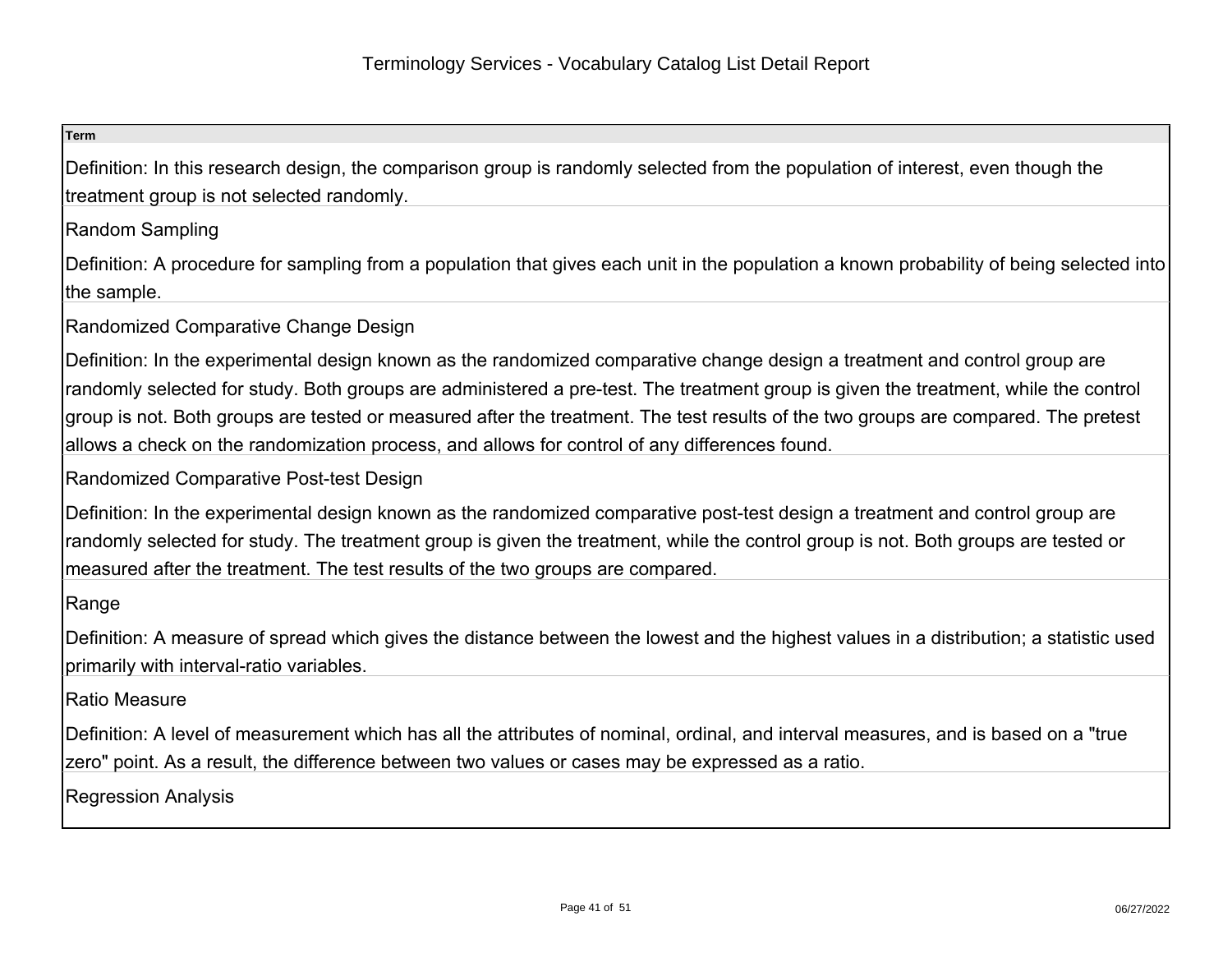| <b>Term</b>                                                                                                                                                                                |
|--------------------------------------------------------------------------------------------------------------------------------------------------------------------------------------------|
| Definition: A method for determining the association between a dependent variable and one or more independent variables.                                                                   |
| <b>Regression Coefficient</b>                                                                                                                                                              |
| Definition: An asymmetric measure of association; a statistic computed as part of a regression analysis.                                                                                   |
| <b>Regression Effects</b>                                                                                                                                                                  |
| Definition: The tendency of subjects, who are initially selected due to extreme scores, to have subsequent scores move inward                                                              |
| toward the mean.                                                                                                                                                                           |
| <b>Regression Fallacy</b>                                                                                                                                                                  |
| Preferred Term: Regression Effects                                                                                                                                                         |
| Regression to the Mean                                                                                                                                                                     |
| Preferred Term: Regression Effects                                                                                                                                                         |
| Reliability                                                                                                                                                                                |
| Definition: The extent to which a measurement instrument yields consistent, stable, and uniform results over repeated observations or<br>measurements under the same conditions each time. |
| <b>Reliability Assessment</b>                                                                                                                                                              |
| Definition: An effort required to demonstrate the repeatability of a measurement or how likely a question may be to get consistently                                                       |
| similar results. It is different from verification (checking accuracy) or validity.                                                                                                        |
| Replication                                                                                                                                                                                |
| Definition: The duplication of an experiment or program.                                                                                                                                   |
| Representative                                                                                                                                                                             |
| Definition: Reflecting the characteristics or nature of the larger population to which one wants to generalize.                                                                            |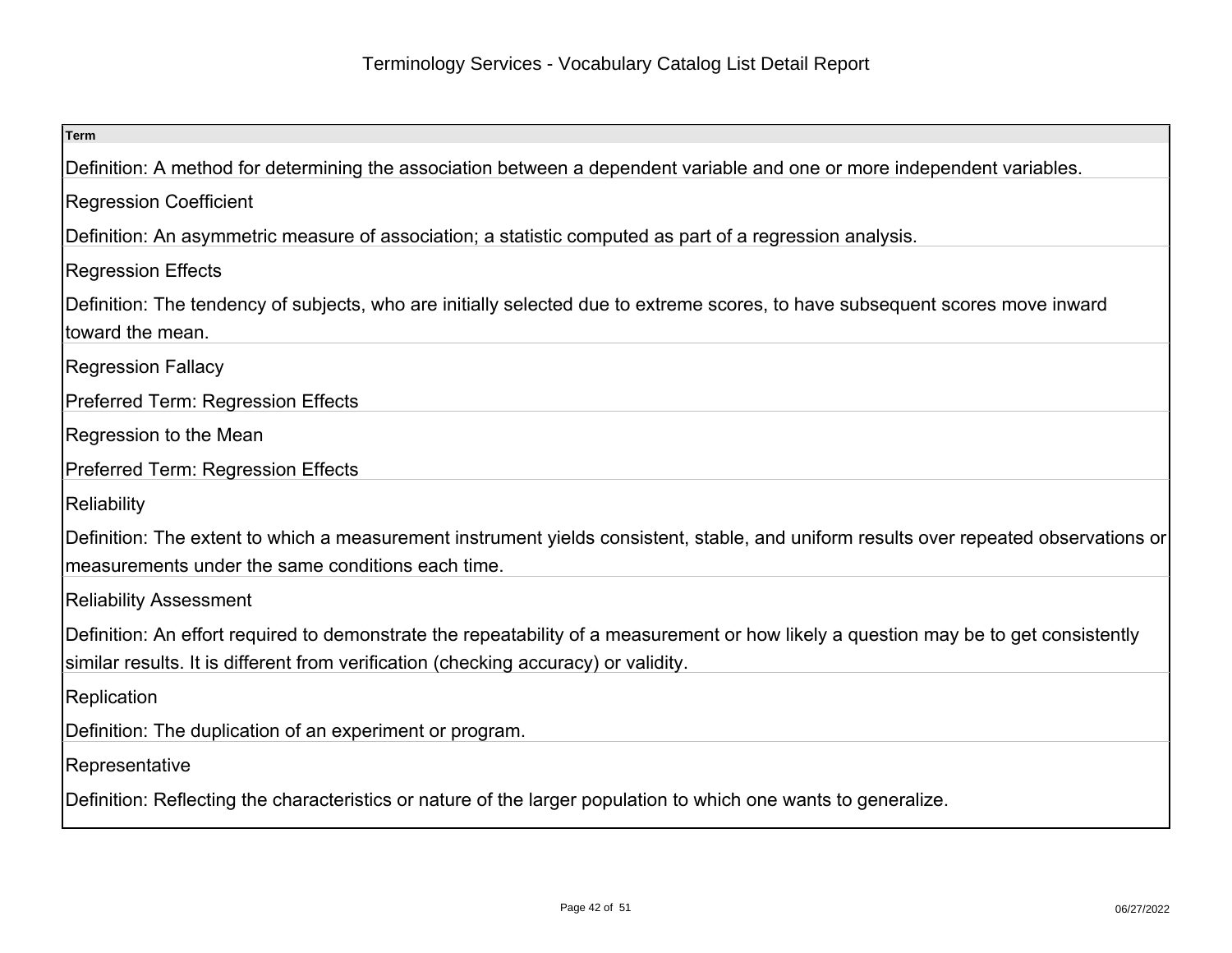| <b>Term</b>                                                                                                                            |
|----------------------------------------------------------------------------------------------------------------------------------------|
| Representative Sample                                                                                                                  |
| Definition: A sample that has approximately the same distribution of characteristics as the population from which it was drawn.        |
| Research Design                                                                                                                        |
| Definition: A plan of what data to gather, from whom, how and when to collect the data, and how to analyze the data obtained.          |
| <b>Resistant Statistic</b>                                                                                                             |
| Definition: A statistic that is not much influenced by changes in a few observations.                                                  |
| <b>Resources</b>                                                                                                                       |
| Definition: Assets available and anticipated for operations. They include people, equipment, facilities and other things used to plan, |
| implement, and evaluate public programs whether or not paid for directly by public funds.                                              |
| <b>Response Rate</b>                                                                                                                   |
| Definition: The percentage of persons in a sample who respond to a survey.                                                             |
| Response Style                                                                                                                         |
| Definition: The tendency of a respondent to answer in a specific way regardless of how a question is asked.                            |
| <b>Response Variable</b>                                                                                                               |
| Definition: A variable on which information is collected and which there is an interest because of its direct policy relevance.        |
| Rolling Design                                                                                                                         |
| Preferred Term: Emergent Design                                                                                                        |
| Sample                                                                                                                                 |
| Definition: A subset of the population. Elements are selected intentionally as a representation of the population being studied.       |
| Sample Design                                                                                                                          |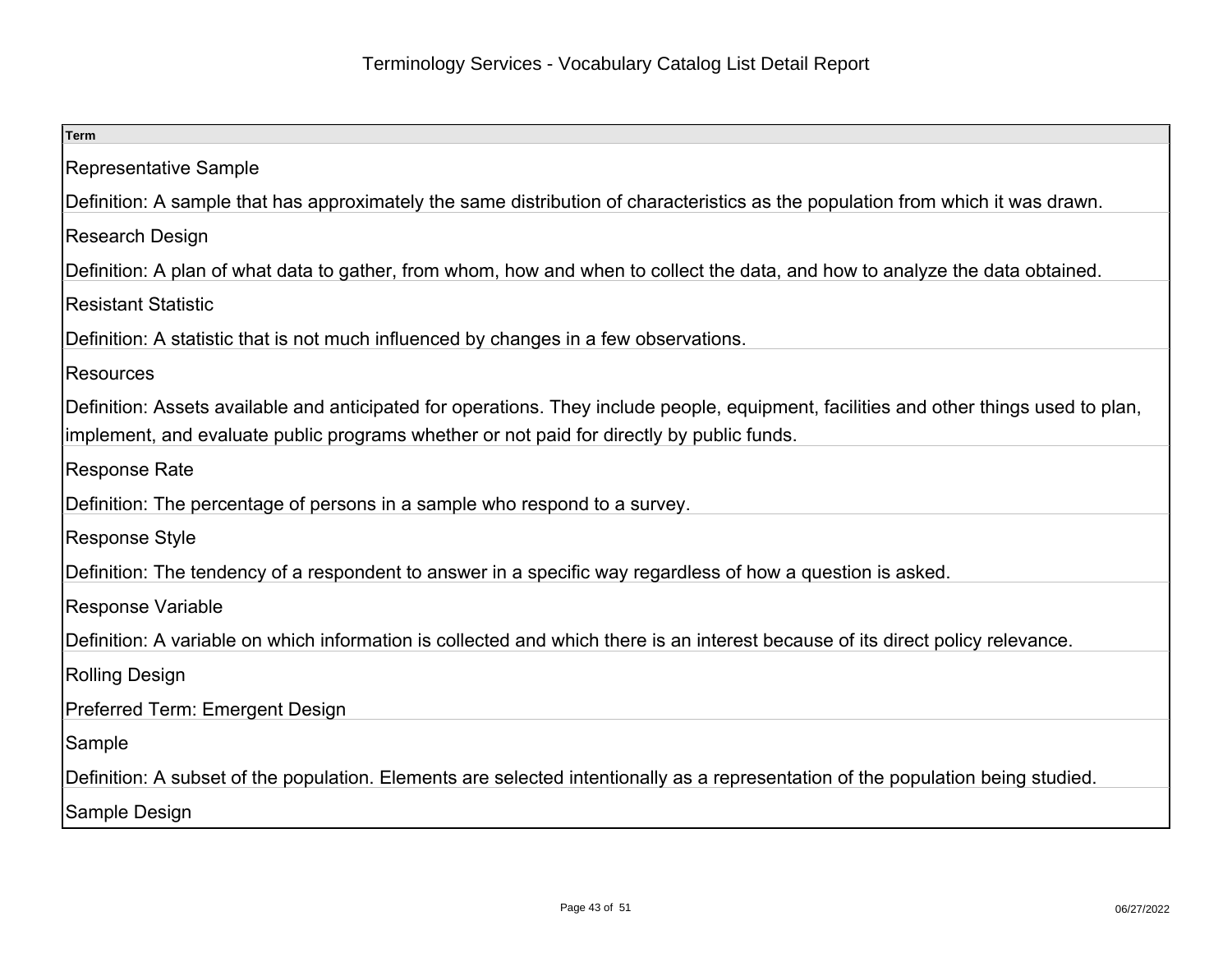| <b>Term</b>                                                                                                                                                                                                                                                                                                                                     |
|-------------------------------------------------------------------------------------------------------------------------------------------------------------------------------------------------------------------------------------------------------------------------------------------------------------------------------------------------|
| Definition: The sampling procedure used to produce any type of sample.                                                                                                                                                                                                                                                                          |
| <b>Sampling Distribution</b>                                                                                                                                                                                                                                                                                                                    |
| Definition: The distribution of a statistic.                                                                                                                                                                                                                                                                                                    |
| <b>Sampling Error</b>                                                                                                                                                                                                                                                                                                                           |
| Definition: The maximum expected difference between a probability sample value and the true value.                                                                                                                                                                                                                                              |
| Scale                                                                                                                                                                                                                                                                                                                                           |
| Definition: An aggregate measure that assigns a value to a case based on a pattern obtained from a group of related measures.                                                                                                                                                                                                                   |
| <b>Scientific Sample</b>                                                                                                                                                                                                                                                                                                                        |
| Definition: A group of cases selected from a population by a random process. Every member of the population has a known, nonzero<br>probability of being selected.                                                                                                                                                                              |
| Scoping                                                                                                                                                                                                                                                                                                                                         |
| Definition: Analyzing alternative ways for conducting an evaluation. It is clarifying the validity of issues, the complexity of the<br>assignment, the users of final reports, and the selection of team members to meet the needs of an evaluation. Scoping ends when a<br>major go/no-go decision is made about whether to do the evaluation. |
| <b>Secondary Data</b>                                                                                                                                                                                                                                                                                                                           |
| Definition: Data that has been collected for another purpose, but may be reanalyzed in a subsequent study.                                                                                                                                                                                                                                      |
| <b>Selection Bias</b>                                                                                                                                                                                                                                                                                                                           |
| Definition: Potential biases introduced into a study by the selection of different types of people into treatment and comparison groups.<br>As a result, the outcome differences may potentially be explained as a result of pre-existing differences between the groups, as<br>opposed to the treatment itself.                                |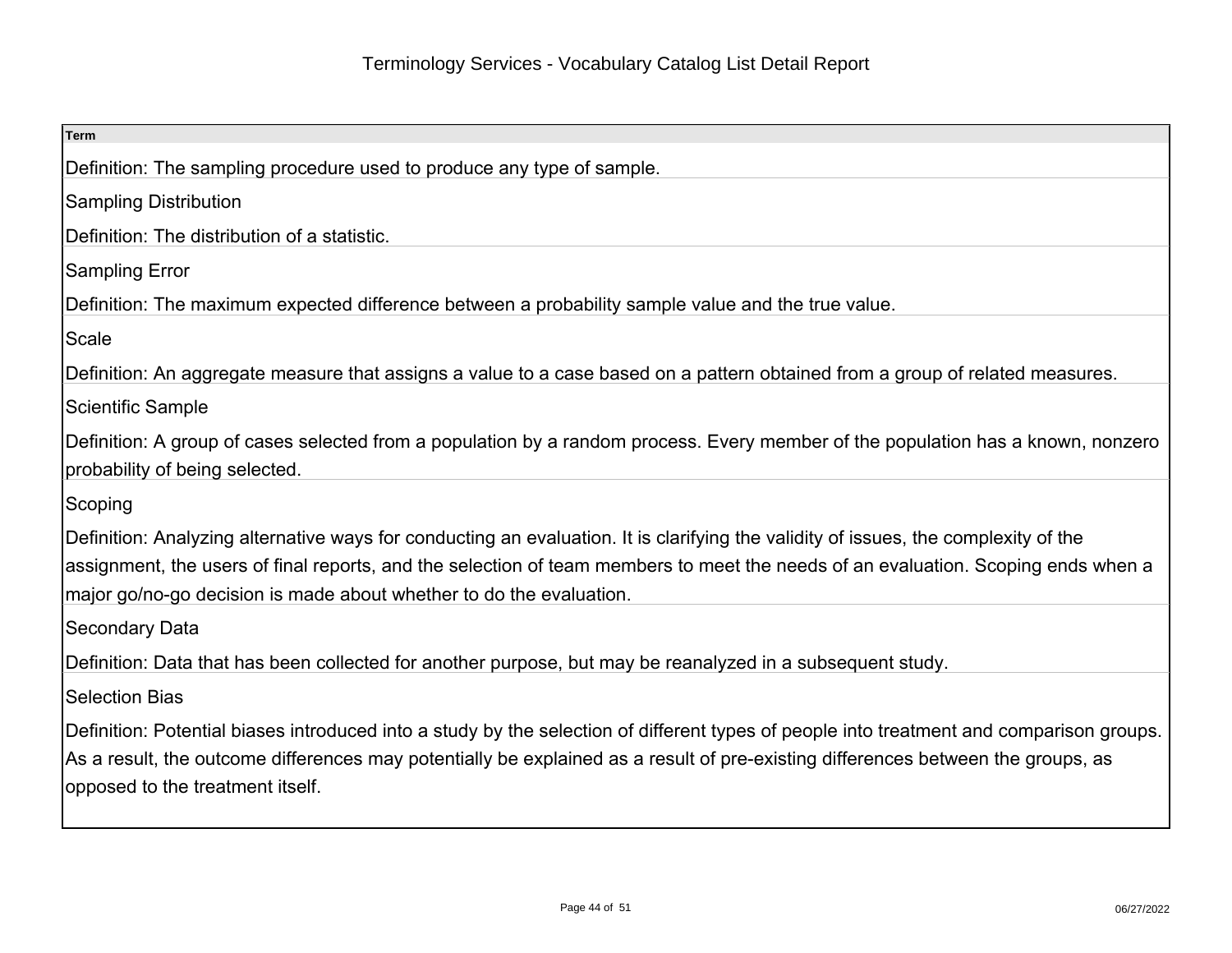| Term                                                                                                                                                                                                                                         |
|----------------------------------------------------------------------------------------------------------------------------------------------------------------------------------------------------------------------------------------------|
| Self-evaluation                                                                                                                                                                                                                              |
| Definition: The evaluation of a program by those conducting the program.                                                                                                                                                                     |
| Self-Reported Data                                                                                                                                                                                                                           |
| Definition: Information that program participants generate themselves that is used to assess program processes or outcomes.                                                                                                                  |
| Significance Level                                                                                                                                                                                                                           |
| Definition: The probability of rejecting a set of assumptions when they are in fact true.                                                                                                                                                    |
| Simple Random Sample                                                                                                                                                                                                                         |
| Definition: A method for drawing a sample from a population such that all samples of a given size have equal probability of being<br>drawn.                                                                                                  |
| Spread                                                                                                                                                                                                                                       |
| Definition: General term for the extent of variation among cases.                                                                                                                                                                            |
| Stakeholder                                                                                                                                                                                                                                  |
| Definition: An individual or organization with a direct or indirect investment in a project or program (e.g., program champion,<br>community leader, etc.).                                                                                  |
| Standard                                                                                                                                                                                                                                     |
| Definition: A criterion for evaluating performance and results. It may be a quantity or quality of output to be produced, a rule of<br>conduct to be observed, a model of operation to be adhered to, or a degree of progress toward a goal. |
| <b>Standard Deviation</b>                                                                                                                                                                                                                    |
| Definition: A measure of the spread, the square root of the variance; a statistic used with interval-ratio variables.                                                                                                                        |
| Standard Instruments                                                                                                                                                                                                                         |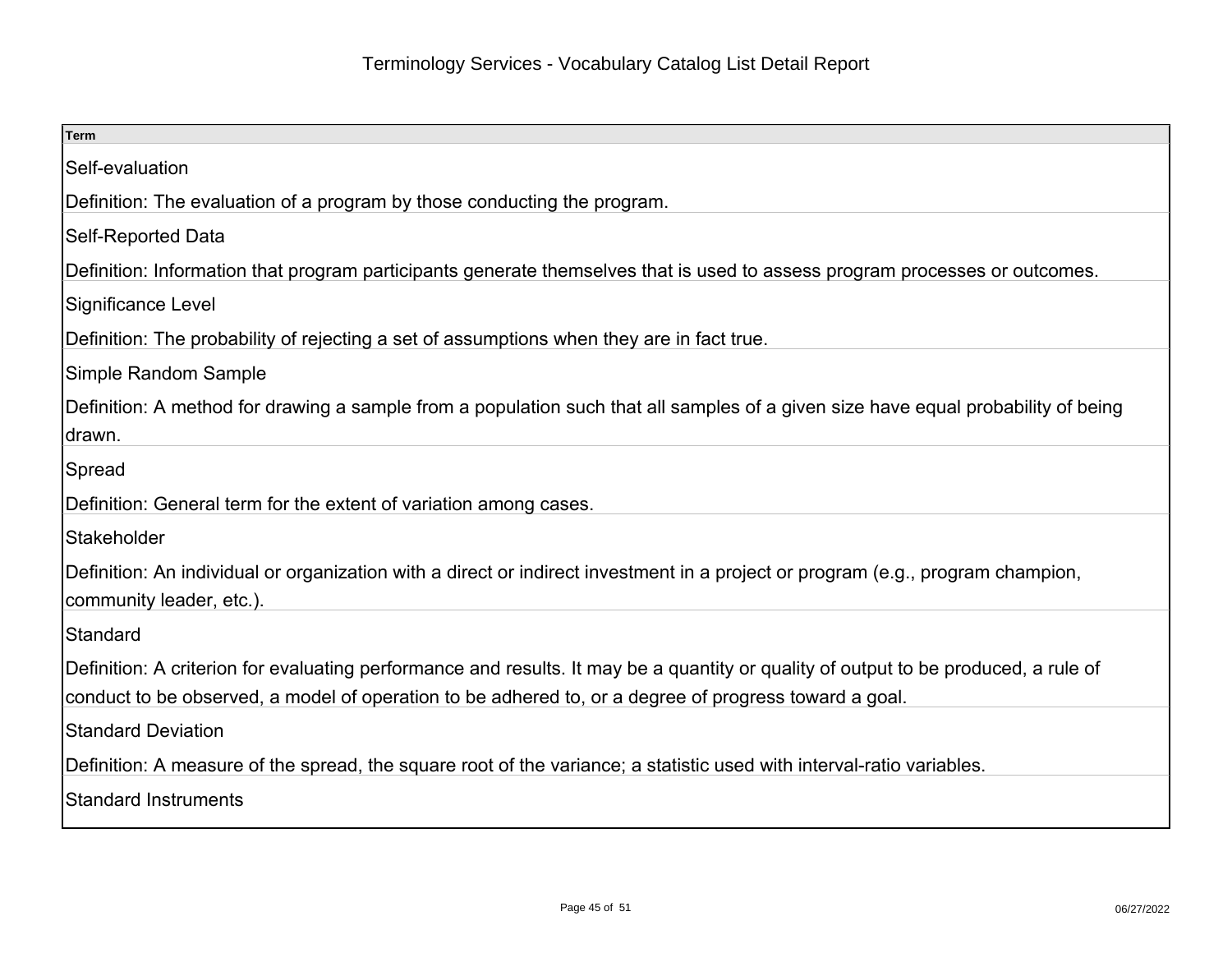| <b>Term</b>                                                                                                                                                                                                                                                                                                                                 |
|---------------------------------------------------------------------------------------------------------------------------------------------------------------------------------------------------------------------------------------------------------------------------------------------------------------------------------------------|
| Definition: An assessment, inventory, questionnaire, or interview that has been tested with a large number of individuals and is<br>designed to be administered to program participants in a consistent manner. Results of tests with program participants can be<br>compared to reported results of the tests used with other populations. |
| Standardized Question                                                                                                                                                                                                                                                                                                                       |
| Definition: A question that is designed to be asked or read and interpreted in the same way regardless of the number and variety of<br>interviewers and respondents.                                                                                                                                                                        |
| Statistic                                                                                                                                                                                                                                                                                                                                   |
| Definition: A number computed from data on one or more variables.                                                                                                                                                                                                                                                                           |
| Statistical Analysis                                                                                                                                                                                                                                                                                                                        |
| Definition: Analyzing collected data for the purposes of summarizing information to make it more usable and/or making<br>generalizations about a population based on a sample drawn from that population.                                                                                                                                   |
| Statistical Control                                                                                                                                                                                                                                                                                                                         |
| Definition: A statistical technique used to eliminate variance in dependent variables caused by extraneous sources. In evaluation<br>research, statistical controls are often used to control for possible variation due to selection bias by adjusting data for program and<br>control group on relevant characteristics.                  |
| Statistical Procedure                                                                                                                                                                                                                                                                                                                       |
| Definition: A set of standards and rules based in statistical theory by which one can describe and evaluate what has occurred.                                                                                                                                                                                                              |
| Statistical Regression                                                                                                                                                                                                                                                                                                                      |
| <b>Preferred Term: Regression Effects</b>                                                                                                                                                                                                                                                                                                   |
| Statistical Sample                                                                                                                                                                                                                                                                                                                          |
| Definition: Synonymous with probability sample; a group of cases selected from a population by a random process in which every                                                                                                                                                                                                              |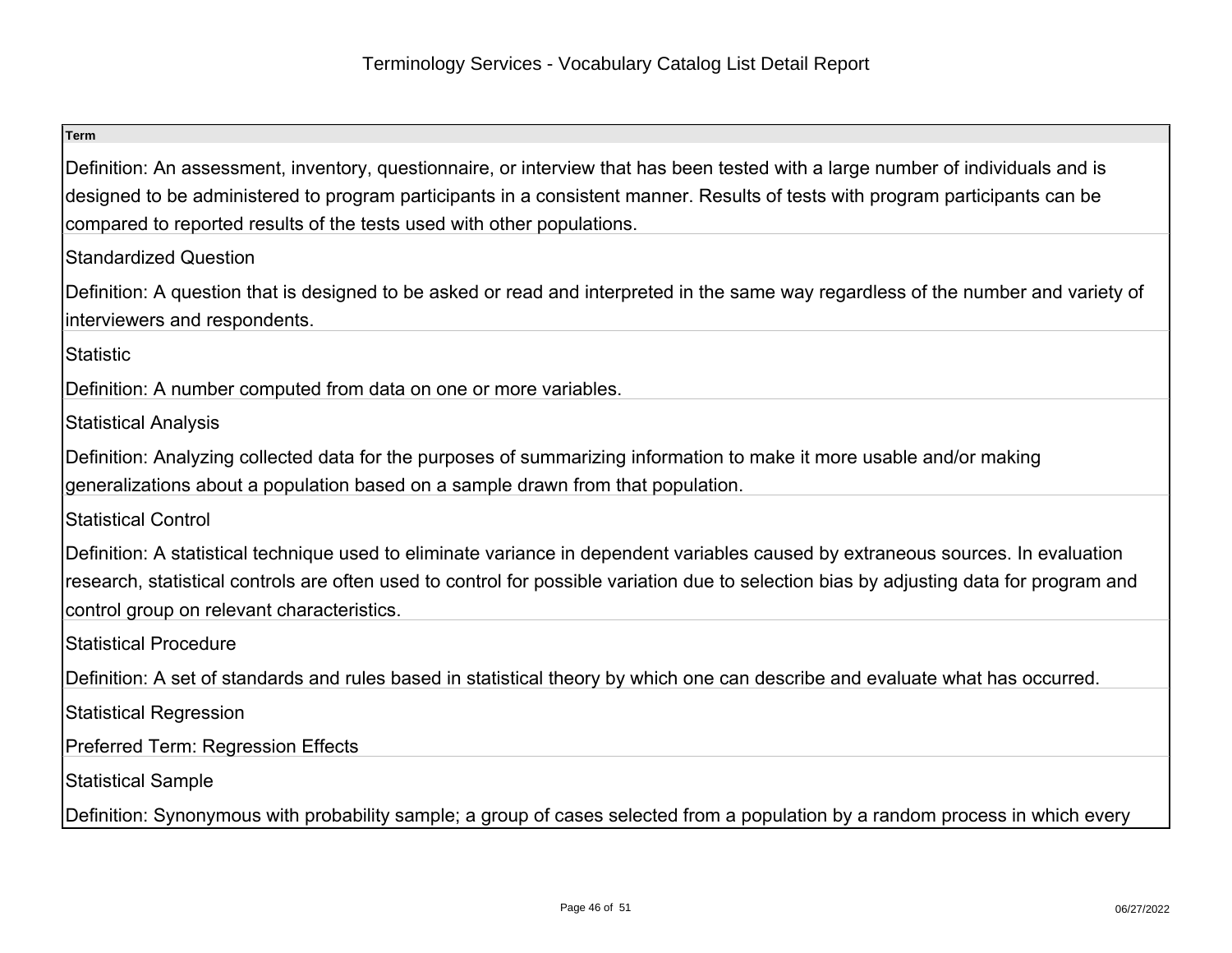| <b>Term</b>                                                                                                                                                                                                                                                                                                                                                  |
|--------------------------------------------------------------------------------------------------------------------------------------------------------------------------------------------------------------------------------------------------------------------------------------------------------------------------------------------------------------|
| member of the population has a known, nonzero probability of being selected.                                                                                                                                                                                                                                                                                 |
| <b>Statistical Significance</b>                                                                                                                                                                                                                                                                                                                              |
| Definition: The degree to which a value is greater or smaller than would be expected by chance. Typically, a relationship is<br>considered statistically significant when the probability of obtaining that result by chance is less than 5% if there were, in fact, no                                                                                      |
| relationship in the population.                                                                                                                                                                                                                                                                                                                              |
| <b>Statistical Test</b>                                                                                                                                                                                                                                                                                                                                      |
| Definition: Type of statistical procedure that is applied to data to determine whether the results are statistically significant (that is, the<br>outcome is not likely to have resulted by chance alone.)                                                                                                                                                   |
| <b>Statistical Weighting</b>                                                                                                                                                                                                                                                                                                                                 |
| Definition: A technique used to assure representation of certain groups in the sample. Data for underrepresented cases are weighted<br>to compensate for their small numbers, making the sample a better representation of the underlying population.                                                                                                        |
| <b>Strategic Evaluation</b>                                                                                                                                                                                                                                                                                                                                  |
| Definition: An evaluation used by managers as an aid to decide which strategy a program should adopt in order to accomplish its<br>goals and objectives at a minimum cost. In addition, strategy evaluation might include alternative specifications of the program design<br>litself, manpower specifications, progress objectives, and budget allocations. |
| Strategic Plan                                                                                                                                                                                                                                                                                                                                               |
| Definition: The process of comprehensive, integrative program planning that considers, at a minimum, the future of current decisions,<br>overall policy, organizational development, and links to operational plans.                                                                                                                                         |
| <b>Stratified Random Sampling</b>                                                                                                                                                                                                                                                                                                                            |
| Definition: A sampling procedure for which the population is first divided into strata or subgroups based on designated criteria and<br>then the sample is drawn, either proportionately or disproportionately, from each subgroup.                                                                                                                          |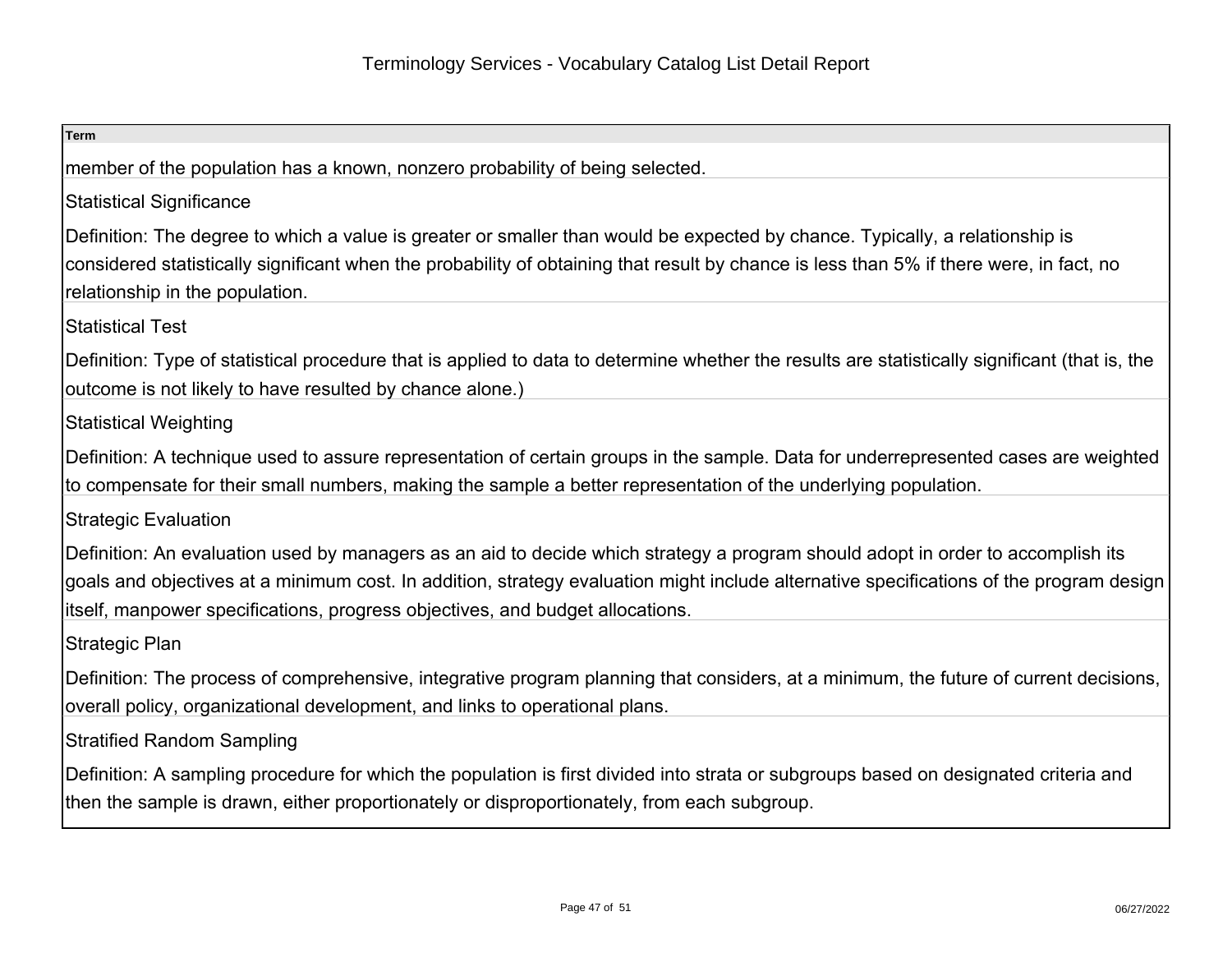| <b>Term</b>                                                                                                                                                                  |
|------------------------------------------------------------------------------------------------------------------------------------------------------------------------------|
| Structured Interview                                                                                                                                                         |
| Definition: An interview in which questions to be asked, their sequence, and detailed information to be gathered are all                                                     |
| predetermined; used where maximum consistency across interviews and interviewees is needed.                                                                                  |
| Summative Evaluation                                                                                                                                                         |
| Definition: A type of outcome evaluation that assesses the results or outcomes of a program. This type of evaluation is concerned<br>with a program's overall effectiveness. |
| Supplementary Variable                                                                                                                                                       |
| Definition: A variable upon which information is collected because of its potential relationship to a response variable.                                                     |
| Survey                                                                                                                                                                       |
| Definition: The collection of information from a common group through interviews or the application of questionnaires to a                                                   |
| representative sample of that group.                                                                                                                                         |
| Systematic Sample                                                                                                                                                            |
| Definition: A sample drawn by taking every nth case from a list, after starting with a randomly selected case among the first<br>individuals.                                |
|                                                                                                                                                                              |
| Target                                                                                                                                                                       |
| Definition: An objective (constraint or expected result) set by management to communicate program purpose to operating personnel                                             |
| (for example, maintaining a monthly output level).                                                                                                                           |
| <b>Target Population</b>                                                                                                                                                     |
| Definition: The population, clients, or subjects intended to be identified and served by the program.                                                                        |
| <b>Test-retest</b>                                                                                                                                                           |
|                                                                                                                                                                              |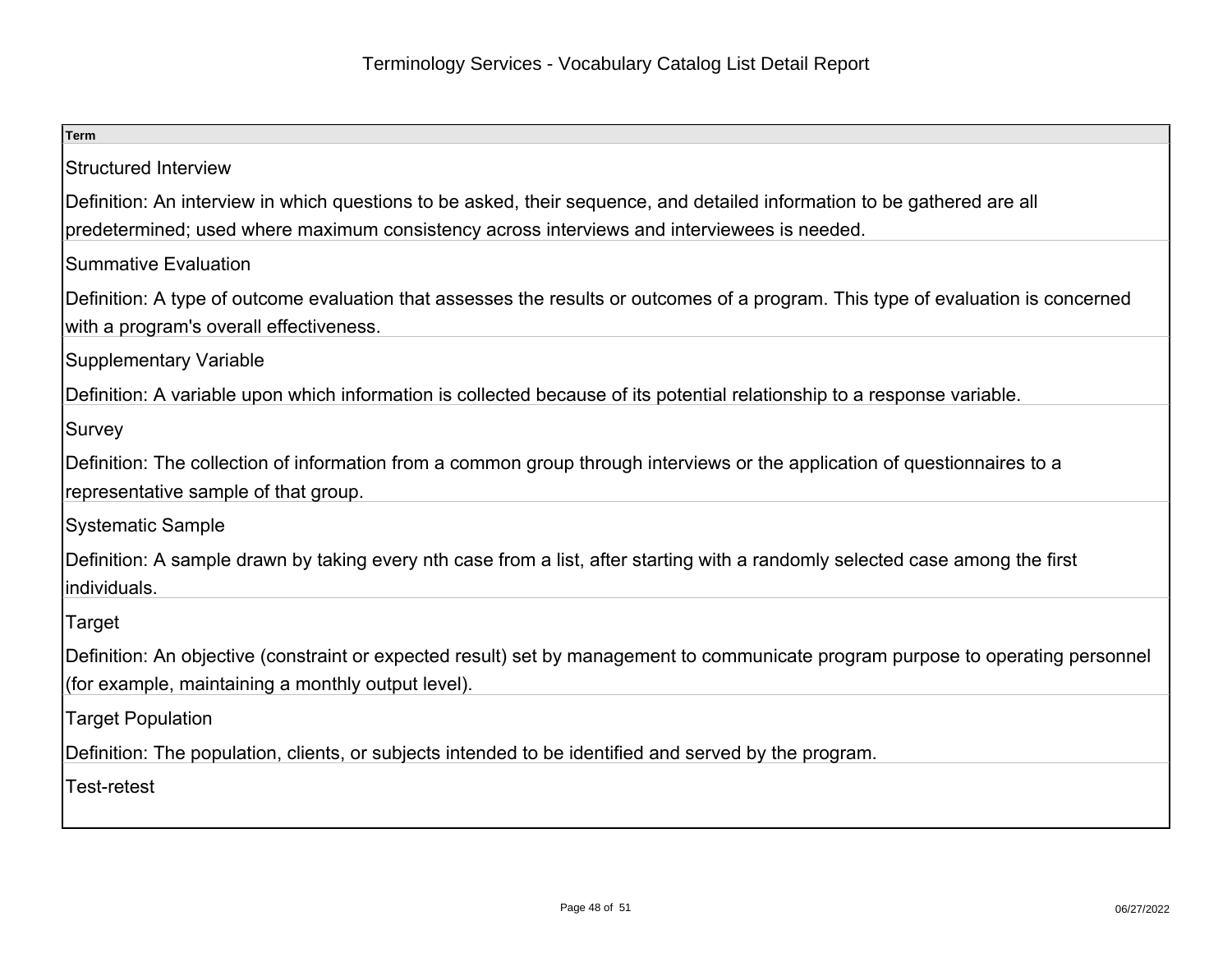| <b>Term</b>                                                                                                                                                                                          |
|------------------------------------------------------------------------------------------------------------------------------------------------------------------------------------------------------|
| Definition: Administration of the same test instrument twice to the same population for the purpose of assuring consistency of<br>measurement.                                                       |
| <b>Testing Bias</b>                                                                                                                                                                                  |
| Definition: Bias and foreknowledge introduced to participants as a result of a pretest. The experience of the first test may impact<br>subsequent reactions to the treatment or to retesting.        |
| <b>Theory Failure</b>                                                                                                                                                                                |
| Definition: The program is implemented as planned but its services do not produce the immediate effects on the participants that are<br>expected, the ultimate social benefits as intended, or both. |
| <b>Third-party Evaluator</b>                                                                                                                                                                         |
| <b>Preferred Term: Outside Evaluator</b>                                                                                                                                                             |
| <b>Time-series Data</b>                                                                                                                                                                              |
| Preferred Term: Longitudinal Data                                                                                                                                                                    |
| <b>Time-series Designs</b>                                                                                                                                                                           |
| Definition: Research designs that collect data over long time intervals - before, during, and after program implementation. This allows<br>for the analysis of change in key factors over time.      |
| <b>Transformed Variable</b>                                                                                                                                                                          |
| Definition: A variable for which the attribute values have been systematically changed for the sake of data analysis.                                                                                |
| <b>Treatment Group</b>                                                                                                                                                                               |
| Definition: The subjects of the intervention being studied.                                                                                                                                          |
| <b>Treatment Variable</b>                                                                                                                                                                            |
|                                                                                                                                                                                                      |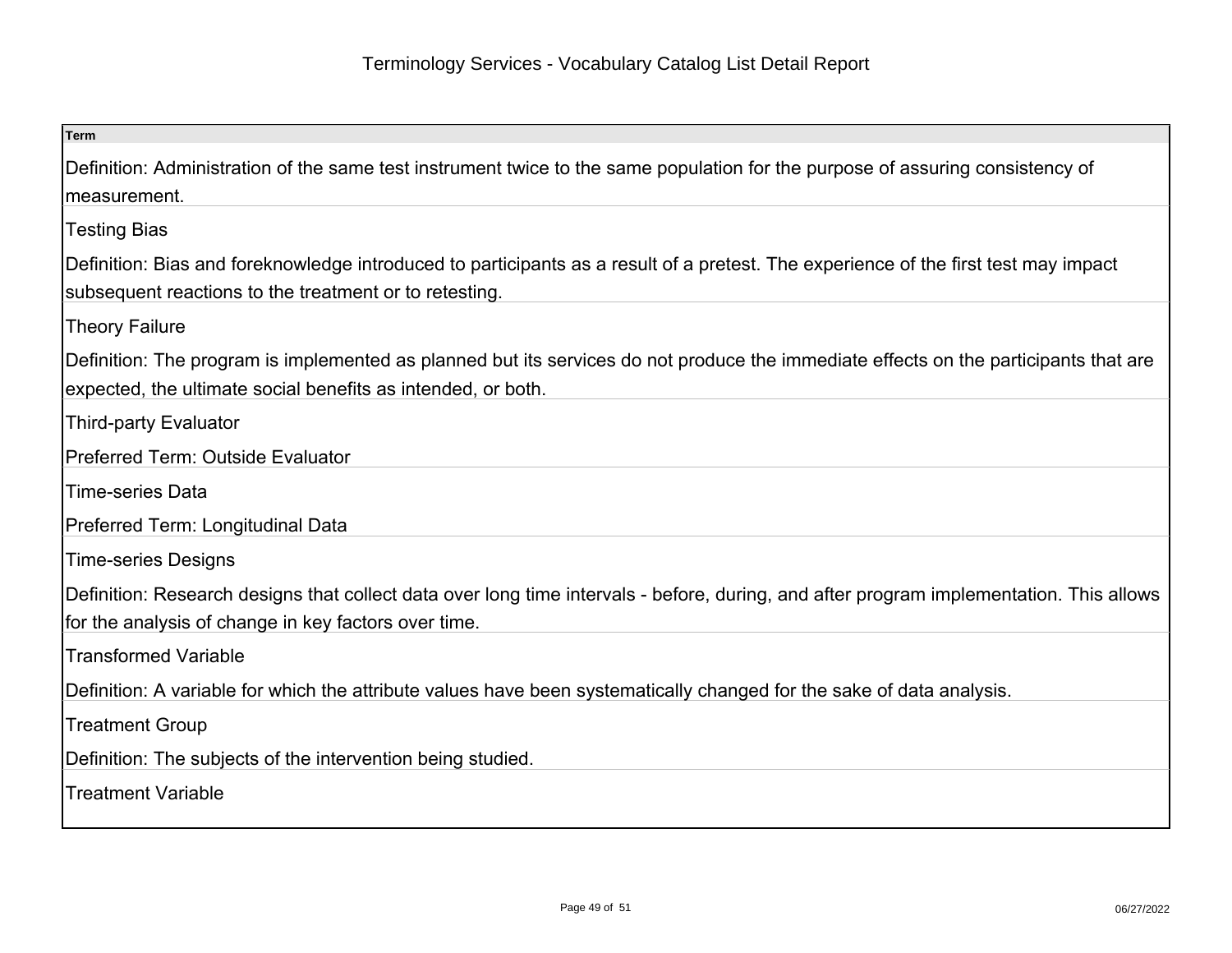| <b>Term</b>                                                                                                                                                                                                                                                                                                                                       |
|---------------------------------------------------------------------------------------------------------------------------------------------------------------------------------------------------------------------------------------------------------------------------------------------------------------------------------------------------|
| Definition: An independent variable in program evaluation that is of particular interest because it corresponds to a program's intent to<br>change some dependent variable.                                                                                                                                                                       |
| Trend                                                                                                                                                                                                                                                                                                                                             |
| Definition: The change in a series of data over a period of years that remains after the data have been adjusted to remove seasonal<br>and cyclical fluctuations.                                                                                                                                                                                 |
| Triangulation                                                                                                                                                                                                                                                                                                                                     |
| Definition: The combination of methodologies in the study of the same phenomenon or construct; a method of establishing the<br>accuracy of information by comparing three or more types of independent points of view on data sources (for example, interviews,<br>observation, and documentation; different times) bearing on the same findings. |
| Unit of Analysis                                                                                                                                                                                                                                                                                                                                  |
| Definition: The class of elemental units that constitute the population and the units selected for measurement; also, the class of<br>elemental units to which the measurements are generalized.                                                                                                                                                  |
| <b>Univariate Analysis</b>                                                                                                                                                                                                                                                                                                                        |
| Definition: An analysis of a single variable.                                                                                                                                                                                                                                                                                                     |
| <b>Unobtrusive Measures</b>                                                                                                                                                                                                                                                                                                                       |
| Definition: Any method of data collection in which the subjects are not aware that they are being studied.                                                                                                                                                                                                                                        |
| <b>Utility</b>                                                                                                                                                                                                                                                                                                                                    |
| Definition: The extent to which an evaluation produces and disseminates reports that inform relevant audiences and have beneficial<br>impact on their work.                                                                                                                                                                                       |
| Validity                                                                                                                                                                                                                                                                                                                                          |
| Definition: The extent to which a measurement instrument or test accurately measures what it is supposed to measure.                                                                                                                                                                                                                              |